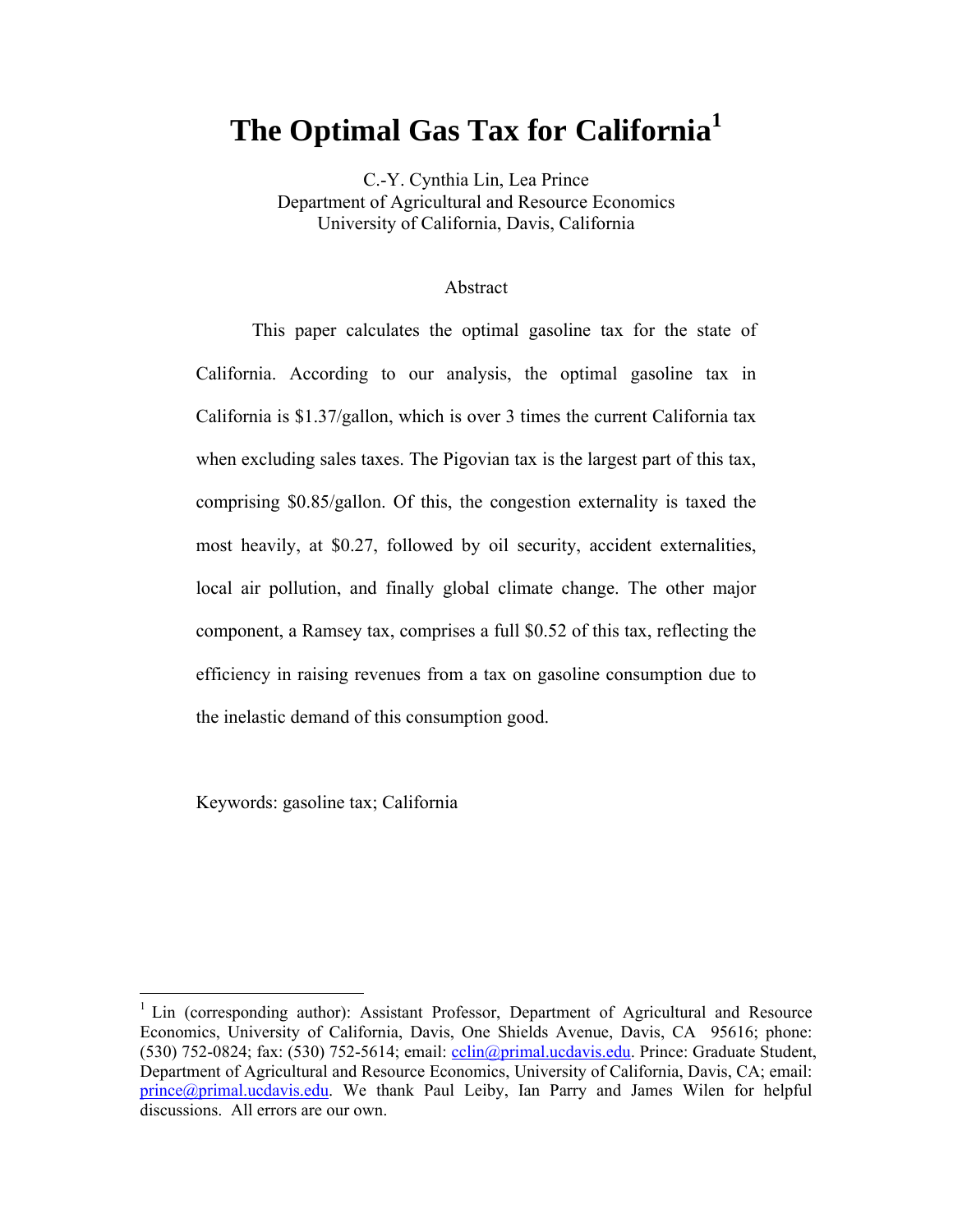With landmark legislation including the Global Warming Solutions Act of 2006 (AB 32) and air quality standards that are more stringent than those at the federal level, California is renowned for leadership nationally and internationally in implementing environmental regulation at the vanguard. To round out its portfolio, the state should consider policy to further curtail gasoline consumption and reduce vehicle miles traveled on California roads. Gasoline powered vehicles produce many negative externalities including air pollution, global climate change, accident and congestion costs, and dependence on foreign supplies of oil. While it has been argued that a gasoline tax is second-best as a corrective measure for each of these externalities separately (Parry and Small, 2005; Fullerton and West, 2003), it is perhaps the best policy to jointly address these due to the cost and difficulty of simultaneously implementing several first-best policies.

The debate over the "optimal" gasoline tax as an incentive policy is ongoing. In this paper, we use a Parry and Small (2004; 2005) model for an optimal gasoline tax. Parry and Small (2005) calculated the optimal gasoline tax for the United States and the UK. We contribute by adjusting parameters from a national level to be specific to the state of California and by updating the model to account for the cost of oil dependence.<sup>2</sup> An estimation of a California-specific gas tax is important for two main reasons. First, environmental policies in California set an example and pave the way for similar policies in other states and at the federal level. Second, California differs from the nation as a

<u>.</u>

 $2$  Parry and Small (2005) did not include this element based on previous research that showed the costs to be comparatively small. Based on recent studies showing significant demand sensitive energy security related costs to oil consumption which are not absorbed in market price, we feel that this component is necessary in determining the optimal gasoline tax and find the cost to be significant in our formulation.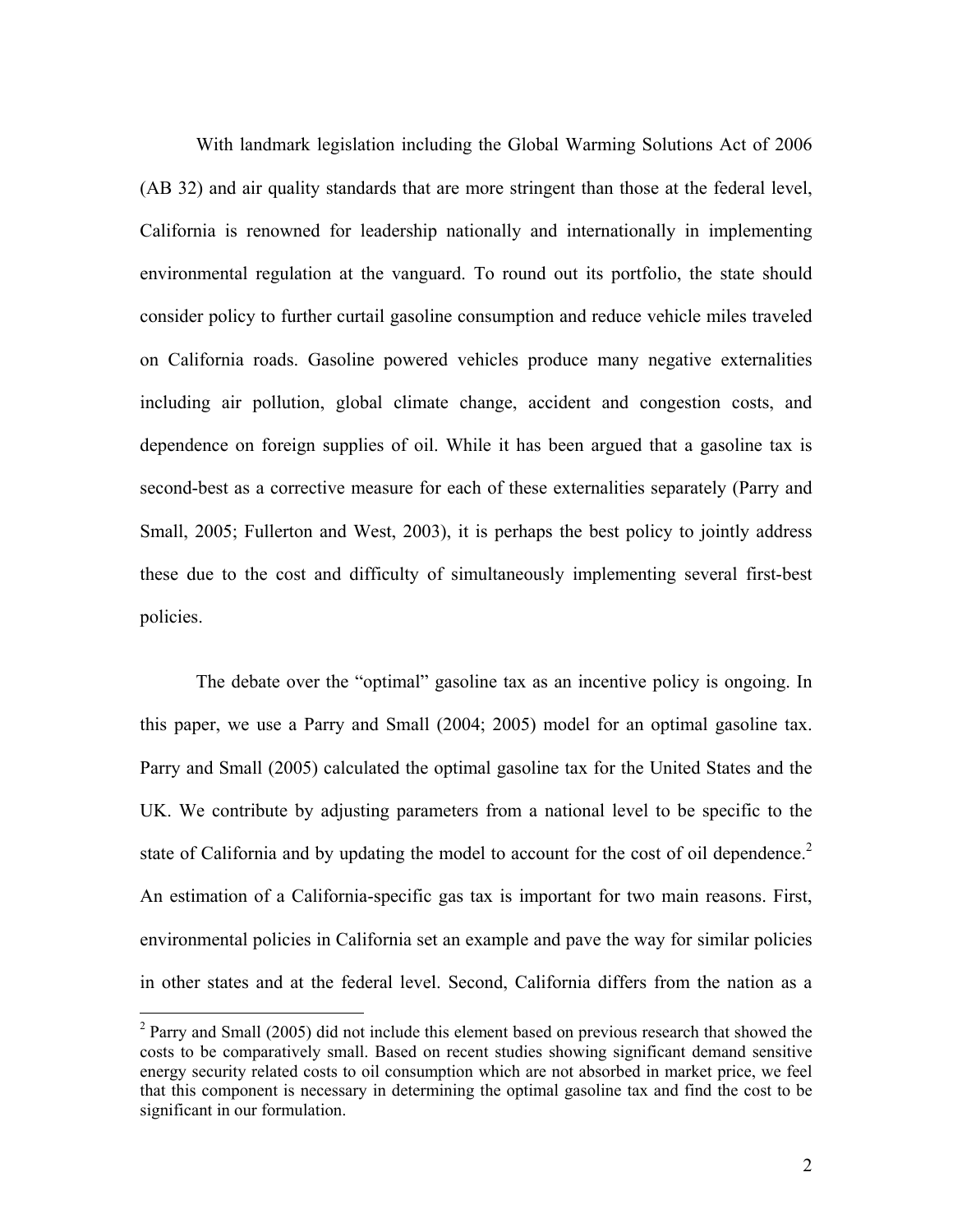whole in several parameters including congestion, accidents, air quality, and environmental regulations, and therefore has a different optimal gas tax than the national gas tax estimated by Parry and Small (2005).

According to our analysis, the optimal gasoline tax in California is \$1.37/gallon, which is over 3 times the current California tax when excluding sales taxes. The Pigovian tax is the largest part of this tax, comprising \$0.85/gallon. Of this, the congestion externality is taxed the most heavily, at \$0.27, followed by oil security, accident externalities, local air pollution, and finally global climate change. The other major component, a Ramsey tax, comprises a full \$0.52 of this tax, reflecting the efficiency in raising revenues from a tax on gasoline consumption due to the inelastic demand of this consumption good. Because of the size of the Ramsey component, we see that the optimal tax is over \$0.50 higher than the marginal external cost. If we do not account for the Ramsey component, the gasoline tax would be \$0.85/gallon, the Pigovian gas tax, which is equal to the marginal external cost adjusted down to account for the narrow base of gasoline taxes relative to labor taxes.

The remainder of the paper is organized as follows. Section 1 provides a statistical description of California's passenger vehicle gasoline consumption and current gasoline tax. Section 2 addresses the primary objectives of raising the gasoline tax for California and arguments for a gasoline tax as a second-best policy. Section 3 lays out the analytical Parry and Small model and how it has been changed for this paper. Section 4 explains the parameter values chosen for our optimal gasoline tax estimation. Section 5 concludes.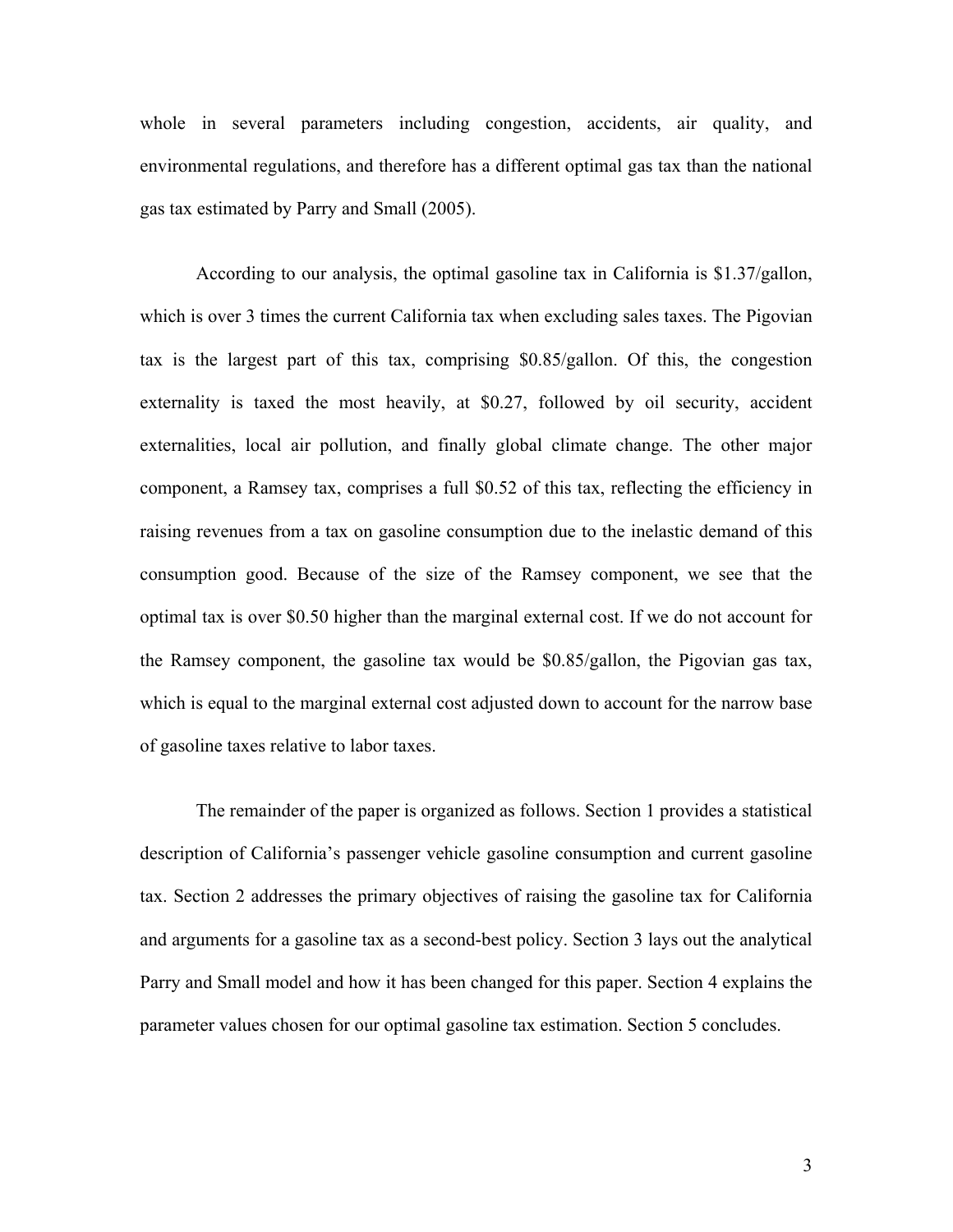## **1 California Data**

Figure 1 plots gasoline prices, sales and excise taxes in California over the years 1982-2006.<sup>3</sup> Figure 2 shows vehicle miles traveled per day, California population and vehicle fuel economy data. Despite sometimes large fluctuations in gasoline prices, we see very little change in gasoline sales and vehicle miles traveled when we take population growth into account. This suggests that demand for gasoline is not very price responsive in the either the short or long run. The data plotted in figure 2 show that California vehicle miles traveled are growing at a significantly faster rate than population. Moreover, vehicle fuel economy has not improved and has actually decreased in recent years.

According to California Board of Equalization data, gasoline sales in California slipped in 2006 for the first time in 14 years. While California gasoline sales fell by 0.7 percent, Energy Department statistics showed more than a 1 percent increase in nationwide gasoline sales (SF Chronicle 2007a). This could indicate some sort of tipping point due to the recent upward trend in gasoline prices in addition to California's higher than average gasoline tax, indicating that – even with very inelastic demand – a gasoline tax could have the desired effect of reducing gasoline consumption in California.

Currently, California has the third highest total  $\text{tax}^4$  on gasoline (averaging 58.5) cents per gallon) following New York (60.8 cents per gallon) and Hawaii (60.4 cents per gallon). The nationwide average tax on gasoline is about 45.8 cents per gallon. In each

<sup>&</sup>lt;sup>3</sup> The gas tax plotted excludes the sales tax.

<sup>&</sup>lt;sup>4</sup> Figures include excise tax, state and local sales taxes, and other taxes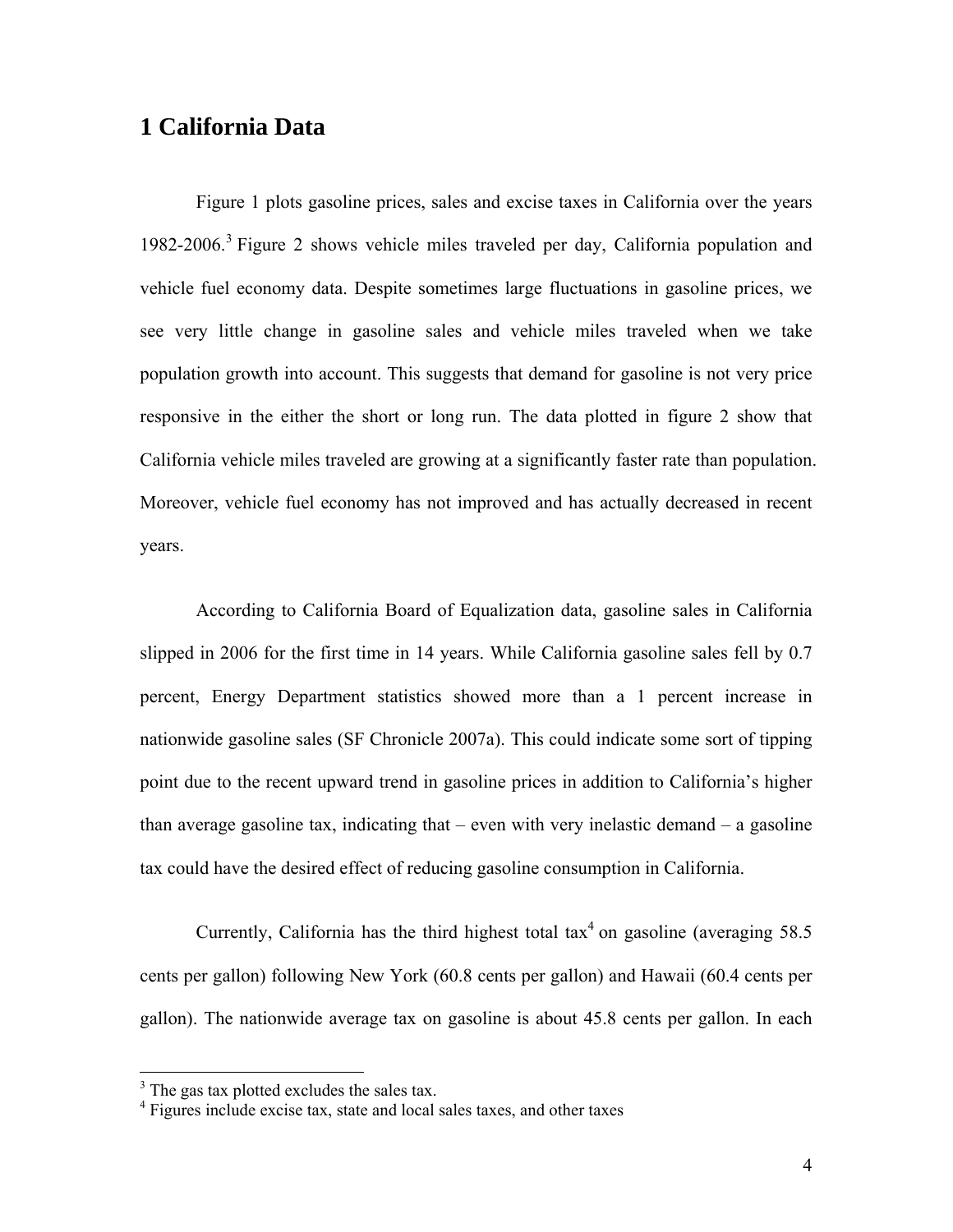state, the gasoline tax can be broken down into a federal excise tax of 18.4 cents per gallon, a state excise tax – averaging 18.2 cents per gallon across the country – and other taxes which include sales taxes, gross receipts taxes, oil inspection fees, underground storage tank fees, and other miscellaneous environmental fees (API 2007). California's state gasoline excise tax is currently 18 cents per gallon, and local and state sales taxes are levied on the price of fuel and excise taxes.



**Figure 1: Gasoline Prices, Sales and Taxes in California** 

Data sources: California Energy Commission (gas price), California State Board of Equalization (gas sales), California Department of Transportation (CA gas tax).



**Figure 2. Transportation Related Statistics for California** 

Data sources: California Air Resources Board (VMT and population), California Department of Transportation (fuel economy).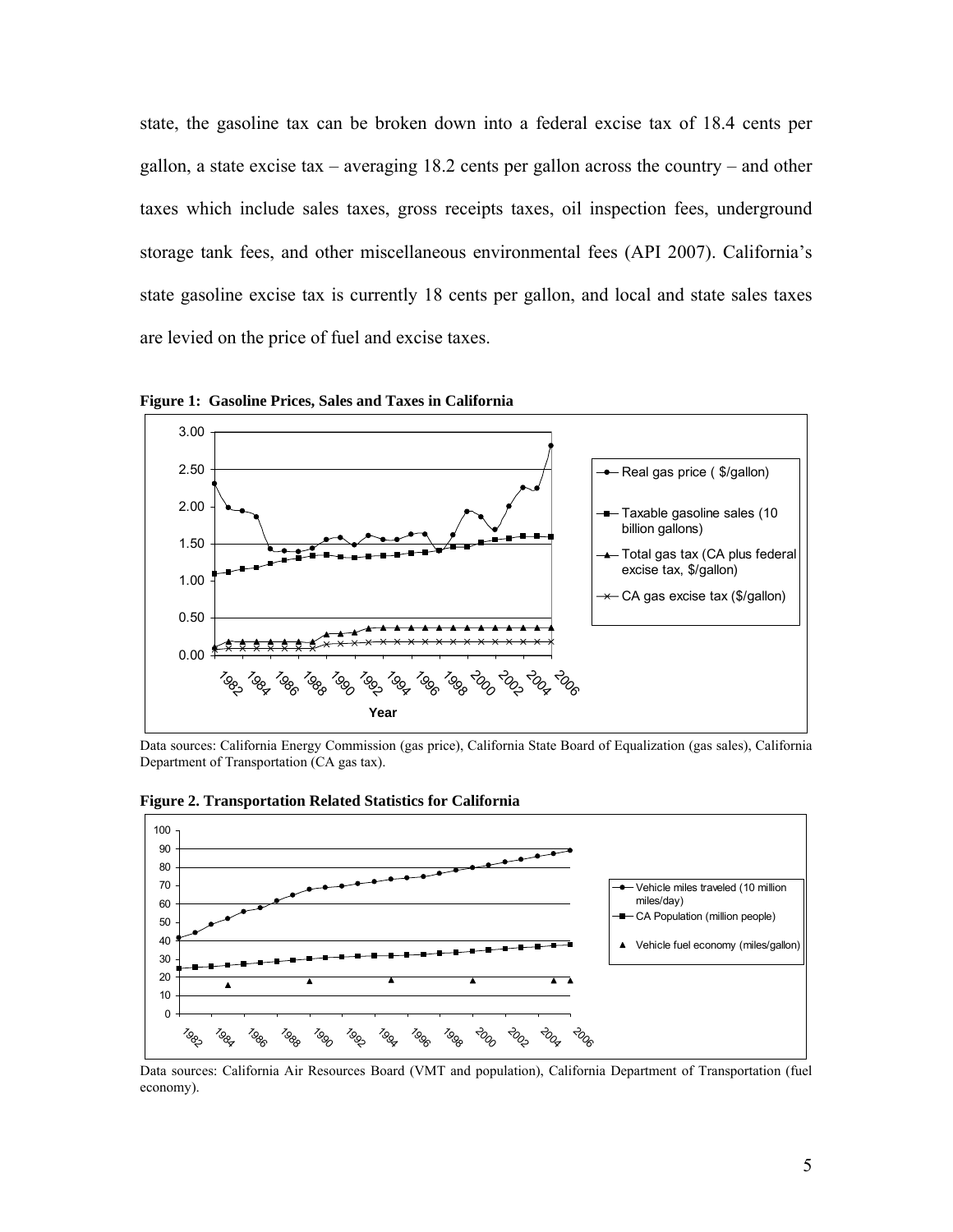California gasoline prices tend to be higher and more variable than in other states. This is largely in part due to California's reformulated gasoline program which has more stringent requirements on clean gasoline than the federal mandate. There are relatively few sources of reformulated gasoline outside of the state, meaning that California refineries tend to operate near full capacity. Volatility in prices occurs when multiple refineries experience down time,<sup>5</sup> which leads to shortages of reformulated gasoline supply (EIA 2007).

## **2 Raising the Gas Tax in California**

#### *2.1 Components of the Optimal Gasoline Tax for California*

In determining the optimal Pigovian tax on gasoline we have three objectives. The first objective is environmental protection, with particular regard to air pollution and global climate change. According to Mankiw (Mankiw 2006), who has proposed a raise in the gas tax, higher gasoline taxes are "the most direct and least invasive policy to address environmental concerns." Air pollution and global climate change are both critical environmental issues for California: California has an alarming 16 out of the 25 most ozone-polluted counties in the nation, including all of the top  $six$ ,  $\delta$  and is the world's 12th largest source of carbon dioxide. If greenhouse gases continue to increase, climate models predict that the average temperature at the Earth's surface could increase

 $<sup>5</sup>$  Refinery margins are higher due in large part to price volatility in the region.</sup>

<sup>&</sup>lt;sup>6</sup> Source: American Lung Association State of the Air 2007 report. Negative effects of air pollution have been extensively documented, and include impairment of human lung function, degradation of materials, and injury to plants. In addition to adverse health effects, the high ambient ozone levels found in Southern California and the San Joaquin Valley also cause yield reductions up to 30% for some crops (Hall et al., 1992).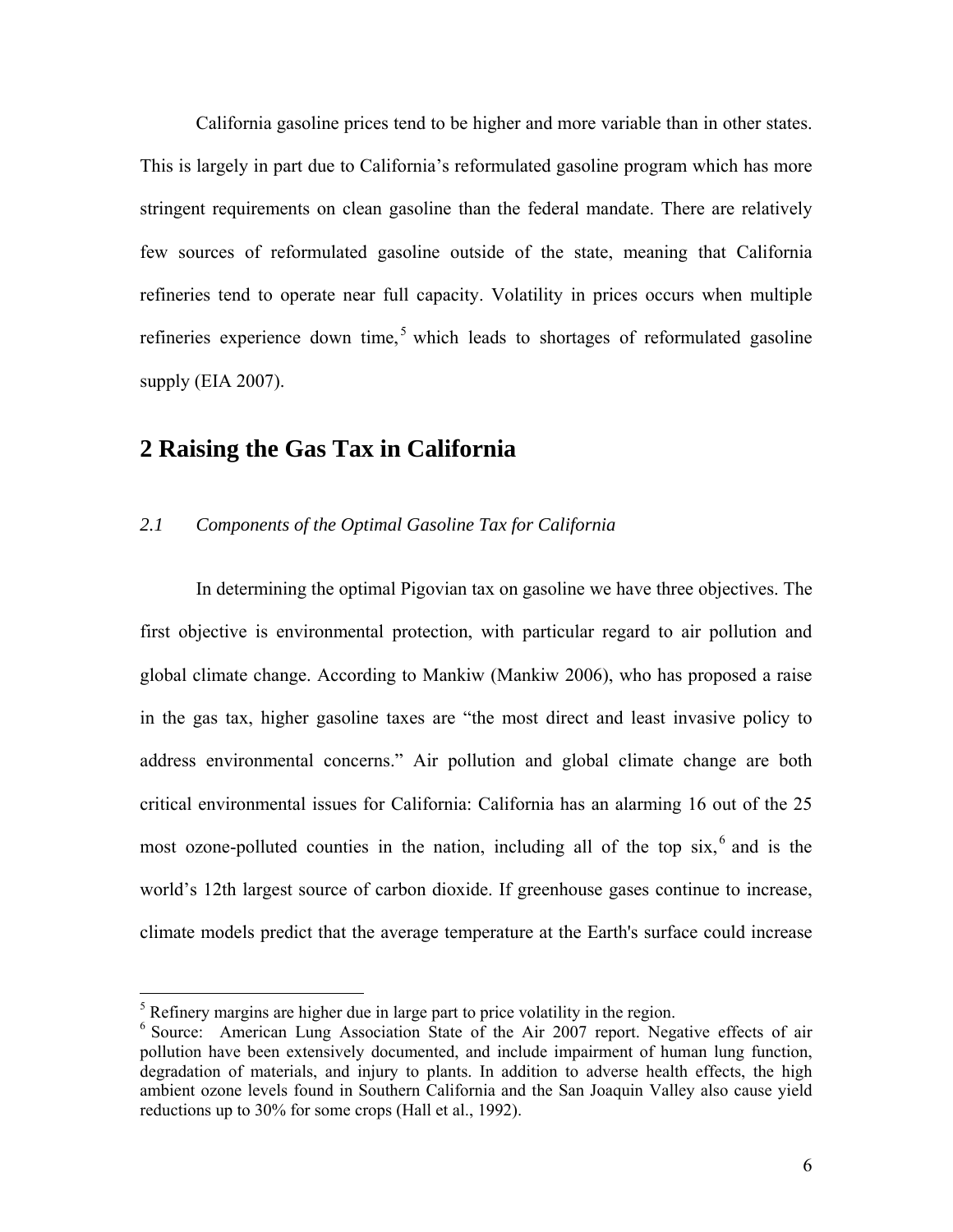from 3.2 to 7.2ºF above 1990 levels by the end of this century (EPA, 2009). Locally in California, the consequences of global warming potentially include a 90% loss of California's Sierra snowpack (Nunez and Pavley, 2007). Such climate change could have adverse affects on human health and the environment.

So far, the most widely touted policy meant to reduce local air pollution and greenhouse gas emissions has been implementation of stricter CAFE standards. CAFE standards, however, are not entirely effective in controlling externalities from motor vehicles. For example, some argue that CAFE standards are partly responsible for growth of SUV's because they fall into the light truck category, which have less stringent standards than cars. CAFE standards may also lower the cost per mile of driving and therefore increase vehicle miles traveled and, hence, congestion. In contrast, higher gasoline taxes encourage development of more fuel-efficient vehicles, discourage people from buying and driving fuel inefficient vehicles, and discourage driving altogether. Moreover, in his analysis of the hypothetical transport demand in the whole OECD area for various tax scenarios, Sterner (2007) finds that gasoline taxes are the single most powerful climate policy instrument implemented to date. He finds that the atmospheric carbon content would have been 1 ppm higher than it is today if gasoline taxes had not been used the way they have in Europe.

 A second objective in determining the optimal Pigovian gasoline tax is the reduction of road congestion and traffic-related accidents. Congestion is a particularly acute problem in California. According to 2000 statistics from RAND, California's congestion costs due to delay and wasted fuel alone are 1.88 times higher than the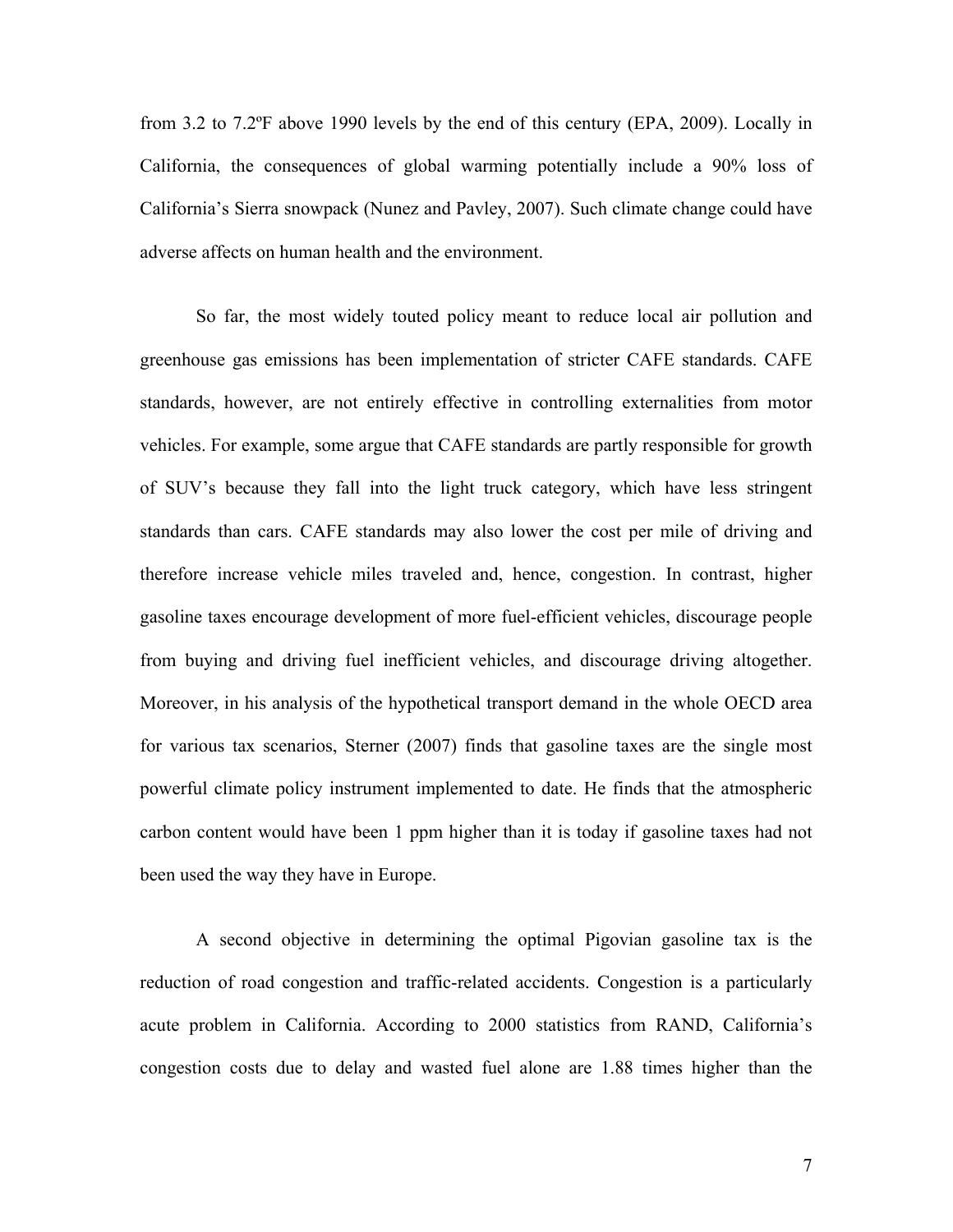national average.<sup>7</sup> California's accident per capita rate is lower than that of the average for the entire United States, however, California still sees an accident fatality rate of over 3500 persons per year.

A third objective is to reduce dependence on foreign oil. A higher tax on gasoline would discourage oil consumption, reducing our dependence on fossil fuels, particularly oil imported from OPEC. In a recent study, Leiby (2007) defines three components that add to the market price to make up the full cost of petroleum imports: $8$  the cost of U.S. import demand and its (currently strong) effect on the world oil price and the market power retained by OPEC, the cost of the risk of sudden shortage in the supply of foreign oil, and the cost of active oil security policies. As explained in Section 4, we use parameter values from Leiby's (2007) study, which include the costs of the first and second components, but not the third.

Apart from the necessity to account for the negative externalities from gasoline powered passenger vehicles, a tax can also provide government revenue. California net taxable gasoline sales between 2001 and 2006 averaged upwards of 15.5 billion gallons<sup>10</sup> per year. A tax hike of even 10 cents per gallon would have the capacity to raise revenue of 1.5 billion dollars per year. It is important to note here that  $-$  if a gas tax is the preferred policy – there is still the question of how to deal with the tax revenue. This discussion is beyond the scope of this paper. We note, however that, if there are concerns

1

<sup>7</sup> http://ca.rand.org/stats/statlist.html

<sup>&</sup>lt;sup>8</sup> Leiby's calculation omits some costs including environmental costs, policy costs and spillover effects.

<sup>&</sup>lt;sup>9</sup> Oil security policies might include military presence in unstable, oil-producing regions and the upkeep of the Strategic Petroleum Reserve.

<sup>&</sup>lt;sup>10</sup> This figure includes aviation gasoline sales. Data are taken from California State Board of Equilization, Special Taxes Department Fuel Taxes Division.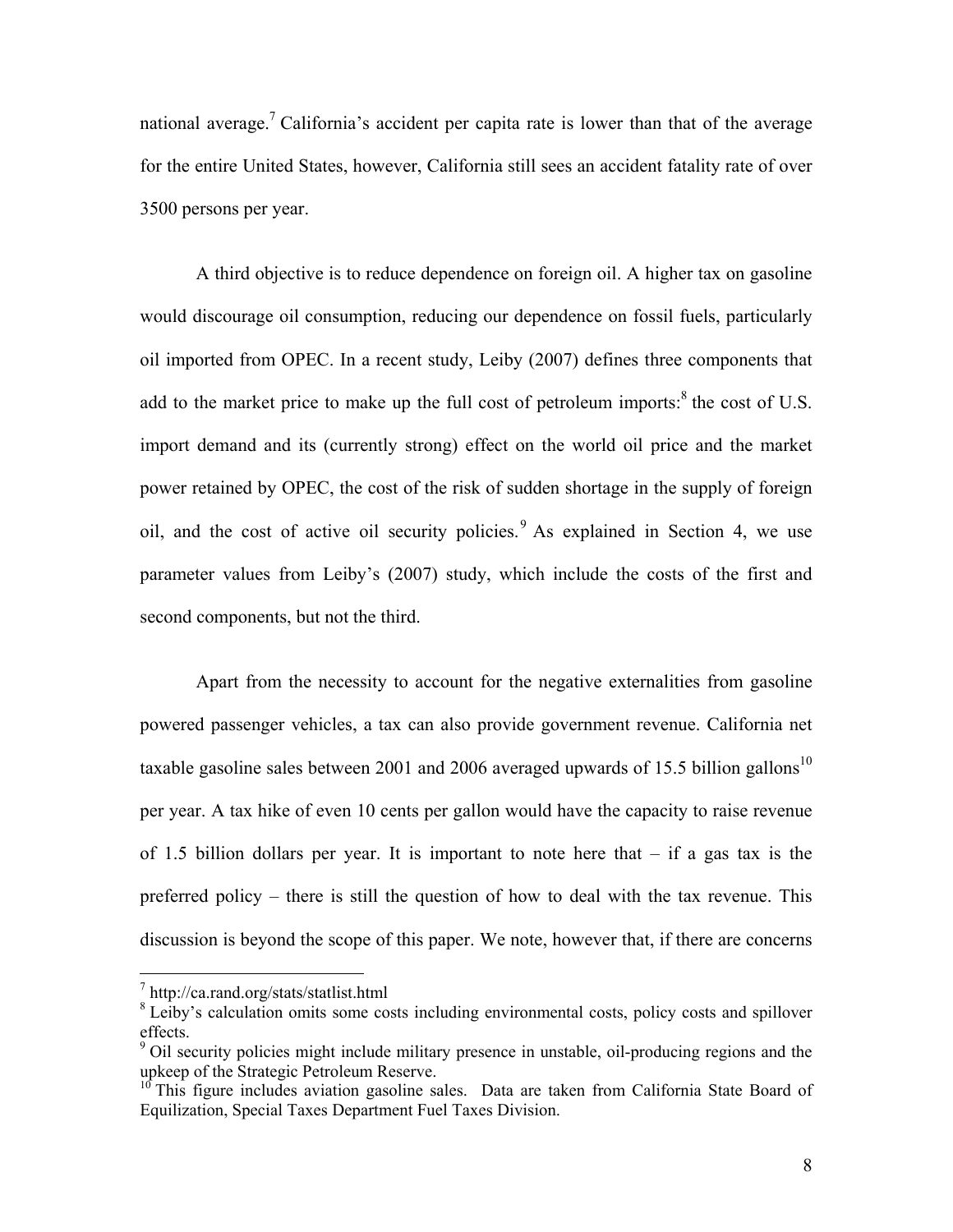about the regressivity of a gasoline tax, tax revenue could be balanced out by reducing income taxes.

#### *2.2.1 Gasoline Tax as Second-Best Policy*

In the economics literature, a Pigovian tax on gasoline is generally considered a second best policy. For example, Parry and Small (2005) note that a tax on emissions would better internalize local air pollution, a tax on peak-period driving would better tackle the congestion problem, and a tax on vehicle miles traveled (VMT) would most effectively lower accident externalities. These first best policies can be infeasible, however, because they have a high cost of implementation and monitoring, and no single first-best policy is able to efficiently address all of the objectives discussed above.

#### *2.2.2 Some Notes on Tax Incidence*

It has been shown that gasoline tax incidence falls the most heavily on the middle to upper middle classes. A tax on gasoline is not regressive across the lowest incomes based on the fact that the fixed cost of owning a vehicle excludes lowest income families from the market (Fullerton and West, 2003). As far as producer/consumer incidence is concerned, consumer incidence is higher at the state level when there is greater elasticity of supply compared to the nation. This occurs when producers have the ability to sell gasoline across borders and in states that sell relatively smaller quantities of gasoline (Chouinard and Perloff, 2003). Because California requires the use of reformulated gasoline and because the relative sales in California are large when compared to a national average, we would expect a relatively lower consumer incidence.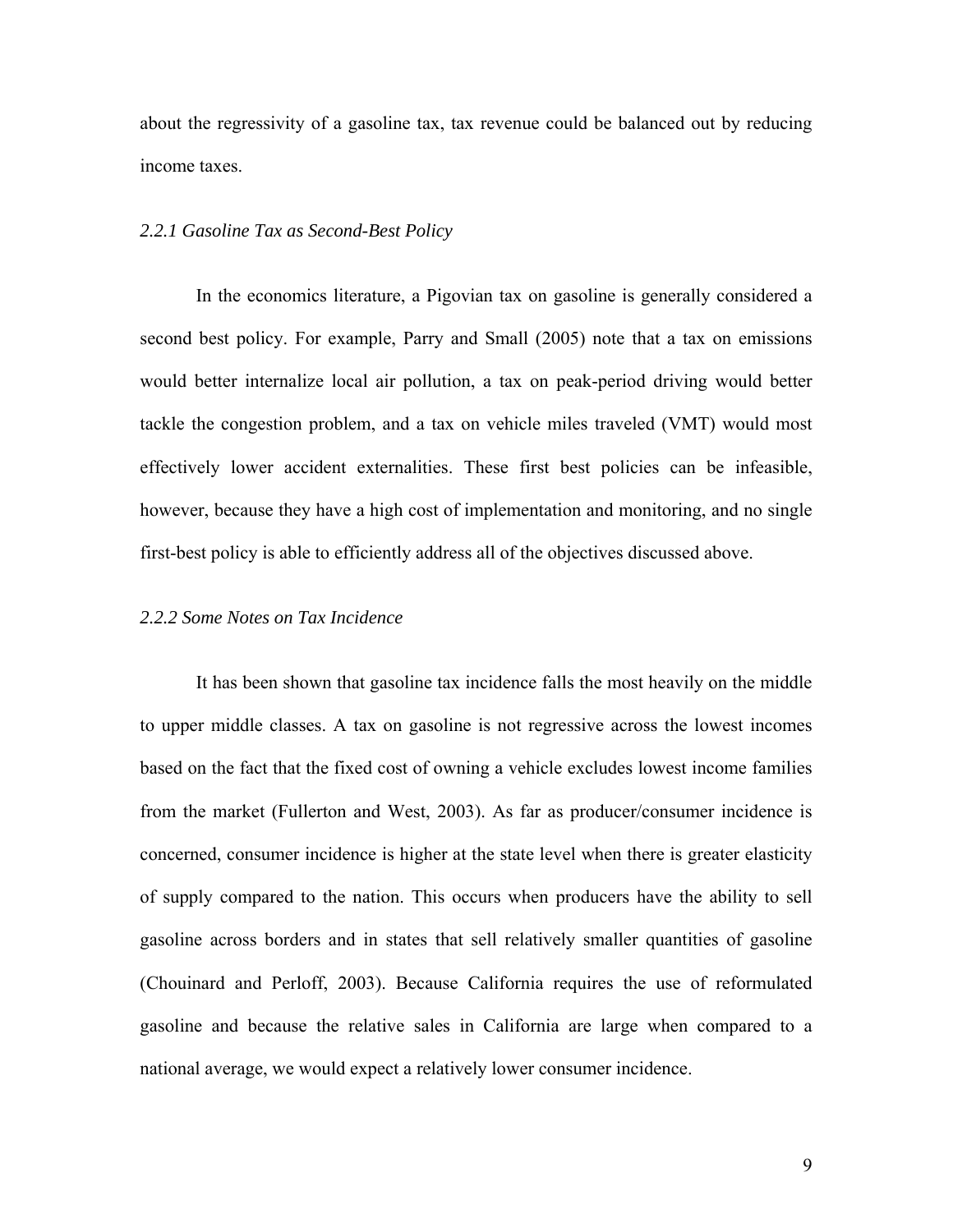## **3 A Model of the Optimal Gas Tax**

*3.1 Analytical framework for Parry and Small model* 

In this section, we lay out the Parry and Small model (Parry and Small 2005) for an optimal gasoline tax and highlight our changes. The style and description in this section closely follows the presentation of Parry and Small (2005).

The representative agent in a closed economy model has the utility function:

$$
U = u(\Psi(C, M, T, G), N) - \varphi(P) - \delta(A) - \eta(O)
$$
\n(1)

The functions  $u(.)$  and  $\Psi(.)$  are quasi-concave.  $\varphi(.)$ ,  $\delta(.)$  and  $\eta(.)$  are weakly convex functions representing disutility from pollution, accident risk, and oil dependence. All variables are in per capita terms and defined as follows:

C: quantity of numeraire consumption good

M: travel measured in vehicle miles

- T: time spent driving<sup>11</sup>
- G: government spending

- N: leisure or non-market time
- P: quantity of (local and global) pollution

 $11$  Time spent driving is included in the utility function to allow the opportunity cost of travel time to differ from the opportunity cost of work time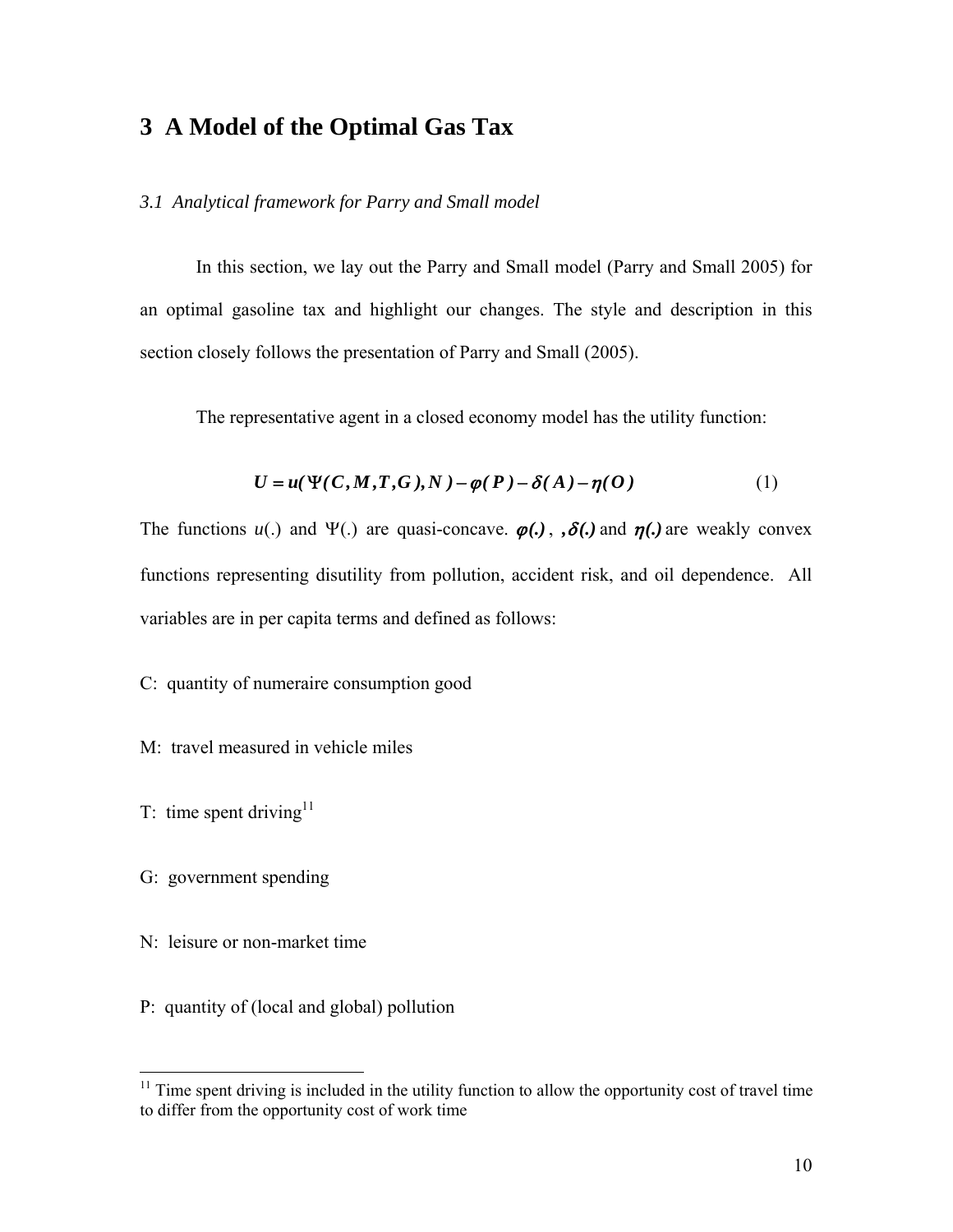A: severity-adjusted traffic accidents

O: oil dependence  $factors<sup>12</sup>$ 

*G, P, O* and *A* are all characteristics of an individual's environment and are perceived as exogenous.

We modify the Parry and Small model by adding the disutility  $\eta(.)$  from oil dependence to the utility function.

Vehicle miles traveled (VMT) are produced according to the homogeneous function:

$$
M=M(F,H) \tag{2}
$$

where F is fuel consumption and H is money expenditure on driving.

This function allows for the tradeoff between vehicle cost and fuel efficiency while holding quality constant. It accounts for the fact that people will buy more fuelefficient cars in addition to driving less when gasoline prices or taxes increase.

Driving time is a function of VMT, the inverse of the average travel speed,  $\pi$ , and the fixed aggregate miles driven per capita,  $\overline{M}$  :

$$
T = \pi M = \pi \overline{(M)}M . \tag{3}
$$

 $12$  Oil dependence factors include military spending, etc.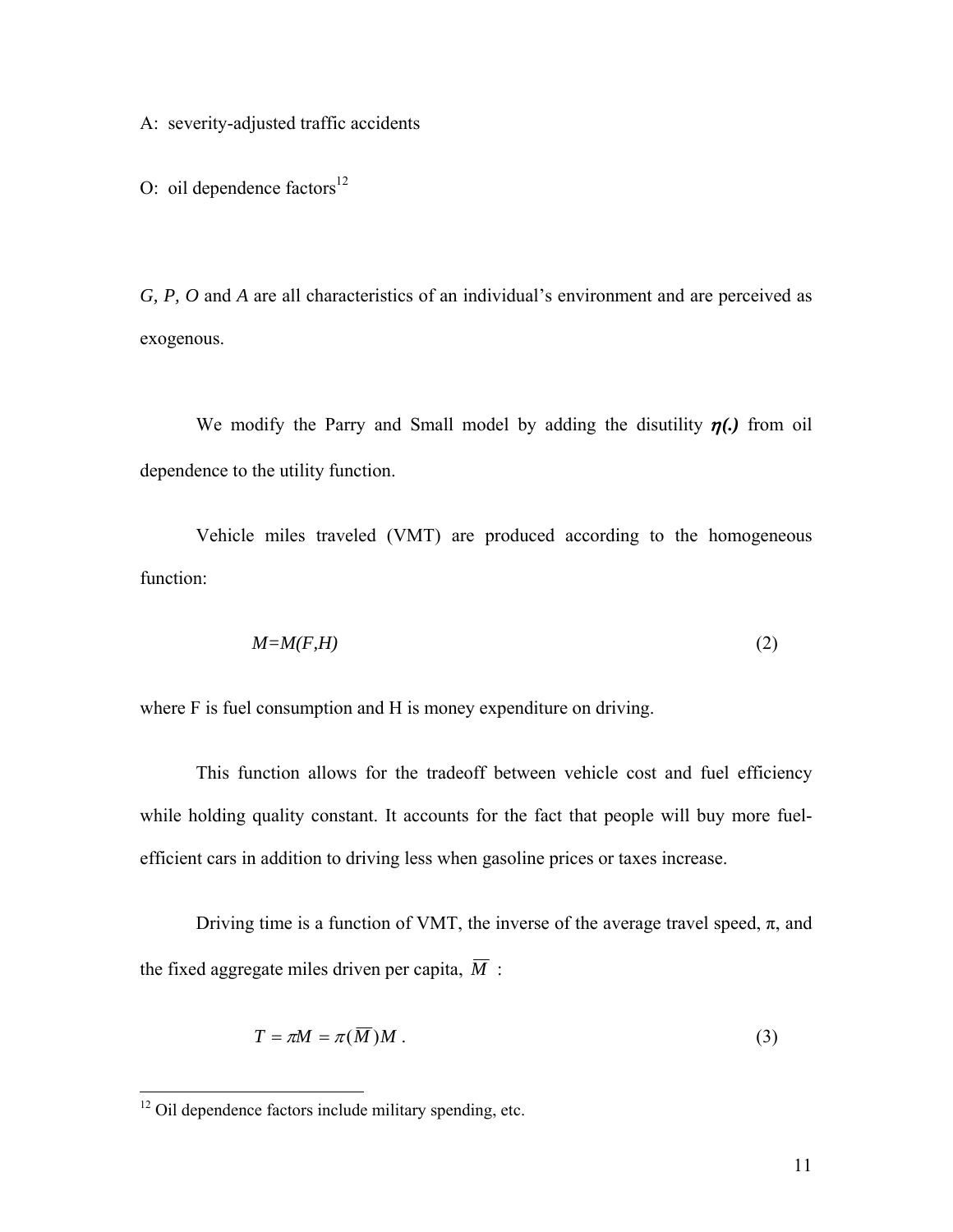Because  $\overline{M}$  is treated as fixed,  $\pi$  will be fixed, implying that drivers do not take into account their own contribution to congestion. We can make the assumption that  $\pi' > 0$ , implying that an increase in VMT leads to more congested roads.

Pollution is made up of two types of pollution,  $P_F$  and  $P_M$ , which differ by the types of externalities they cause.  $P<sub>F</sub>$  is a carbon dioxide type of pollutant, which depends directly on fuel consumption, and therefore causes the fuel-related pollution damages resulting from global climate change:  $P_F(\overline{F})$ , where  $\overline{F}$  is aggregate fuel consumption per capita and  $P'_F > 0$ . In contrast,  $P_M$  is a pollutant which depends only on miles driven, and therefore causes the distance-related pollution damage resulting from local air pollution: <sup>13</sup>  $P_M(\overline{M})$ , where  $P'_M > 0$ . Both costs of pollution from driving are borne by other agents, so those costs are ignored by the agent driving.

The number of accidents per capita is dependent on the amount of aggregate driving per capita and is exogenous to the individual agent:

$$
A = A(\overline{M}) = a(\overline{M})\overline{M}, \qquad (5)
$$

where  $a(\overline{M})$  is the accident rate per mile. Internal costs of accidents such as the risk of an accident impacting an agent's decision about how much to drive, are taken to be implicit and included in either the utility function  $\Psi(.)$ , or money costs *H*. Other costs are

 $13$  For example, nitrogen oxides, hydrocarbons, carbon monoxide – regulations force emissions per mile to be uniform across most new vehicles.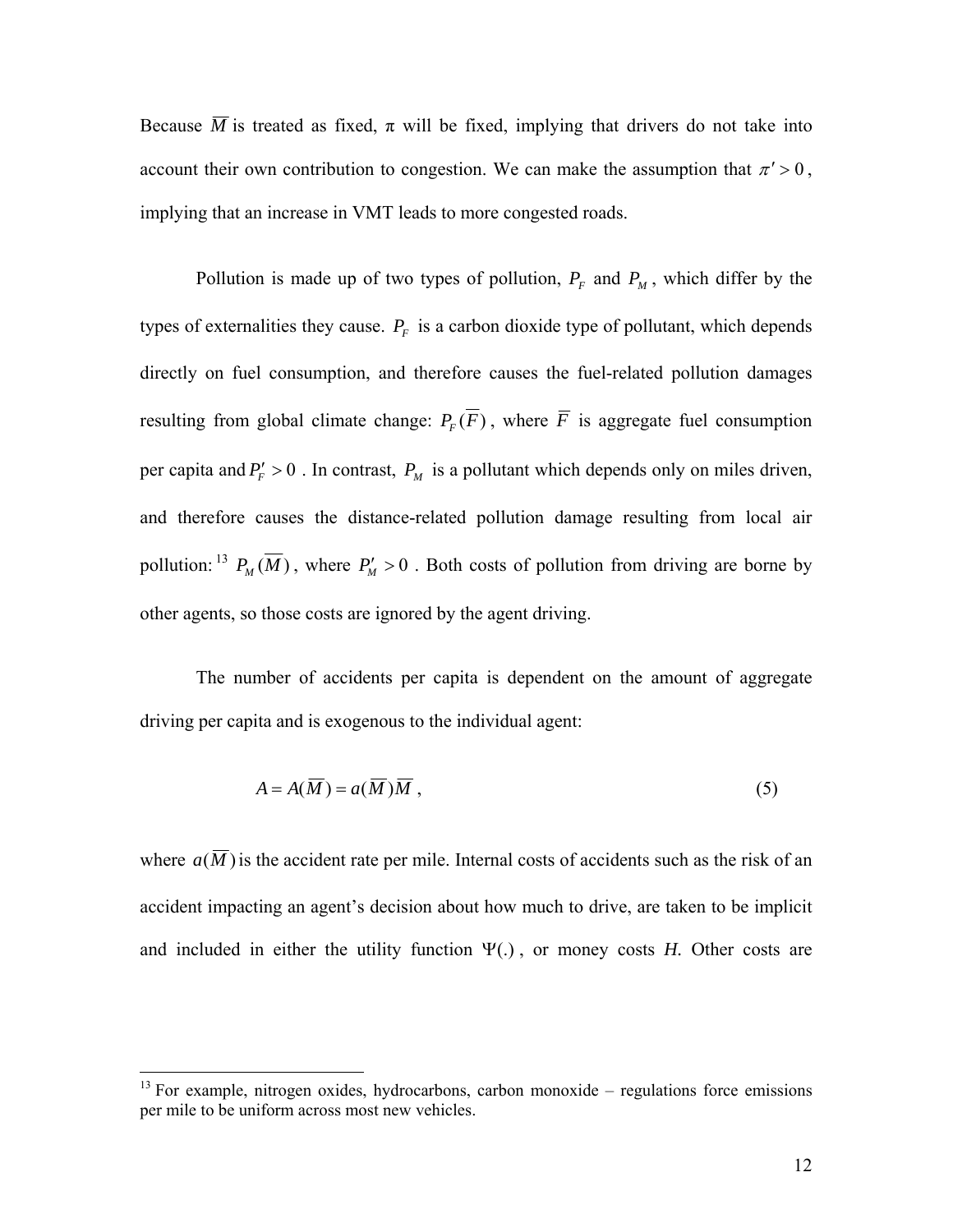external,<sup>14</sup> and included in  $\delta(.)$ , where some of these costs are borne by other users of the roads such as pedestrians or cyclists or number of trips. So, disutility from accidents is taken to be independent of the amount of individual's own driving.<sup>15</sup>

Oil dependence is a function of aggregate fuel consumption:

$$
O = O(\overline{F}),\tag{6}
$$

where  $O'(\overline{F}) > 0$ . Like pollution, the costs of oil dependence are borne by other agents, so we make the assumption that these costs are ignored by the driver when making fuel consumption decisions.

On the production side, we assume that firms are competitive and produce all market goods with constant returns to scale. All producer prices and the gross wage rate are exogenously fixed, and normalized to unity, with the exception of gasoline price, *qF*. There is a tax on gasoline,  $t_F$ , and a tax on labor,  $t_L$ .

The agent has a budget constraint:

$$
C + (q_F + t_F)F + H = I = (1 - t_L)L,
$$
\n(7)

where *I* is disposable income and *L* is labor supply.

 $\overline{a}$ 

The time constraint on labor, leisure, and driving is given by:

 $14$  Indirect effects on accident externalities via changes in vehicle size are ignored partly because direction of effect is uncertain.

 $<sup>15</sup>$  It has been argued that the best policy to address accident externalities is actually a premium on</sup> individual driver's vehicle miles traveled through their insurance policy (Edlin and Mandic, 2006) and that a gasoline demand model should include insurance rates.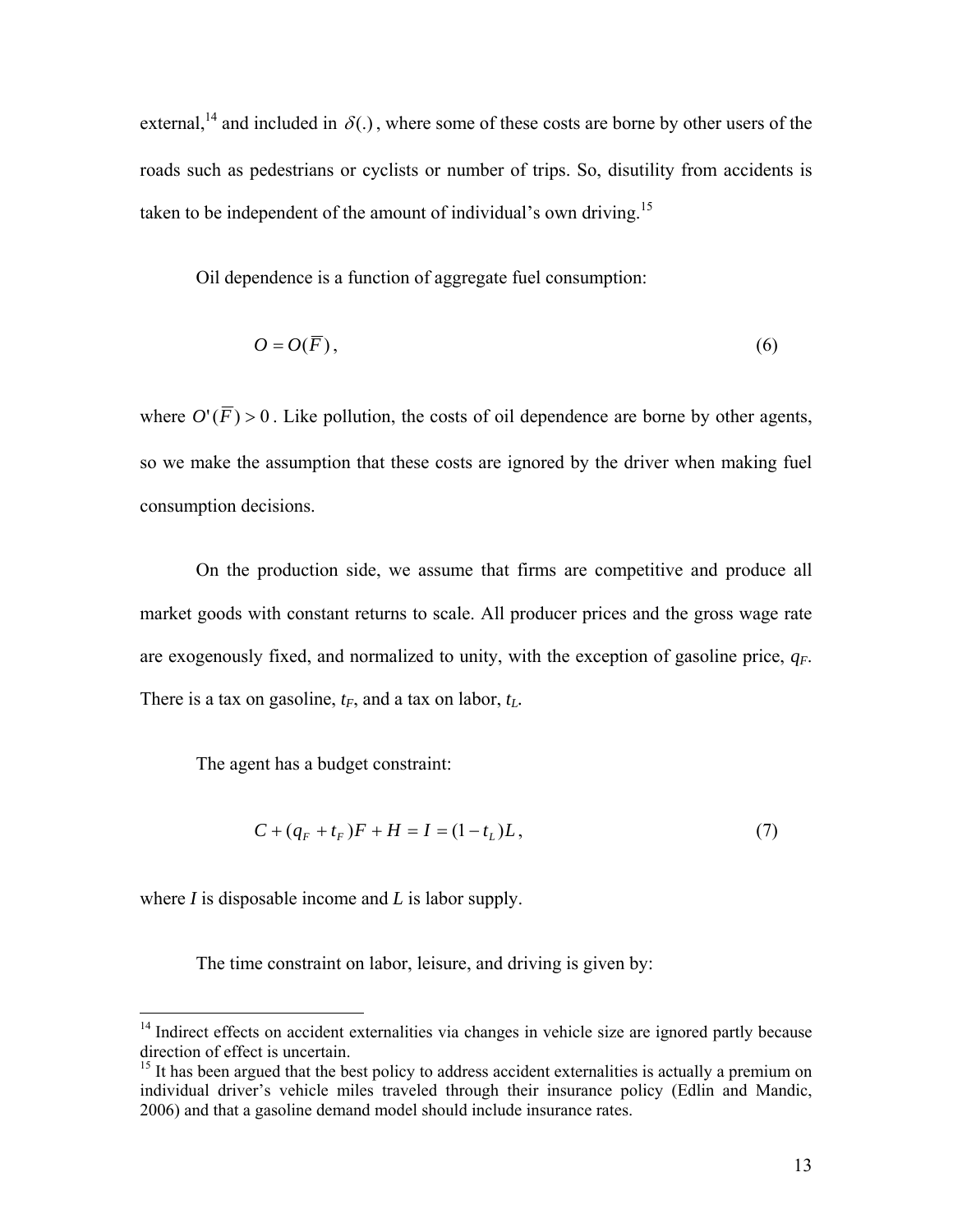$$
L + N + T = \overline{L},\tag{8}
$$

where  $\overline{L}$  is the agent's time endowment.

Government expenditures are financed by taxes. The government does not directly tax or regulate externalities, except as incorporated in the functions  $\delta(.)$ ,  $M(.)$ ,  $\pi(.)$ ,  $P_F(.)$ ,  $P_M(.)$ ,  $O(.)$  and  $a(.)$ .

The government has a budget constraint:

$$
t_L L + t_F F = G \tag{9}
$$

With government spending taken as exogenous, this relationship allows a tradeoff between gasoline and labor revenues.

#### *3.2 Optimal gasoline tax calculation*

The optimal gasoline tax is the one that maximizes utility. If we take the derivative of utility with respect to the gasoline tax and set this equal to zero, after some manipulation (see Parry  $&$  Small 2004), the optimal gasoline tax can be calculated from a formula comprised of three components. The first, an adjusted Pigovian tax, will differ slightly form the marginal external cost of fuel use (MEC). The MEC is comprised of the marginal costs of carbon emissions and dependence on foreign oil – in dollars per VMT – and the marginal costs of distance-related pollution costs, accidents and congestion – in dollars per mile. The latter are multiplied by miles per gallon and the portion of the gasoline demand elasticity due to changes in VMT. The Pigovian tax is the MEC adjusted by a factor of  $(1/(1+MEB))$ , where MEB is the welfare cost in the labor market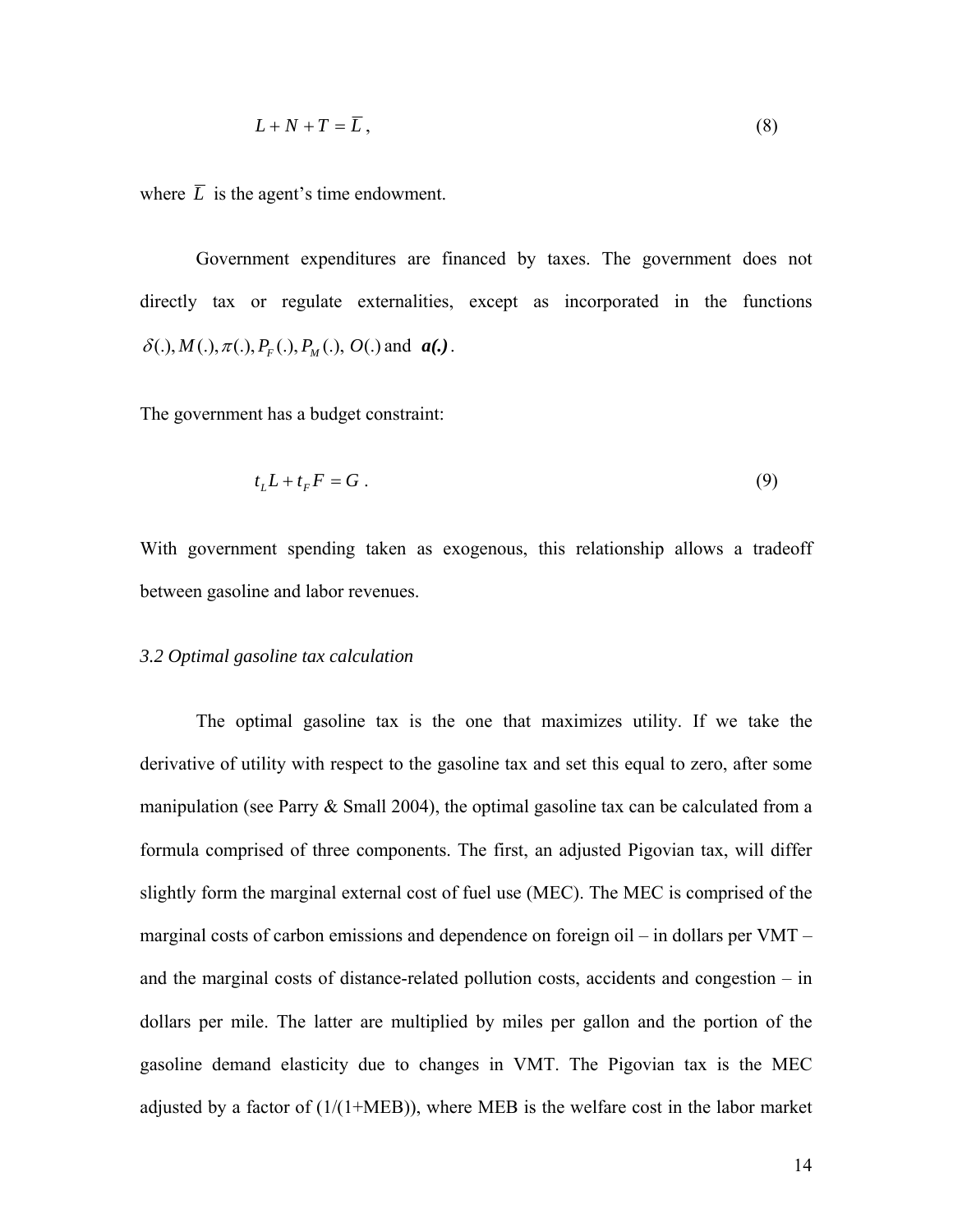from an incremental increase in the tax on labor divided by the marginal revenue. This adjustment accounts for the narrow base of gasoline taxes relative to labor taxes, and thus their inferiority in efficiently raising revenues.

The second component is a Ramsey tax. Ramsey (Ramsey 1927) proposed the idea that goods with more inelastic consumer demand should be taxed over those with more elastic demand to minimize deadweight loss and maximize government revenue. In this model, Parry and Small base the Ramsey component on the idea that, as vehicle travel becomes a stronger substitute for leisure, the consumer demand for gasoline becomes more inelastic than the compensated demand for leisure.

Third, the congestion feedback component represents the effect that reduced congestion would have on taxed labor supply. This component accounts for the fact that, although a gas tax is expected to decrease congestion through behavioral change leading to fewer vehicle miles traveled, there could be shifts back towards greater vehicle miles traveled as the opportunity cost of driving decreases. When congestion decreases, the full cost of driving decreases and we might see a shift from leisure towards travel, which would in turn increase congestion.

The formula for the optimal gasoline tax is as follows:

$$
t_F^* = \text{Adjusted Pigovian tax} + \text{Ramsey tax} + \text{Congestion feedback}, \tag{10}
$$

where

$$
Adjusted \ Pigovian \ tax = \frac{MEC_F}{1 + MEB_L} \tag{10a}
$$

15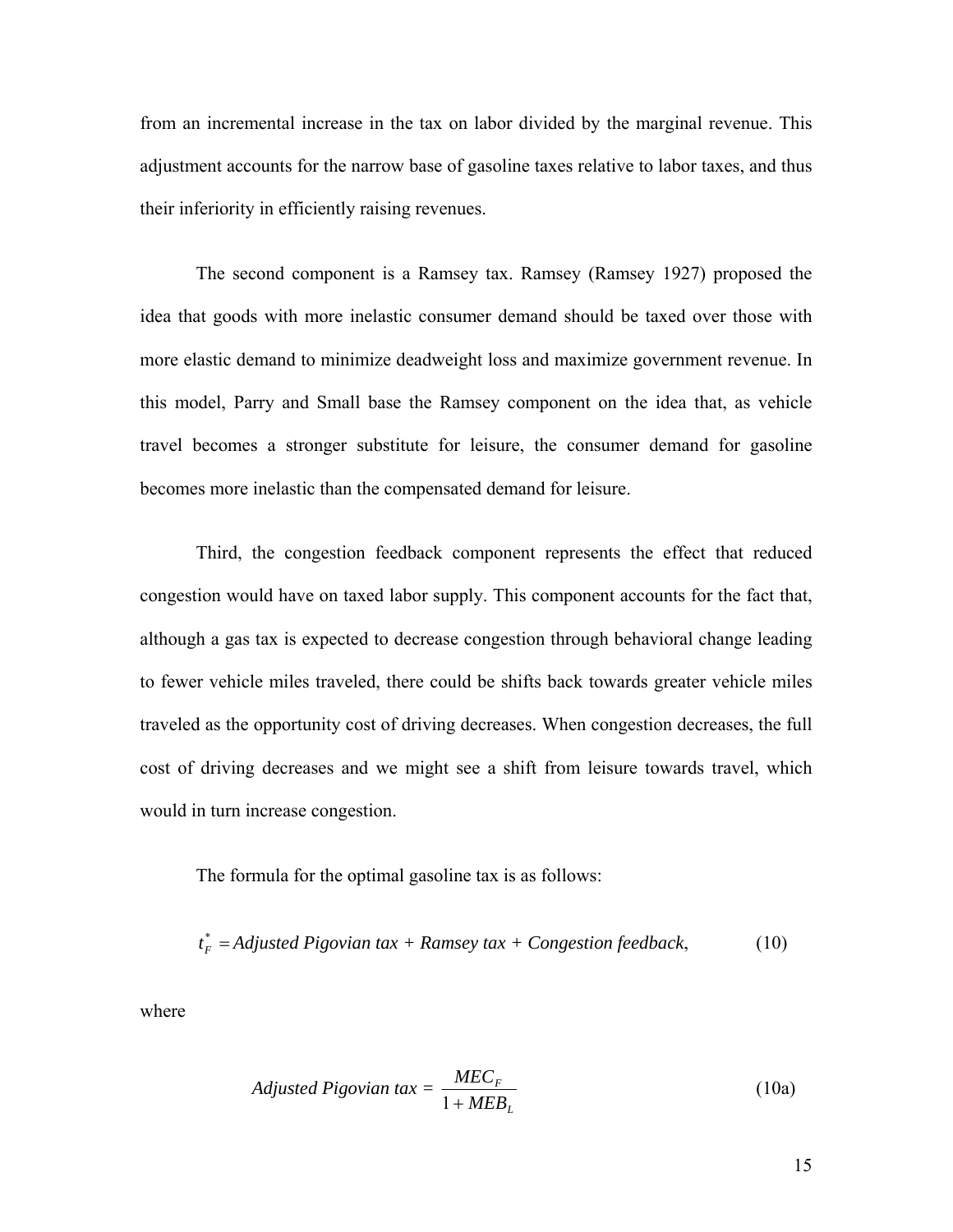*Ramsey tax* = 
$$
\frac{(1 - \eta_M) \varepsilon_{LL}^c}{\eta_{FF}} \frac{t_L(q_F + t_F)}{1 - t_L}
$$
 (10b)

$$
Consestion\ Feedback = \frac{\beta M}{F} E^{c} \{ \varepsilon_{LL} - (1 - \eta_{MI}) \varepsilon_{LL}^{c} \} \frac{t_L}{1 - t_L}
$$
(10c)

and

$$
MEC_F = E^{P_F} + E^O + (\frac{\beta M}{F})(E^C + E^A + E^{P_M})
$$
\n(11)

$$
\beta = \frac{dM/dt_F}{dF/dt_F} \frac{F}{M} = \frac{\eta_{MF}}{\eta_{FF}}
$$
\n(12)

$$
MED_{L} = \frac{-t_{L} \frac{\partial L}{\partial t_{L}}}{L + t_{L} \frac{\partial L}{\partial t_{L}}} = \frac{\frac{t_{L}}{1 - t_{L}} \varepsilon_{LL}}{1 - \frac{t_{L}}{1 - t_{L}} \varepsilon_{LL}} = \frac{t_{L} \varepsilon_{LL}}{1 - t_{L} (1 + \varepsilon_{LL})}.
$$
(13)

 $\eta_{FF}$  is the own price elasticity of demand and  $\eta_{MF}$  reflects the portion of this that results from a shift in VMT.  $\eta_M$  is the elasticity of demand for VMT with respect to disposable income.  $\varepsilon_{LL}^c$  and  $\varepsilon_{LL}$  are the compensated and uncompensated labor supply elasticity, respectively.

## **4 Results**

## *4.1 Parameter Values*

*Initial fuel efficiency: M/F* 19.84 miles/gal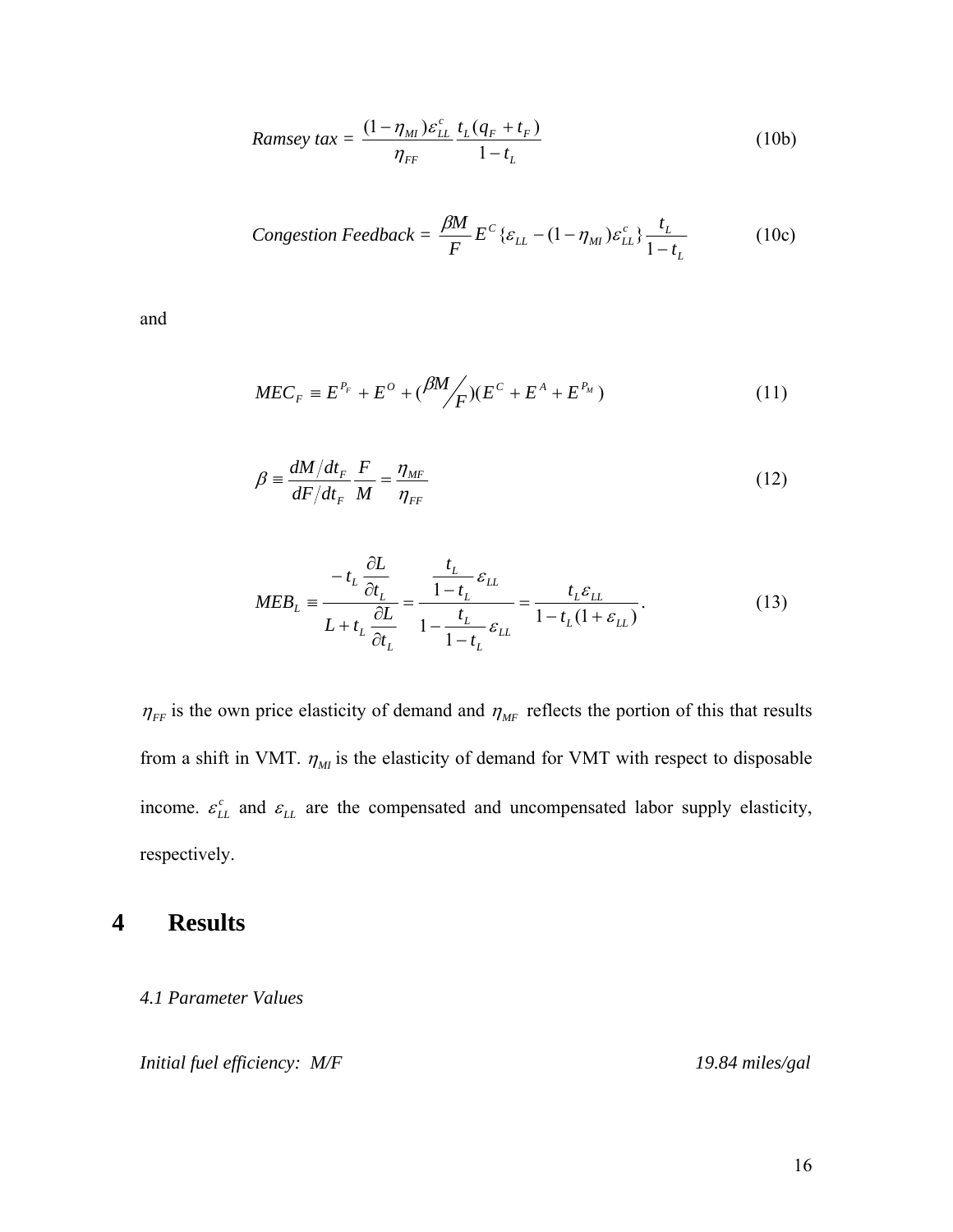To obtain an updated value for initial fuel efficiency for California, we use data from 1990 to 2005, which yield a weighted average of California statewide vehicle fuel economy of 19.84 miles per gallon (mpg) with a range of 18.4 to 20.19 mpg.<sup>16</sup> Because of the nonlinear nature of fuel economy data, we average the data over several years rather than use the data for the most recent year available.<sup>17</sup> Although one might expect average fuel economy to be continuously rising across time, the data show a decrease in fuel economy in recent years, due to a recent downturn in the average fuel economy of gasoline automobiles and passenger-type trucks, likely due to years of falling gasoline prices and low gasoline taxes. Figure 3 shows data points plotted at five year intervals for California's weighted average vehicle fuel economy and vehicle classifications.<sup>18</sup>



**Figure 3. California Vehicle Fuel Economy** 

Data Sources: California Department of Transportation, California Motor Vehicle Stock, Travel and Fuel Forecast

*Local air pollution damages (distance related): PM E 2.34 cents/mile*

<sup>&</sup>lt;sup>16</sup> Data are from California Department of Transportation and are for gasoline autos, 3 classes of trucks and motorcycles.

 $17$  Weighted average for 2005 is 19.94, which is the most recent year available.

<sup>&</sup>lt;sup>18</sup> Weights include all classes of trucks.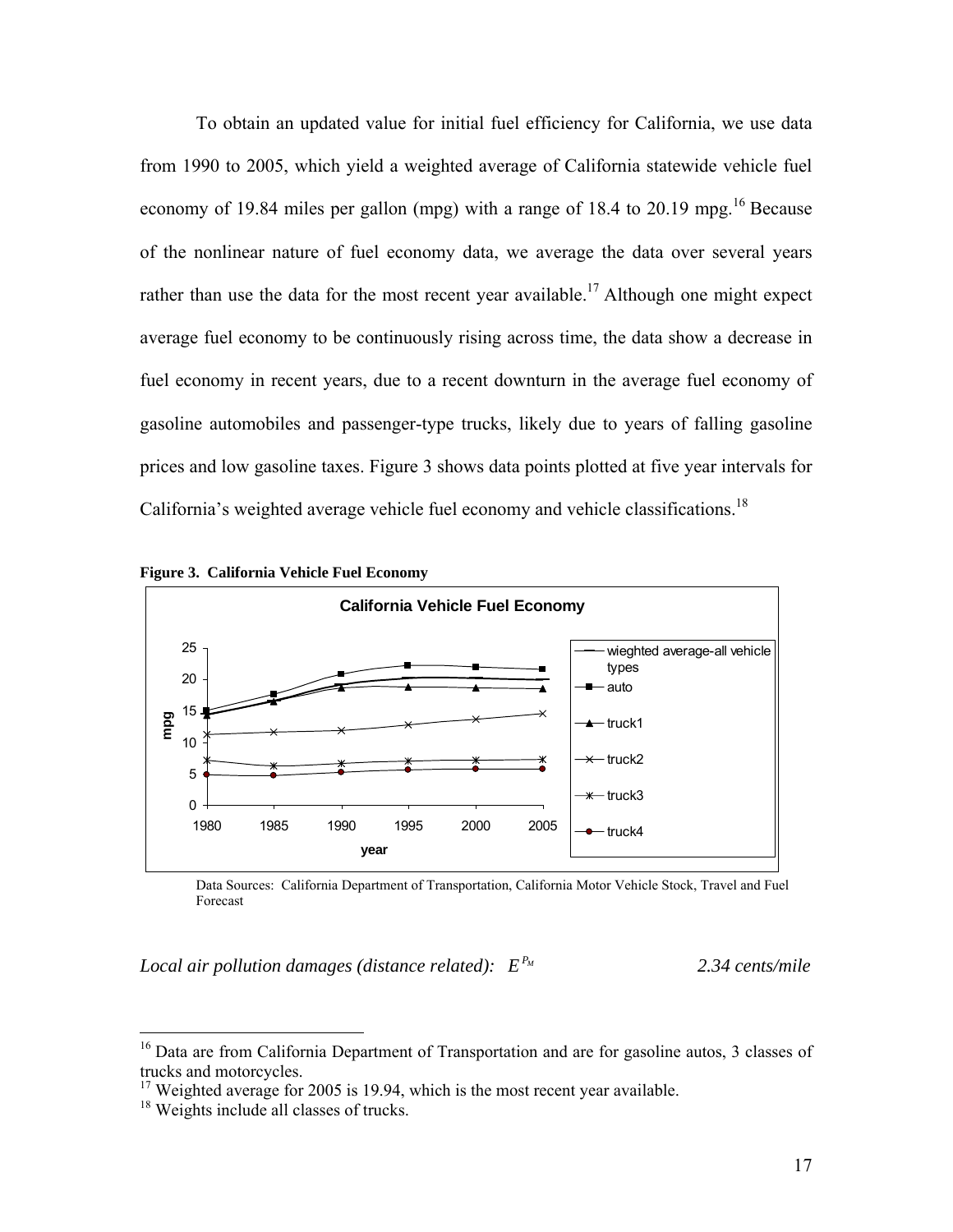The distance and fuel related pollution damages parameters are taken from Parry and Small's estimates of 2.9 cents per mile and 6 cents per gallon respectively, updated to 2006 prices. They represent the damages from local air pollution and global climate change, respectively. It should be noted here that these values are very rough estimates and Parry and Small make a point to emphasize the "great uncertainty" here. Further, the values that Parry and Small report are for the United States. We have not taken into account that California has the reformulated gasoline program which requires specially formulated gasoline meant to reduce emissions. Regardless, it is important to notice that the fuel related pollution damages are small in comparison to local pollution.

## *Cost of oil dependence:*  $E^{\circ}$  20.93 cents/gallon

 $\overline{a}$ 

The cost of oil dependence is estimated based on an Oak Ridge National Laboratories study by Paul Leiby (Leiby, 2007). Leiby  $19$  estimates the incremental benefits to society, in dollars per barrel, of reducing U.S. imports of oil. His approach flushes out energy-security related, demand-sensitive costs that are not reflected in market prices. These costs include: (1) the higher costs for oil imports resulting from the effect of U.S. import demand on the world oil price and OPEC market power; and (2) the risk of dislocations of the domestic economy and reductions in U.S. economic output

<sup>&</sup>lt;sup>19</sup> Leiby makes a strong argument that this estimate of the marginal economic benefit to society of a reduction in imports should not be used as a direct oil tax or import tariff and that a direct Pigovian tax will not efficiently address these market failures. (see Leiby, pg 30) It must be noted here that we do not disagree with Leiby's reasoning, however we are choosing to use his figure as the best estimate available to us for a marginal cost of oil dependence, which we feel should be accounted for in a gasoline tax. As noted, the optimal gas tax suggested in this paper is not meant as a direct policy recommendation, but a tool for policy makers.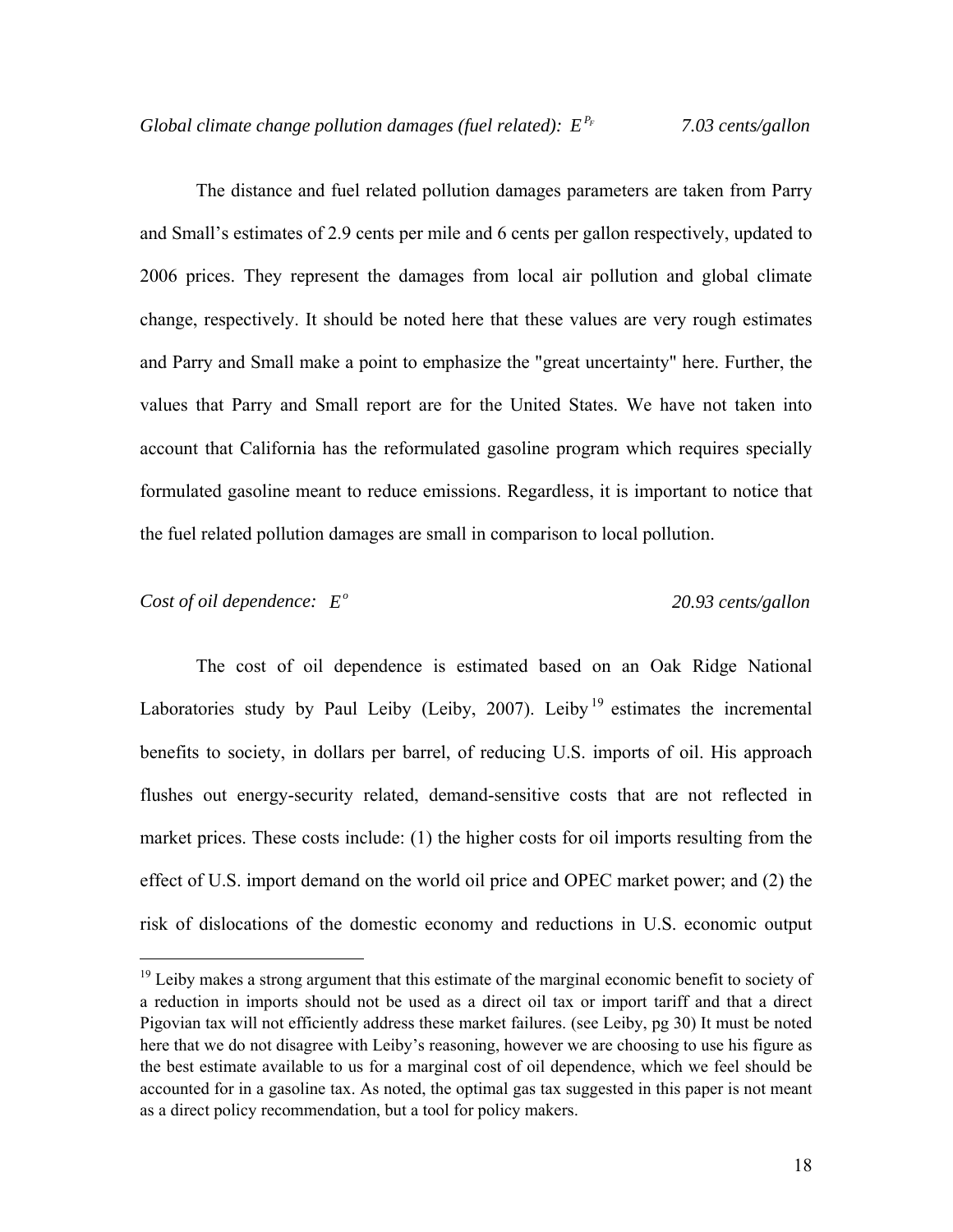caused by sudden disruptions in the supply of imported oil to the U.S. Leiby's estimate does not include any costs for military programs, and the difficult-to-quantify foreign policy impact of oil import reliance. Moreover, it is not a measure of the full social costs of oil imports, or the full magnitude of the oil dependence and security problem. Rather, it is a measure of the quantifiable per-barrel economic costs that the U.S. could avoid by a small-to-moderate reduction in oil imports. Leiby estimates a range of marginal cost of oil dependence between \$6.71 and \$23.25 per barrel of oil (BBL), with a central value of \$13.58/BBL of imported oil (\$2004), which translates to approximately 20.93 cents/gallon of gasoline with a range of 10.34 to 35.83 cents/gallon in 2006 dollars.<sup>20</sup>

## *External congestion cost:*  $E^C$  *E A.4 cents/mile A.4 cents/mile*

Using RAND data, we compared average congestion costs for major cities in California and the United States. We found that average congestions costs in 2000 were 65% higher in California than in the US. Taking this into consideration, we chose to use a central congestion cost value of 4.4 cents/mile with a range of  $1.5 - 9.0$  cents/mile.

#### *External accident cost:*  $E^A$  **External accident cost:**  $E^A$  **External accident cost:**  $E^A$

 $\overline{a}$ 

US Census data show that CA accidents per capita in 2005 were 80% of the US total for 2000, when Parry and Small estimated marginal costs of accidents. Based on these data, we make adjustments to the Parry and Small accident cost and, after updating

<sup>&</sup>lt;sup>20</sup> This is divided by 42 gallons/barrel. While a barrel of oil produces about 19.5 gallons of gasoline, we divided by 42 because dividing by 19.5 would indicate that the other products produced from refining do not have a cost of oil dependence. Further, we multiplied this by 0.6 because this cost of oil dependence is only on *imported* oil. Rough estimates show that about 60% of U.S. oil is from foreign sources. The upper bound of our range allows for the possibility that the non-gasoline fractions may be easier to substitute, so that we should divide by less than 42.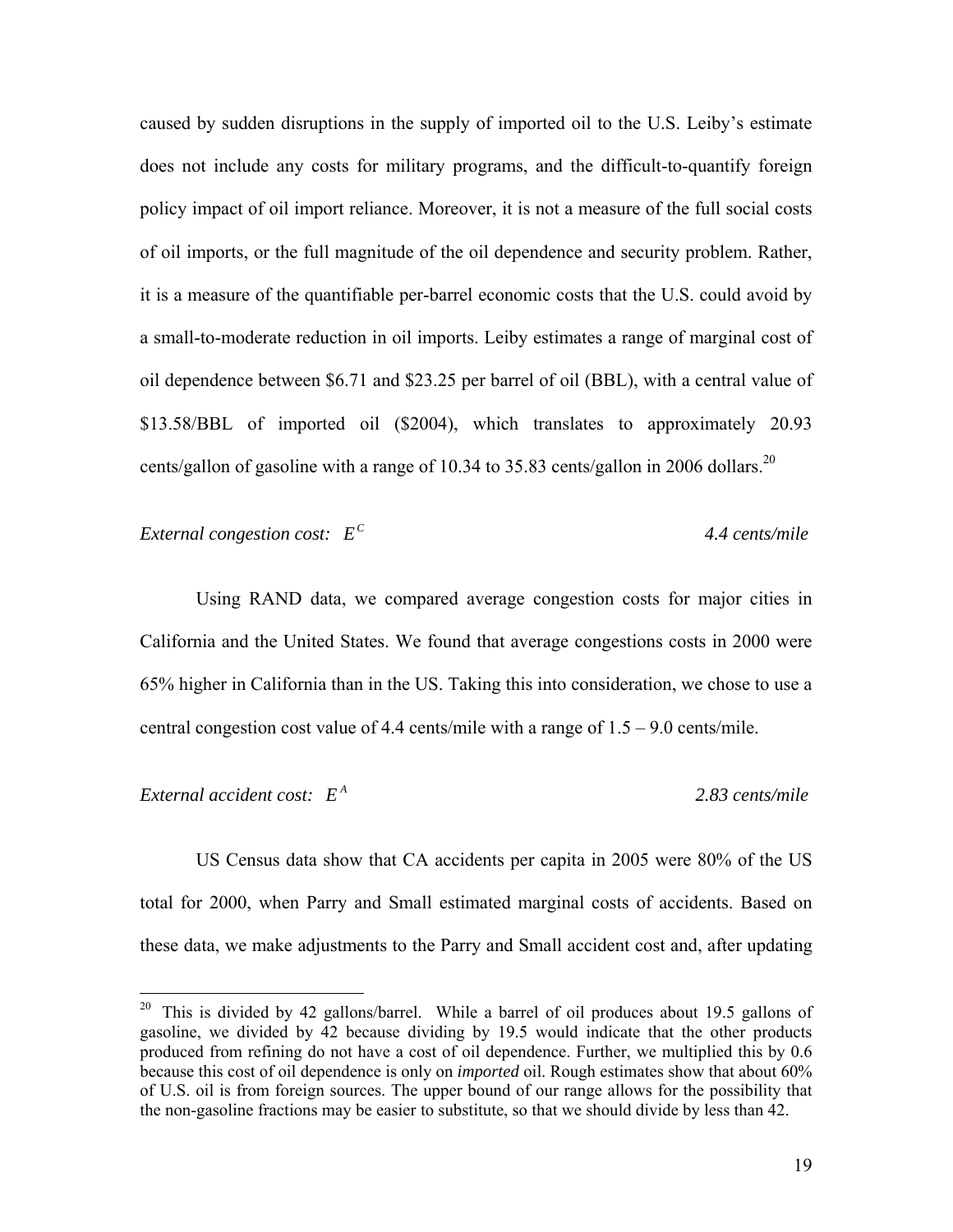to 2006 prices, we use a central value of 2.83 cents/mile with a range of 1.13 to 7.03 cents/mile. This is in line with recent studies, which put the marginal external costs at around 2 to 7 cents per mile (e.g., US Federal Highway Administration, 1997; Lindberg, 2001; Mayeres, Oschelen and Proost , 1996; Miller et al., 1998; Parry, 2004).

*Gasoline price elasticity:* 
$$
\eta_{FF}
$$
  $$ 

We estimate the optimal gas tax using an intermediate-run estimate of the gasoline price elasticity of demand and a range that incorporates values from our analysis and from the literature. Because the gasoline price elasticity plays a key role in the optimal gasoline tax formulation, the methodology by which we arrive at our central parameter value and the range is discussed in detail in section 4.2.

To determine the intermediate-run gas price elasticity in California, we estimate a simple double log model using California specific data over 37 years. Our estimate differs from previous studies because we include more recent data and because our data is specific to California, rather than for the whole United States. In particular, we include the years 2000 to 2007 in our study, which might account for the less elastic estimate for California demand than previous studies have found for the US using data which exclude these recent years.

Based on our estimates, we use a central value of price elasticity of demand for gasoline of -0.221 for an intermediate-run estimate, however we provide analysis over a broad range of elasticities, from -0.101 to -1.0, so that policy makers might take note of the wide variation of the optimal tax as gas price elasticity varies and better understand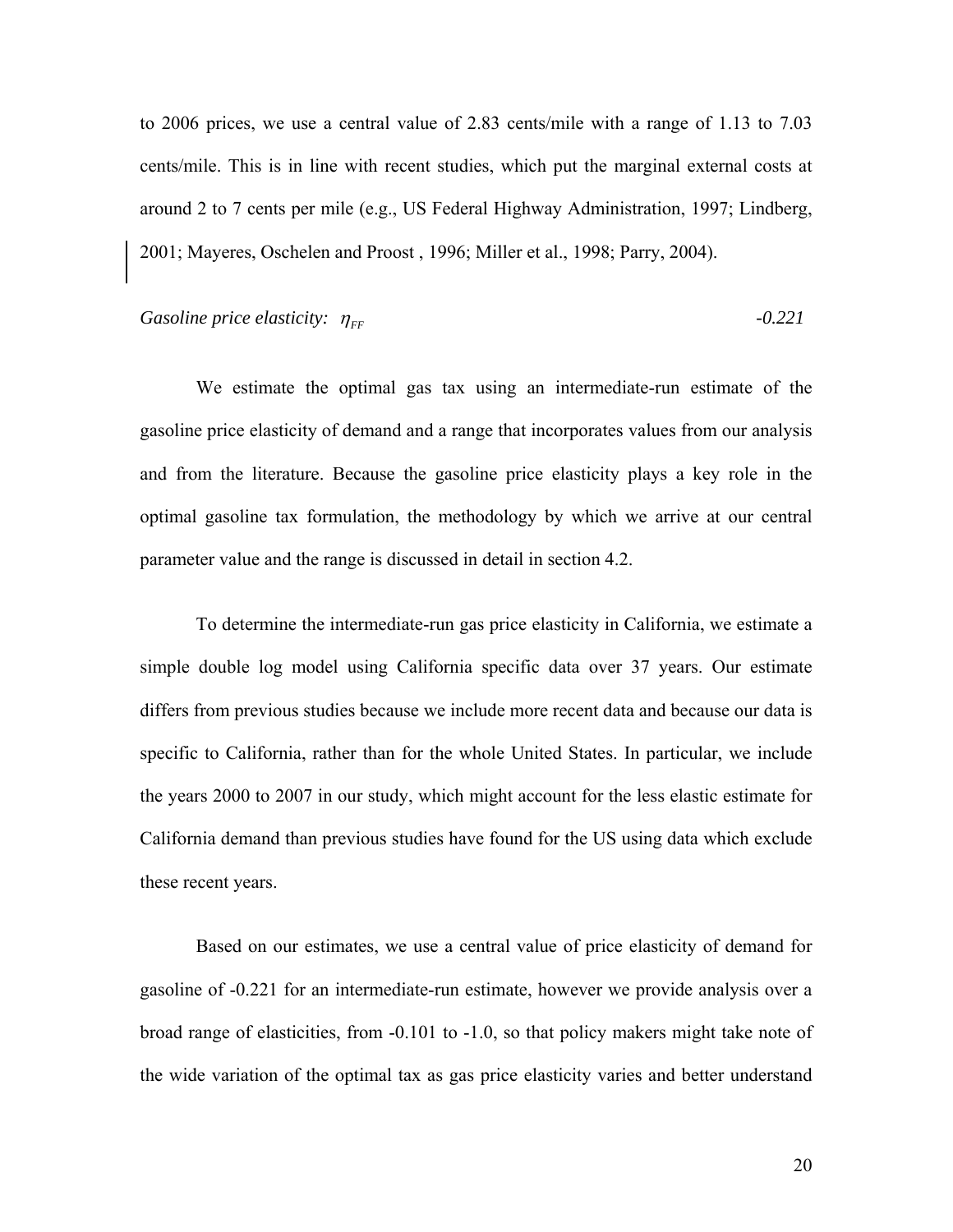the implications of a shift towards more inelastic demand. Although our central value is derived from a model that estimates a more intermediate-run elasticity, the range we use encompasses the range of mean long-run elasticities found in the literature. We further the analysis by calculating the optimal gas tax using a short-run elasticity that we estimate for California using a lagged endogenous model. An estimation using a short- to intermediate-run elasticity may be more relevant to policy aimed towards the Ramsey discussion and to shorter-run issues such as congestion, accidents and local air pollution. An intermediate- to long-run elasticity may be more relevant for issues of climate change and dependence on foreign oil. $^{21}$ 

*Elasticity of VMT w.r.t. consumer fuel price: 
$$
\eta_{MF}
$$
 -0.065*

Elasticity of VMT with respect to consumer fuel price is estimated using California data for the years 1970 to 2007. We use a value of -0.065 for an intermediaterun value and -0.074 for a short-run value. Regression results are shown in section 4.2, tables 6 and 7.

*VMT* portion of gas price electricity: 
$$
\beta = \frac{\eta_{MF}}{\eta_{FF}}
$$
 0.3

Based on dividing the elasticity of VMT by the elasticity of demand for gasoline with respect to consumer fuel price we estimate the VMT portion of gas price elasticity

 $21$  Dependence on foreign oil could be taken into consideration in both short and long term policy decisions. Immediate changes in demand for gasoline might affect the production decisions of oil producing countries while switching to alternative fuels as a means to free up dependence on oil is typically a policy option thought of in the longer run.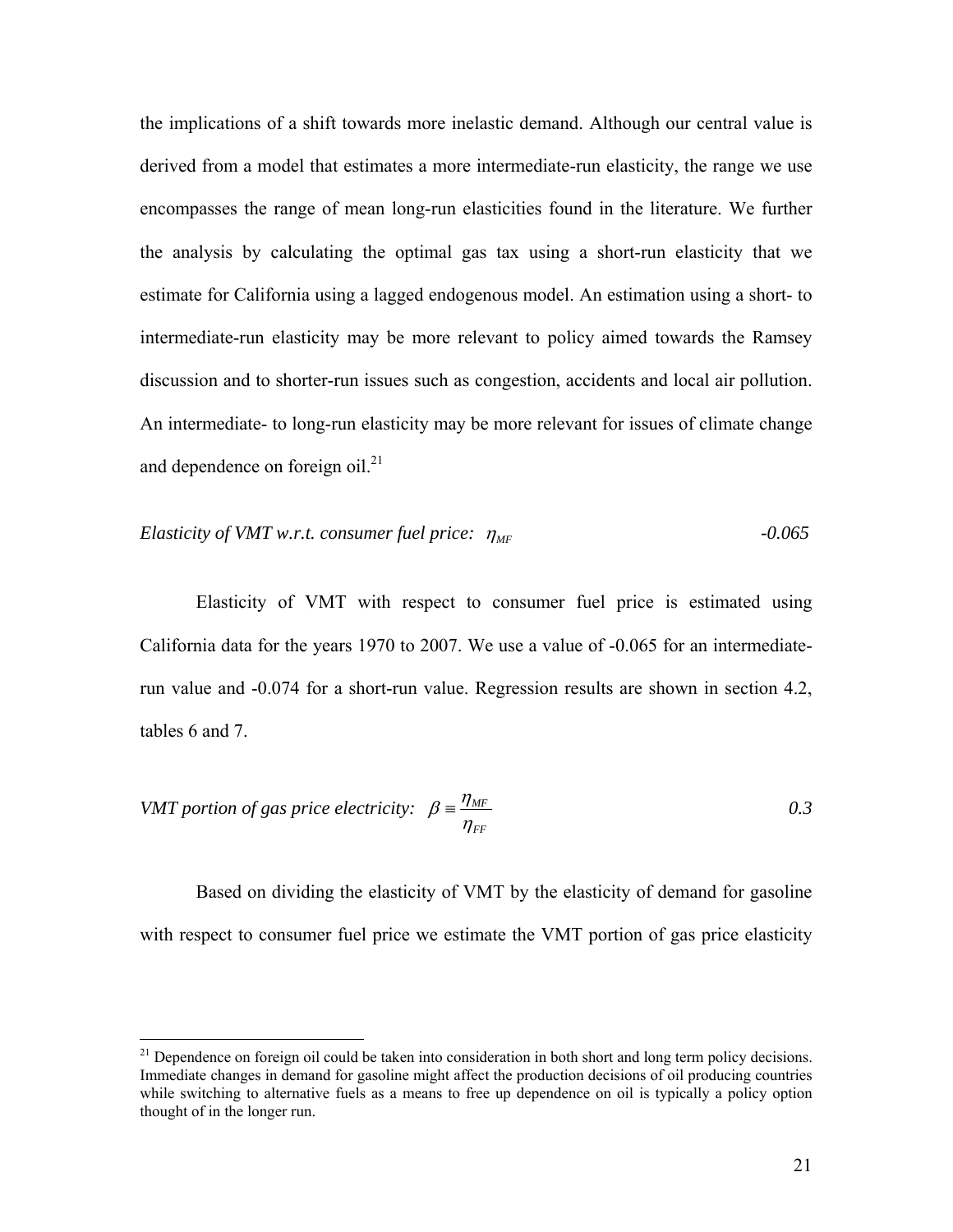for California to be 0.3. Parry and Small use an estimate of 0.4, based on their review of several studies from the 1990's  $.22$ 

 $\beta$  represents the portion of gasoline elasticity demand that is due to a change in vehicle miles traveled versus, for instance, increases in fuel economy. We use a range of 0.2 up to 1, which would be the value if all of the response to higher gasoline prices was due to a change in vehicle miles traveled.

For the short-run analysis, we use a value of 0.7, indicating that agents decrease their consumption of gasoline when prices rise largely by simply decreasing miles driven. The decrease is likely realized by a decrease in trips taken or a switch to carpooling or alternative forms of transportation. This is reasonable as it is likely much easier to change miles traveled in the short-run than change vehicle fuel efficiency.<sup>23</sup>

**VMT** expenditure elasticity: 
$$
\eta_{\scriptscriptstyle M1}
$$
 0.3

This component captures the elasticity of gasoline demand with respect to disposable income. Regressions using California data and a static model for intermediaterun analysis yield an estimate of 0.3. Our estimate based on the use of short-run elasticities is 0.07, telling us that consumers respond less by changing miles driven to changes in income in the short run.

#### *Uncompensated Labor Supply elasticity:*  $\varepsilon_{\parallel}$   $\qquad \qquad 0.2$

 $22$  See Parry and Small (2004) footnote 44

<sup>&</sup>lt;sup>23</sup> Although, it is possible to increase fuel economy through decreases in highway speed and acceleration rates, changing commute times to avoid congestion periods and vehicle maintenance such as proper tire pressure.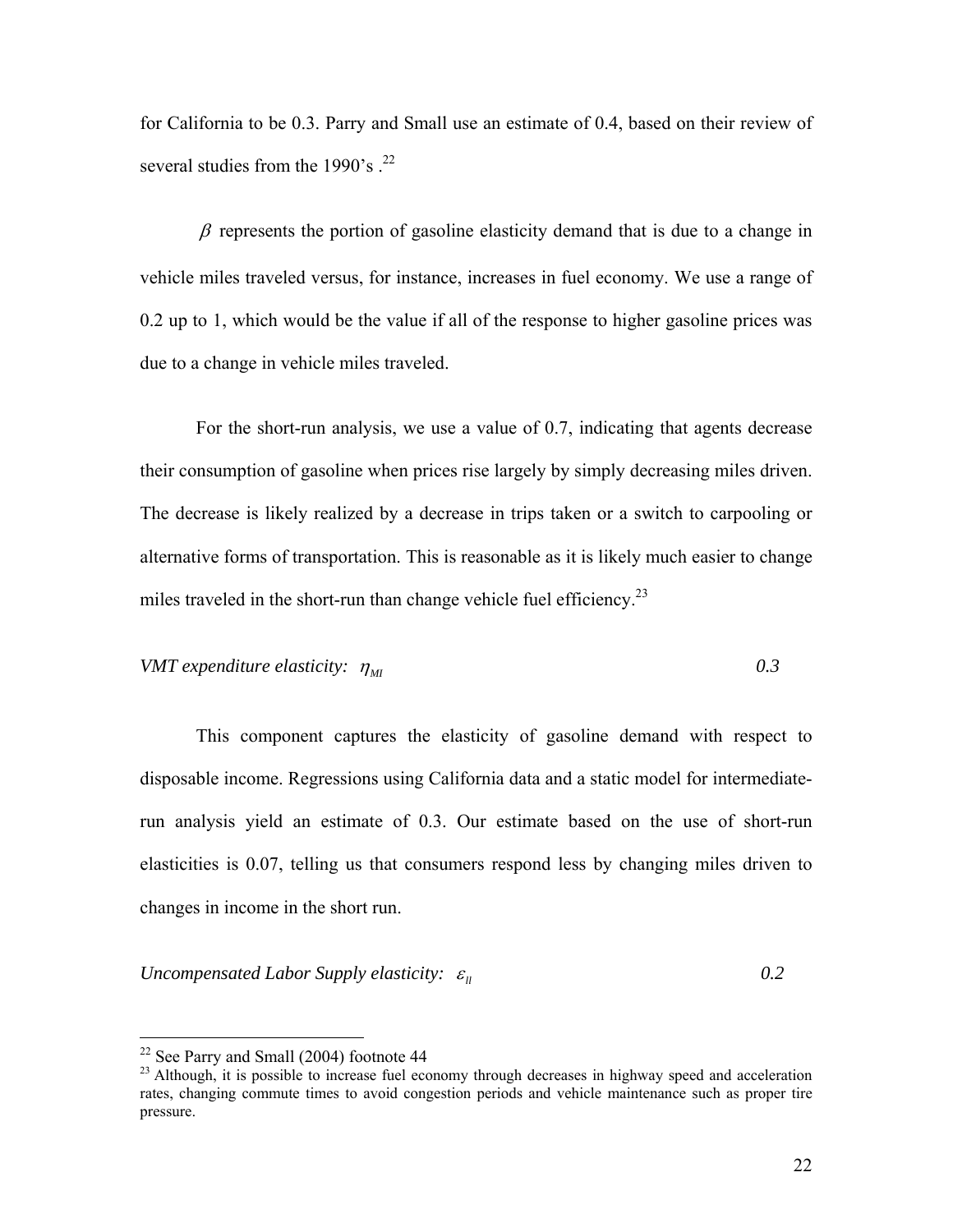We use the same parameter values for uncompensated and compensated labor supply elasticities as Parry and Small. Based on a large literature on labor supply elasticities, they chose central values of 0.2 and 0.35 for uncompensated and compensated labor supply elasticities respectively with ranges of 0.1 to 0.3 and 0.25 to 0.50. These elasticities are averaged across males and females and reflect decisions about work hours and participation.

#### *Producer Price of Gasoline: qf 222.89 cents/gallon*

Producer price of gasoline is an average of retail gasoline prices from January 2004 to December 2006 in real 2006 prices.<sup>24</sup> We use a range of 152.46 cents/gallon, which is based on a low of 2 standard deviations below the mean to 500 cents/gallon.<sup>25</sup> The high range is in response to recent spikes in gasoline prices.

#### *Initial tax rate on gasoline:*  $t_{\epsilon}^{0}$ *<sup>f</sup> t 37.8 cents/gallon*

The current tax on gasoline in California is \$0.378 per gallon. This is comprised of an 18.3 cents federal excise tax, 18 cent California excise tax and 1.5 cents in underground storage tank fees. We do not include the sales tax in this figure. The sales

 $24$  Data are from Energy Information Administration data. The data used were for California All Grades All Formulations Retail Gasoline prices and were converted to real 2006 prices.

 $25$  We use an average over a range ending in December 2006, as this is the last data year used in our regression analysis for the elasticity calculations.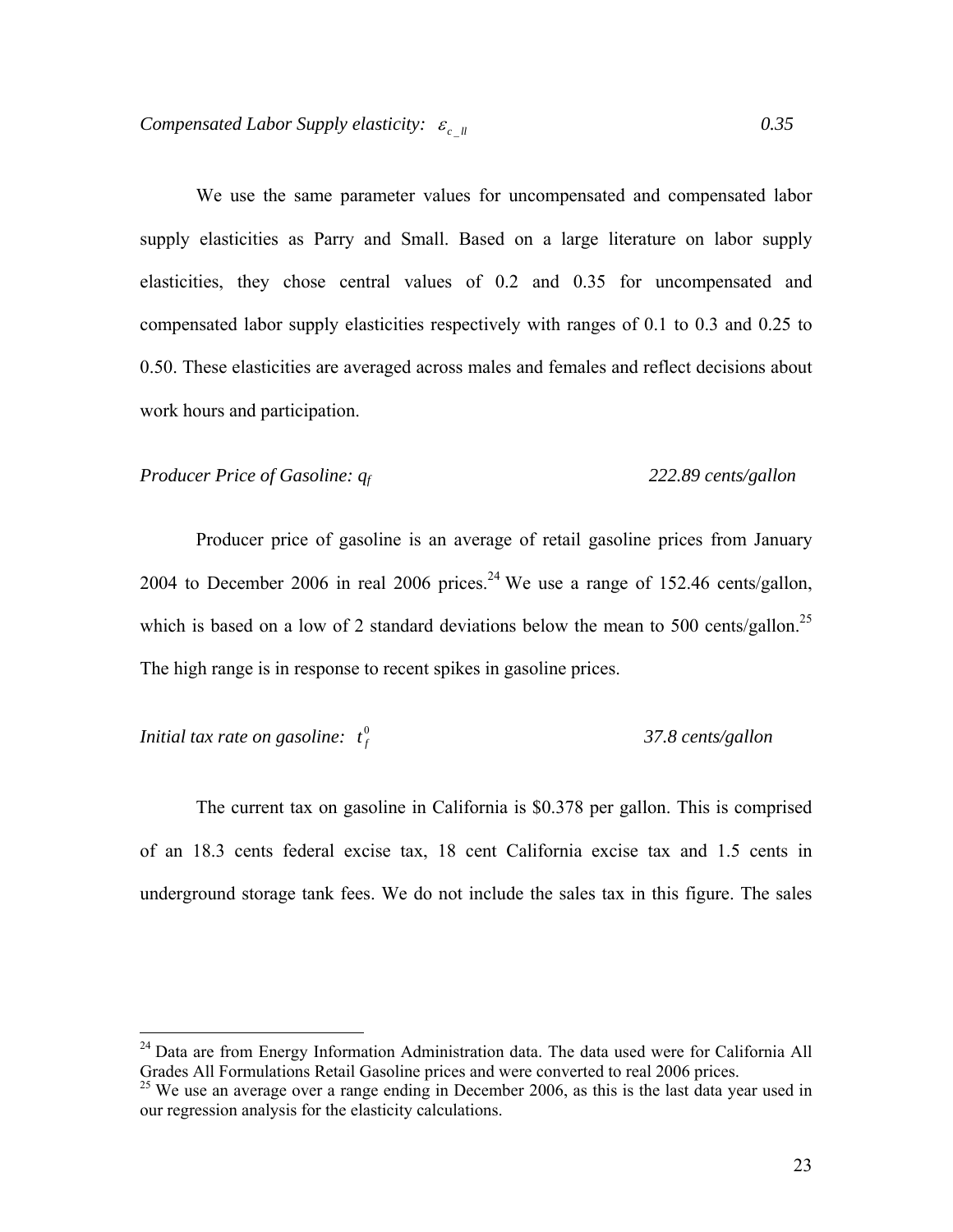tax is applied to goods in general and does not increase the price of gasoline relative to other goods.<sup>26</sup>

### *4.2 Gas Price Elasticity of Demand and VMT Calculations*

#### *Background and literature*

1

The estimation of demand models for gasoline has produced varying results over the past few decades and continues to be a subject of great interest. Estimates drawn from analysis that includes recent data and California-specific data are scarce, however. Table 1 displays results of 6 previous surveys of studies estimating the elasticity of demand for gasoline using data spread over the years 1929 to 2000, and one recent study (Hughes et al., 2008) estimating the short-run elasticity using more recent years of data. For the studies covering years ranging from 1929 to 2000, the mean short-run elasticity ranged from -0.25 to -0.28 and the mean long-run elasticity ranges from -0.64 to -0.86. The remaining study, Hughes et al. (2008), shows that demand has become more inelastic over the recent years. In particular, they find that short-run elasticities have decreased by up to an order of magnitude from a range of -0.21 to -0.34 for the years 1975 to 1980, to a range of -0.034 to -0.077 for the recent years 2001 to 2006.

 $26$  This reasoning is based on comments in an email from Ian Parry responding to the authors' questions. He also noted that sales taxes are implicitly included in the overall tax burden on labor.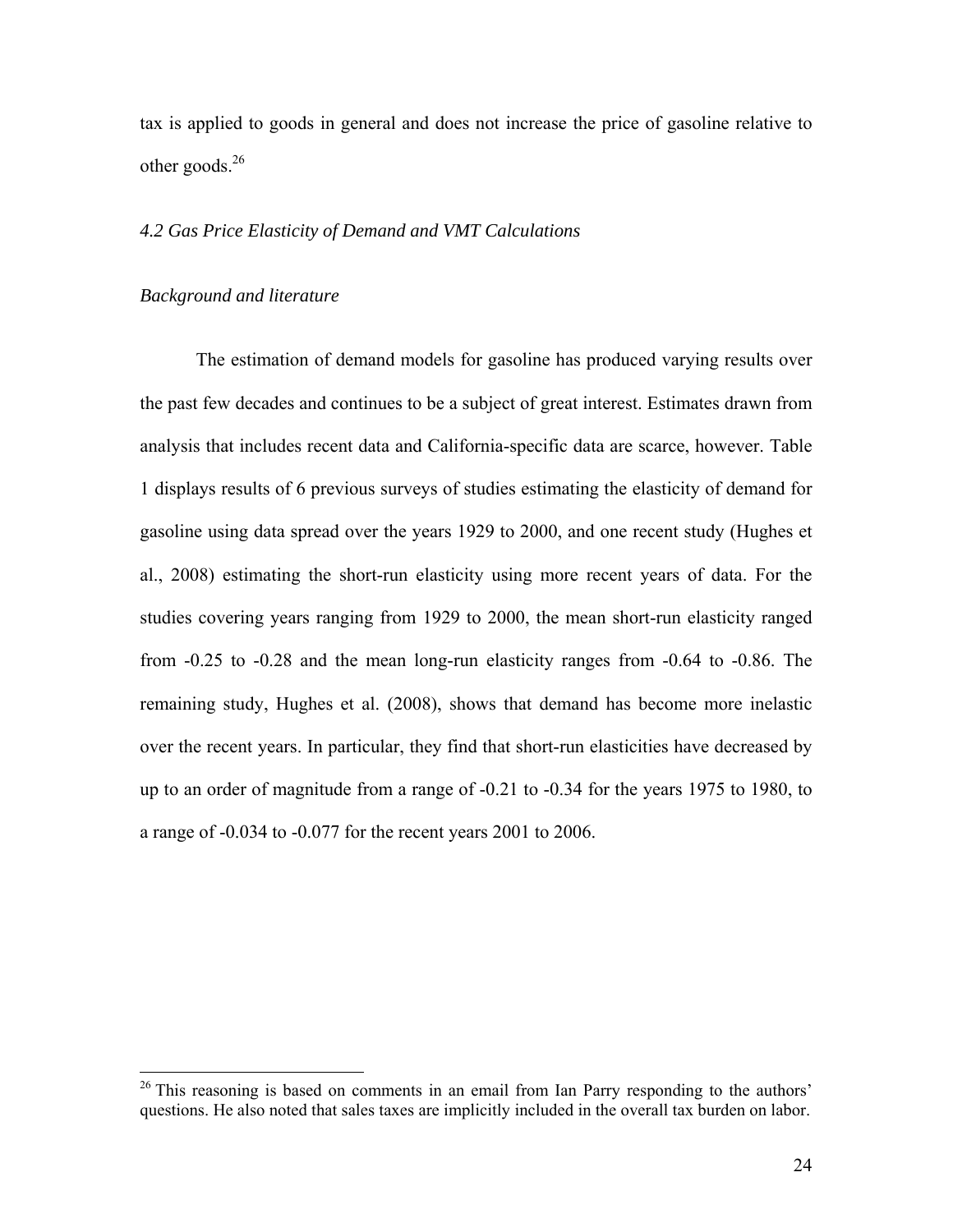| н<br>v<br>×<br>× |
|------------------|
|------------------|

| Previous estimates of short-run (SR) and long-run (LR) elasticities of demand |         |                      |         |                    |
|-------------------------------------------------------------------------------|---------|----------------------|---------|--------------------|
|                                                                               |         | <b>SR</b>            |         | LR                 |
|                                                                               | mean    | range                | mean    | range              |
| Dahl and Sterner, 1991                                                        | $-0.26$ | $-0.22$ to $-0.31$   | $-0.86$ | $-0.80$ to $-1.01$ |
| Goodwin, 1992                                                                 |         |                      |         |                    |
| Time series                                                                   | $-0.27$ |                      | $-0.71$ |                    |
| Cross Section                                                                 | $-0.28$ |                      | $-0.84$ |                    |
| Goodwin et al., 2004                                                          | $-0.25$ | $-0.01$ to $-0.57$   | $-0.64$ | $0$ to $-1.81$     |
| Graham and Gleister, 2002                                                     |         | $-0.2$ to $-0.5$     |         | $-0.23$ to $-0.8$  |
| Graham and Gleister, 2004                                                     | $-0.25$ | $0.59$ to $-2.13$    | $-0.77$ | $0.85$ to $-22.0$  |
| Hanley et al., 2002                                                           | $-0.25$ | $-0.01$ to $-0.57$   | $-0.64$ | 0 to $-1.81$       |
| Hughes et al., 2008                                                           |         |                      |         |                    |
| $-1975 - 1980$                                                                |         | $-0.21$ to $-0.34$   |         |                    |
| $-2001 - 2006$                                                                |         | $-0.034$ to $-0.077$ |         |                    |

Davis and Killian (2009) argue that tax changes are more persistent than typical price changes, and find the elasticity of demand with respect to changes in tax to be -0.16 using national aggregate data, -0.32 using state panel data, and between 0.03 and -0.17 using a structural vector autoregression model, using recent data from 1989 to 2007 or to 2008 depending on the model. Thus, even though they suggest that a longer-run elasticity may be appropriate for evaluating gas taxes, their estimates of the tax elasticity are more in the range of previous estimates of the short-run price elasticity than the more elastic previous estimates of the long-run price elasticity, perhaps because they are using more recent data, when demand has become more inelastic.

#### *Basic model*

To estimate gasoline price elasticity, we start with a basic double log model.

$$
\ln D_t = \beta_0 + \beta_1 \ln P_t + \beta_2 \ln Y_t + \varepsilon_t, \qquad (14)
$$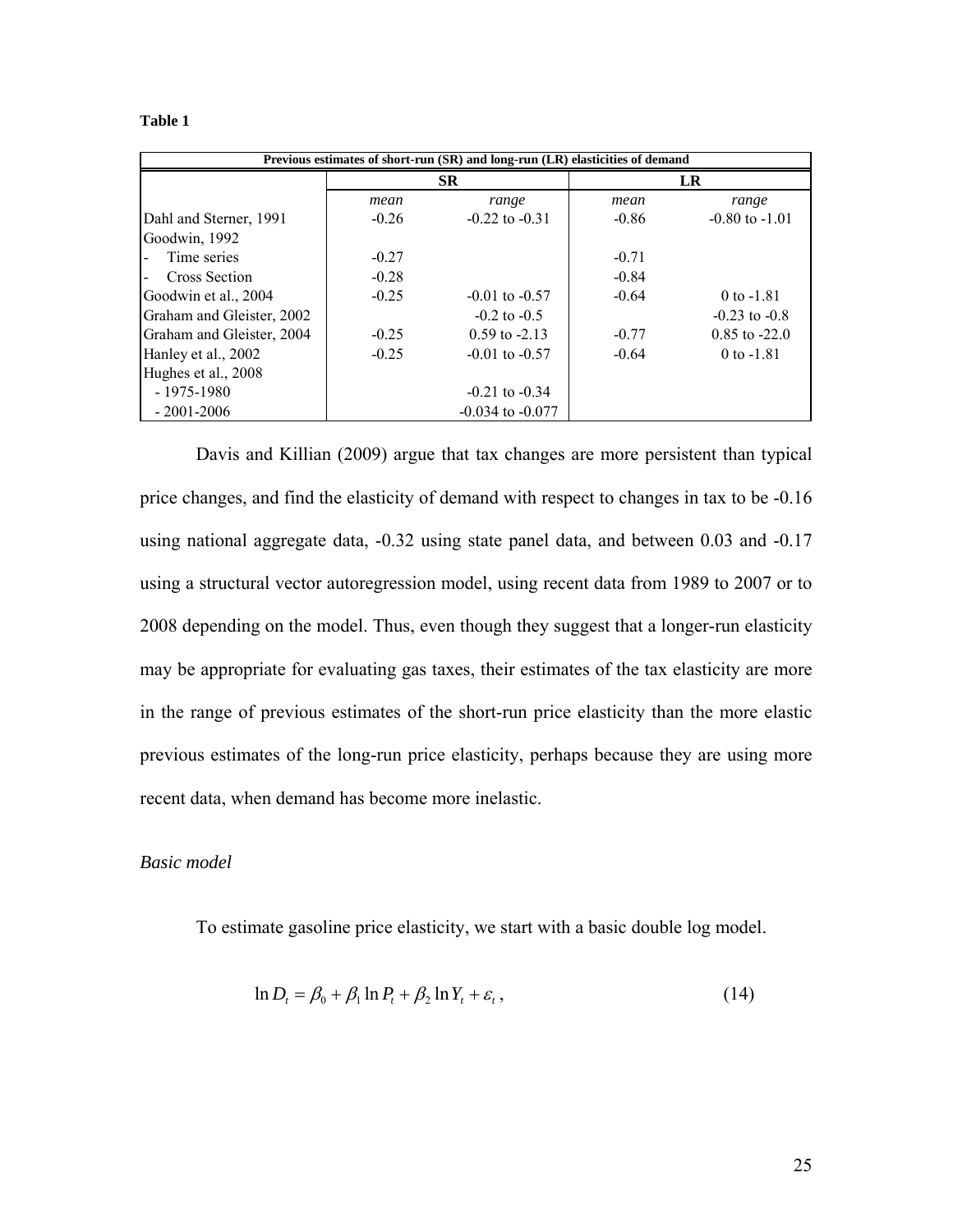where *D<sub>t</sub>* is per capita gasoline demand in gallons for year  $t$ ,<sup>27</sup>, *P<sub>t</sub>* is the real price of gasoline in 2008 constant dollars in year *t*, *Yt* is real per capita disposable income in 2008 constant dollars in year *t*, and  $\varepsilon$  is a mean zero error term. Table 2 shows regression results using this basic double log model. Because of data limitations, the majority of this analysis is carried out using annual time series. Table 2 includes results using monthly time series as well for a robustness check.

The interpretation of the coefficients of the static model are not entirely clear. We would expect that the long-run elasticities are:

$$
\frac{\partial \ln D_t}{\partial \ln P_t} = \beta_1 \qquad \text{and} \qquad \frac{\partial \ln D_t}{\partial \ln Y_t} = \beta_2 \quad . \tag{15a,b}
$$

Studies have shown, however, that some dynamic models tend to produce higher long-run elasticities than static models, indicating that the static model is actually an intermediate-run elasticity. We see further evidence below in the partial adjustment model that the elasticities from our static model are likely more reflective of those in the intermediate run.

 $27$ Gasoline demand is calculated as per capita vehicle miles traveled/vehicle fuel efficiency. For use of this model with monthly time series, we would simply incorporate another subscript to the variables, e.g. Y<sub>jt</sub> would be income in year t, month j, and a month fixed effects term,  $\varepsilon$ <sub>it</sub>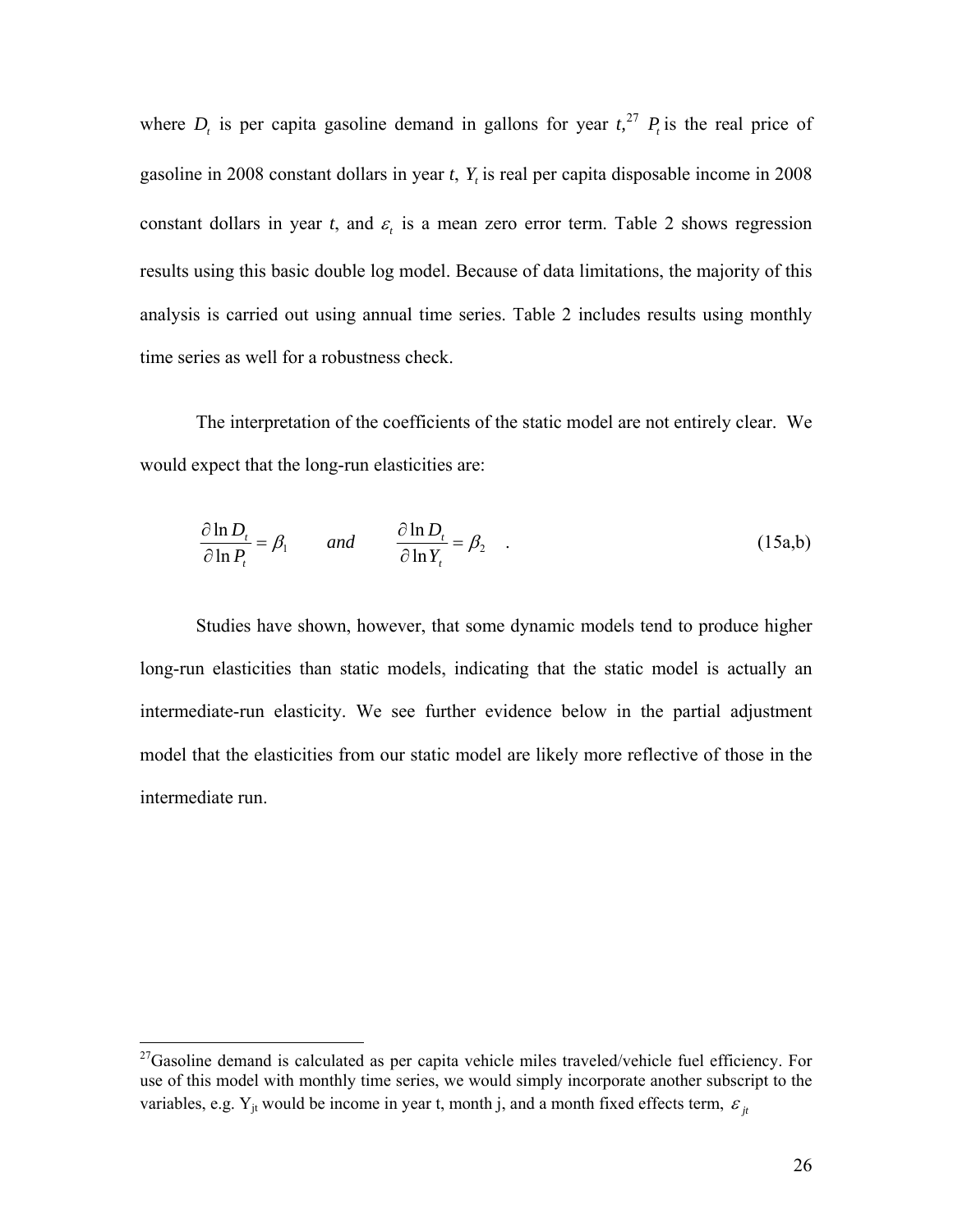| dependent variable: log of gasoline demand in CA |               |               |  |
|--------------------------------------------------|---------------|---------------|--|
| time series                                      | annual        | monthly       |  |
| ln P                                             | $-0.101$      | $-0.091$      |  |
|                                                  | $(0.025)$ *** | $(0.007)$ *** |  |
| In $Y$                                           | 0.307         | 0.304         |  |
|                                                  | $(0.024)$ *** | $(0.007)$ *** |  |
| Constant                                         | $-3.175$      | $-3.201$      |  |
|                                                  | $(0.343)$ *** | $(0.101)$ *** |  |
| Observations                                     | 25            | 300           |  |
| R-squared                                        | 0.91          | 0.90          |  |

OLS double log model for CA: 1970 - 2007

Robust standard errors in parentheses

\*\*\* significant at 1%

The monthly model includes month fixed effects

### *Time Series Properties of Data*

In a test for stationarity of the vector of variables in our model using an Augmented Dickey-Fuller (ADF) test, all of the variables were found to be integrated of the same order. Given this, we can view our model as a co-integration model such that our parameters will be consistent if our residuals are stationary (Engle and Granger 1987). ADF tests suggest stationarity of the residuals, thus we continue our analysis under the assumption of consistent parameters.

*Partial Adjustment Model*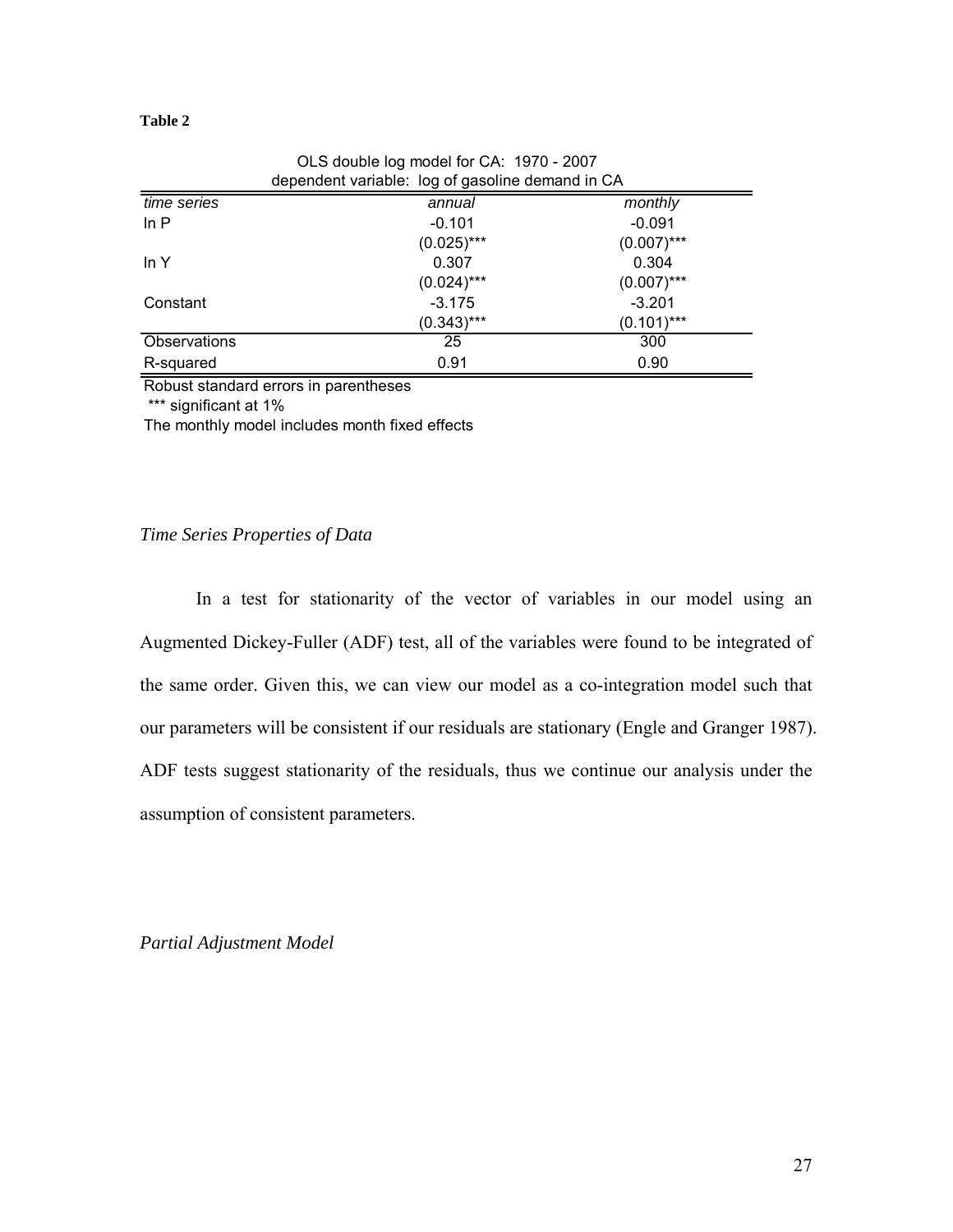To account for the fact that adaptation to changes in gas price or income might not take place instantaneously, we can use a partial adjustment model<sup>28</sup> which allows demand in the current period to depend on demand in an earlier period as well as income and gasoline price:

$$
\ln D_{t} = \varphi_{0} + \varphi_{1} \ln P_{t} + \varphi_{2} \ln Y_{t} + \varphi_{3} D_{t-1} + \varepsilon_{t}
$$
 (16)

When we estimate equation (16) using OLS,  $\varphi_1$  and  $\varphi_2$  can be interpreted as the short-run price and income elasticities respectively. The elasticities, when fully adjusted to the equilibrium level, are  $\varphi_{1,2}/(1 - \varphi_3)$  and are typically interpreted as the long-run elasticities. However, when the speed of adjustment is relatively short, the fully adjusted elasticities may also be interpreted as short-run or intermediate-run data. Table 3 shows the partial adjustment model results. We find a short-run elasticity to be of the order of those estimated by Hughes et. al (2008) with an implied adjusted price elasticity of close to  $-0.1$ , which is the elasticity estimated in our static model.<sup>29</sup> The adjustment period is just over 2 years, which would lead us to believe that the static model produces an intermediate-run elasticity. Based on the gasoline demand elasticity literature, we expect long-run elasticity to be higher, and we account for this in the range that we use in our optimal gasoline tax formulation.

<sup>&</sup>lt;sup>28</sup> Our discussion on the partial adjustment model follows the reasoning presented in Hughes et. al (2008).

<sup>&</sup>lt;sup>29</sup> Partial adjustment model estimates using a monthly time series produce similar results.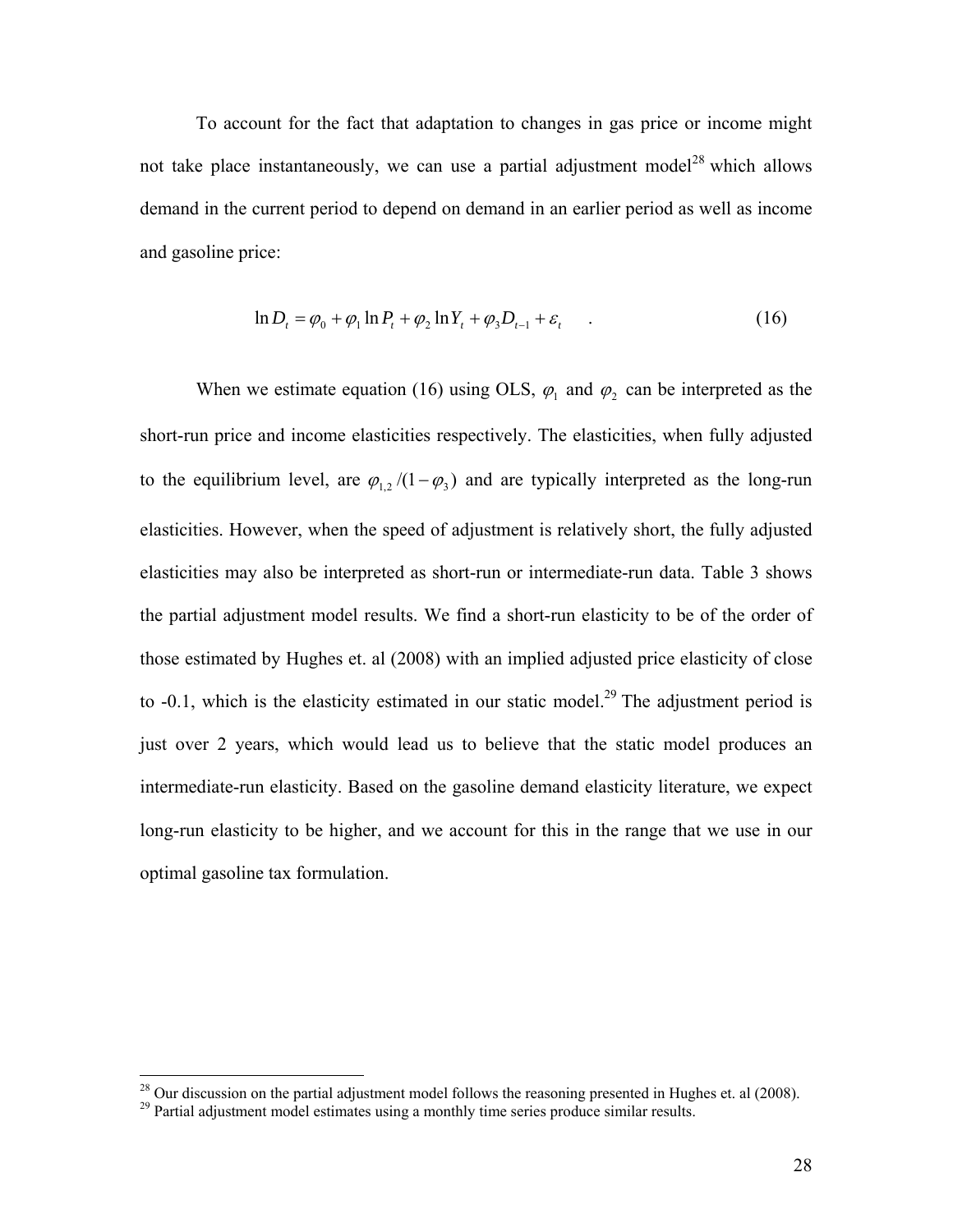| . D |  |
|-----|--|
|-----|--|

| Partial Adjustment Model for CA: 1970 - 2007 |               |                  |               |
|----------------------------------------------|---------------|------------------|---------------|
| dependent variable:                          |               | log of CA demand |               |
| lag length                                   | no lag        | 1 year           | 2 years       |
| In $P$                                       | $-0.101$      | $-0.041$         | $-0.063$      |
|                                              | $(0.025)$ *** | $(0.018)$ **     | $(0.030)$ **  |
| ln Y                                         | 0.307         | 0.088            | 0.214         |
|                                              | $(0.024)$ *** | (0.073)          | $(0.060)$ *** |
| In $D(t-1)$                                  |               | 0.571            | 0.175         |
|                                              |               | $(0.194)$ ***    | (0.131)       |
| Constant                                     | $-3.175$      | $-0.857$         | $-2.258$      |
|                                              | $(0.343)***$  | (0.847)          | $(0.674)$ *** |
| Observations                                 | 25            | 24               | 23            |
| R-squared                                    | 0.91          | 0.92             | 0.86          |
| fully adjusted In P                          |               | $-0.096$         | $-0.076$      |
| fully adjusted In Y                          |               | 0.205            | 0.259         |
| speed of adjustment in months (1/k)          |               | 28               | 29            |

Robust standard errors in parentheses

\* significant at 10%; \*\* significant at 5%; \*\*\* significant at 1%

note: for *no lag* regressions only, mean price over previous 12 months was used as P and results are based on OLS -- not IV -- regressions, so they are slightly different than the intermediate values reported in table 8 below.

#### *Identification issues*

To address the possible endogeneity of gas price in our model, we can look for instrumental variables to use in our analysis. Ideally, we want an instrument that is correlated with the price of gasoline, but uncorrelated with unobserved gasoline demand shocks. In the past, studies have often used refinery products as instruments (Ramsey, Rasche and Allen 1975; Dahl 1979). The validity of this instrument is arguable, however, because there is almost surely some correlation between prices of other refinery products and gasoline demand shocks. Hughes et al. (2008) try using oil production disruptions as instrumental variables between the years 2000 and 2005. They find in the first stage that 2 of the 3 disruptions noted are not significant. Instrumenting for only the third, they find that the gas price elasticity is significantly different and more elastic than the base model,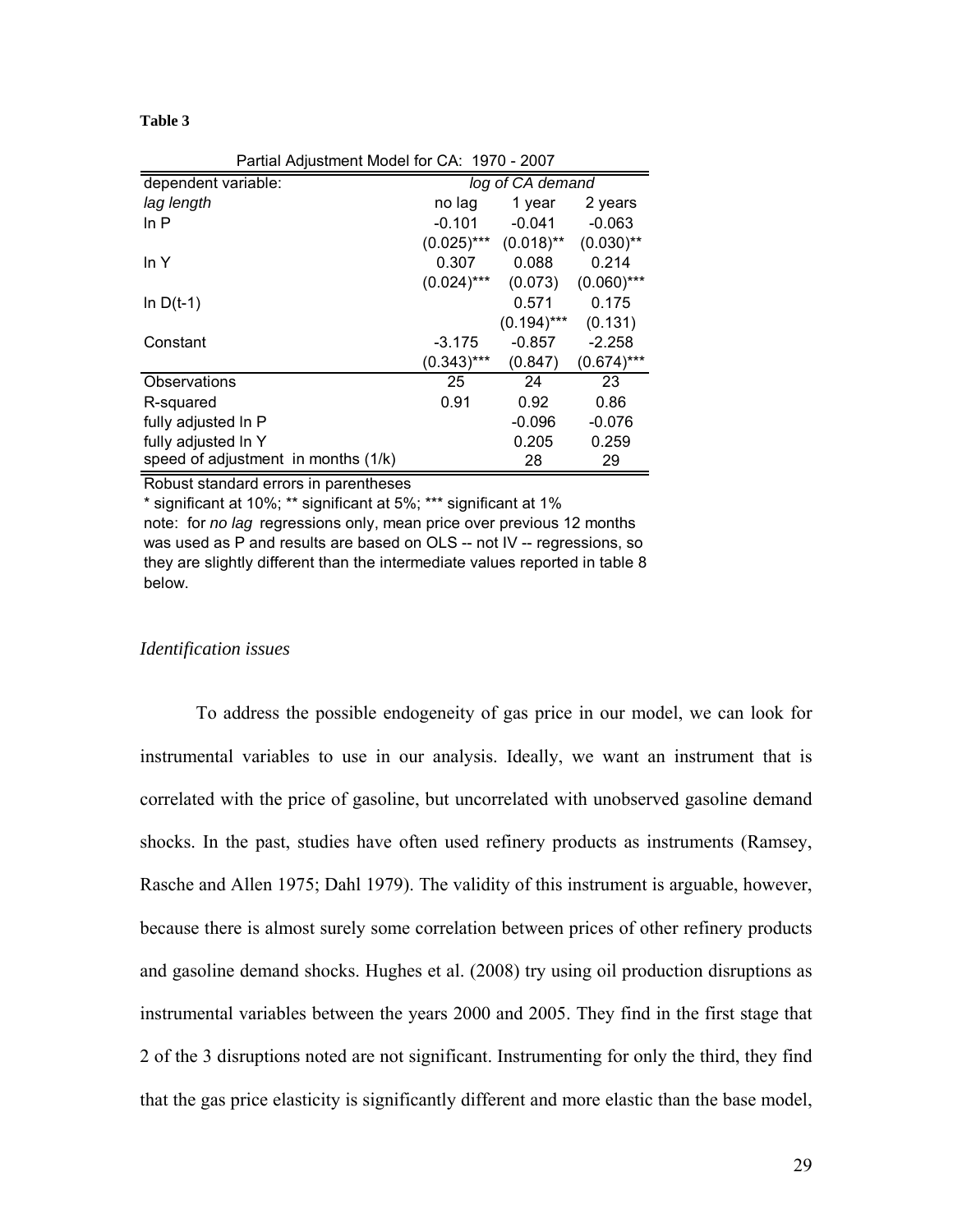however they note that these effects "may be small relative to other factors affecting price elasticity".

In light of the difficulty of finding an appropriate instrument for gasoline price, we try using US distillate fuel prices as an instrument and experiment with a few unique instruments -- gasoline prices in different US states and indices of industrial production (IP) in different countries. We show results using real Ohio gas prices and IP in India as an instruments.<sup>30</sup> We find significance in first stage regressions for all of the instruments, however, for both US distillate fuel prices and Ohio real gas prices, a Wu-Hausman test for endogeneity tells us that we cannot reject the hypothesis that gas price is exogenous. In this case, the endogenous regressor's effects on the estimates are not particularly meaningful, so instrumental variables (IV) estimates will not differ much from our OLS results. We find a higher F statistic from a Wu-Hausman test when we use Industrial Production in India (IP India) as an instrument. Thus, our IV estimation from this point relies on the use of IP India as an instrumental variable.

Tables 4 and 5 show first and second stage instrumental variable results<sup>31</sup> with a range of instruments. When we use (IP India) as an instrument, we see a higher elasticity of demand to gas prices, indicating that unobserved variables cause a downward bias (in absolute value) in the OLS coefficient, which is consistent with results found in other IV analysis. Again, because of the limited data available to us for this analysis and the

 $30$  We use gas prices in other states as an instrument based on the assumption that unobserved shocks to gasoline prices in California are specific to the state. Ohio was chosen semi-randomly, after eliminating states that directly supply oil, gasoline or petroleum products to California consumers or refineries. We looked at IP for India and China as they are countries where we believe that Industrial Production leads to enough demand for oil that it impacts world oil prices, which are correlated with California gasoline prices. We did not find a high enough correlation for China (based on fewer years of data), but we did find a high correlation for India.

<sup>&</sup>lt;sup>31</sup> Using generalized method of moments (GMM) operator which is an efficient estimator.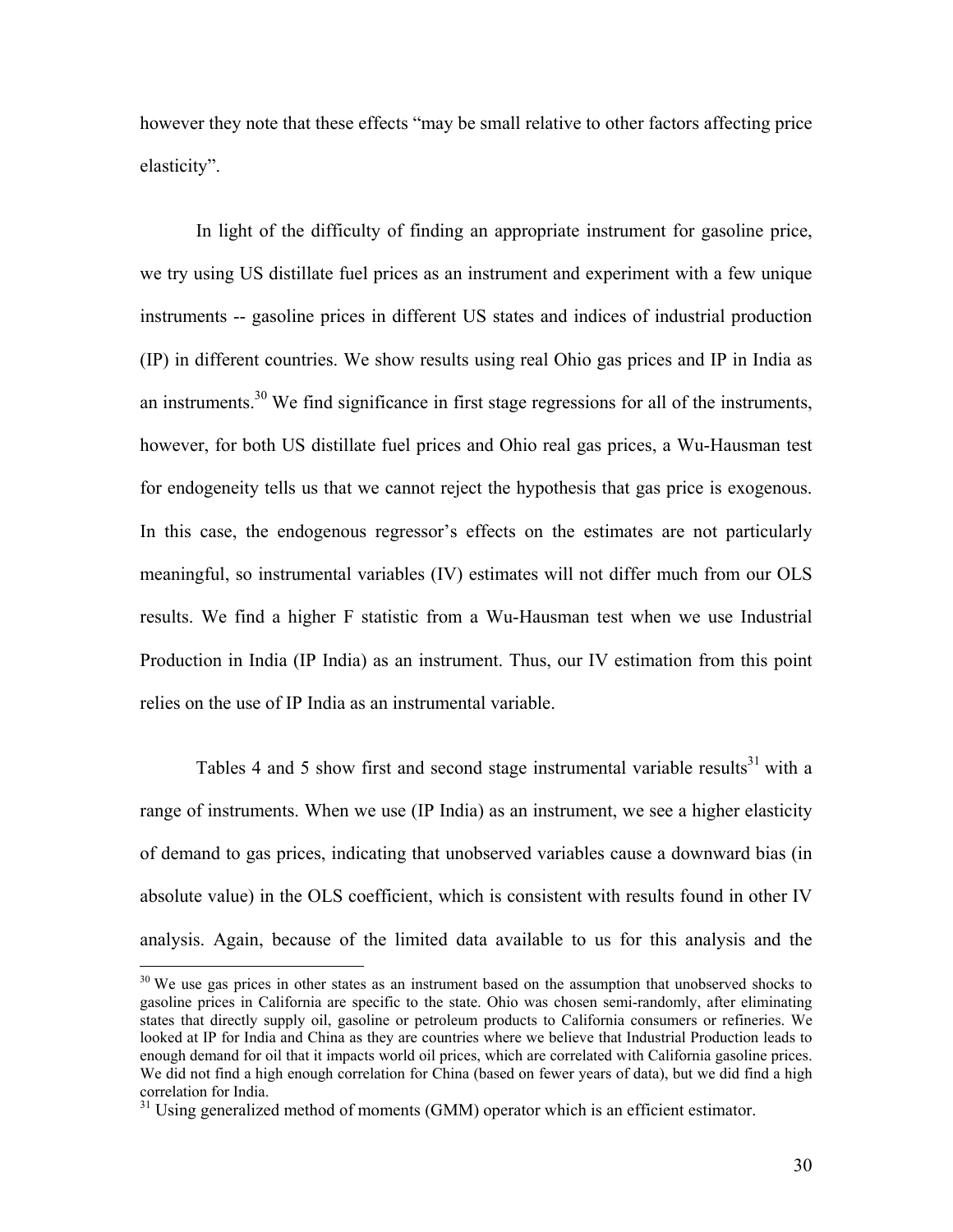limited proof that India IP is, in fact, not a weak instrument, we use these estimates only to help us establish a range of elasticities to use in the analysis.

#### **Table 4**

| First Stage 2SLS for CA: 1970 - 2007^ |                                                                            |               |             |               |  |
|---------------------------------------|----------------------------------------------------------------------------|---------------|-------------|---------------|--|
|                                       | dependent variable: log of CA real gas price (average over past 12 months) |               |             |               |  |
| In $Y$                                | 0.052                                                                      | 0.176         | 0.071       | $-0.722$      |  |
|                                       | (0.070)                                                                    | $(0.070)$ **  | (0.790)     | (0.722)       |  |
| In US distillate price                | 0.717                                                                      |               | 0.603       |               |  |
|                                       | $(0.050)$ ***                                                              |               | $(0.319)^*$ |               |  |
| In OH real gas price                  |                                                                            | 0.799         | 0.129       |               |  |
|                                       |                                                                            | $(0.060)$ *** | (0.359)     |               |  |
| IP India                              |                                                                            |               |             | 0.014         |  |
|                                       |                                                                            |               |             | $(0.004)$ *** |  |
| Constant                              | 0.898                                                                      | $-0.952$      | 0.592       | 11.965        |  |
|                                       | (0.670)                                                                    | (0.775)       | (1.186)     | (8.111)       |  |
| F statistic (P value)                 | 0.000                                                                      | 0.000         | 0.000       | 0.012         |  |
| R-squared                             | 0.90                                                                       | 0.89          | 0.90        | 0.89          |  |

Robust standard errors in parentheses

\* significant at 10%; \*\* significant at 5%; \*\*\* significant at 1%

^note: India IP data only available after 1994

#### **Table 5**

| IV GMM for CA: 1970 - 2007^          |               |               |               |               |  |  |  |
|--------------------------------------|---------------|---------------|---------------|---------------|--|--|--|
| dependent variable: log of CA demand |               |               |               |               |  |  |  |
| In $P$                               | $-0.100$      | $-0.106$      | $-0.083$      | $-0.221$      |  |  |  |
|                                      | $(0.027)$ *** | $(0.028)$ *** | $(0.025)$ *** | $(0.097)$ **  |  |  |  |
| In $Y$                               | 0.307         | 0.308         | 0.318         | 0.512         |  |  |  |
|                                      | $(0.022)$ *** | $(0.022)$ *** | $(0.022)$ *** | $(0.166)$ *** |  |  |  |
| Constant                             | $-3.177$      | $-3.161$      | $-3.390$      | $-5.005$      |  |  |  |
|                                      | $(0.327)$ *** | $(0.324)$ *** | $(0.301)$ *** | $(1.522)***$  |  |  |  |
| Instruments used:                    |               |               |               |               |  |  |  |
| In US distillate price               | yes           |               | yes           |               |  |  |  |
| In OH real gas price                 |               | yes           | yes           |               |  |  |  |
| IP India                             |               |               |               | yes           |  |  |  |
| Wu-Hausman F test (P value)          | 0.907         | 0.470         | 0.979         | 0.010         |  |  |  |
| Hansen J Statistic (P value)         |               |               | 0.091         |               |  |  |  |

Robust standard errors in parentheses

\*\* significant at 5%; \*\*\* significant at 1%

^note: India IP data only available after 1994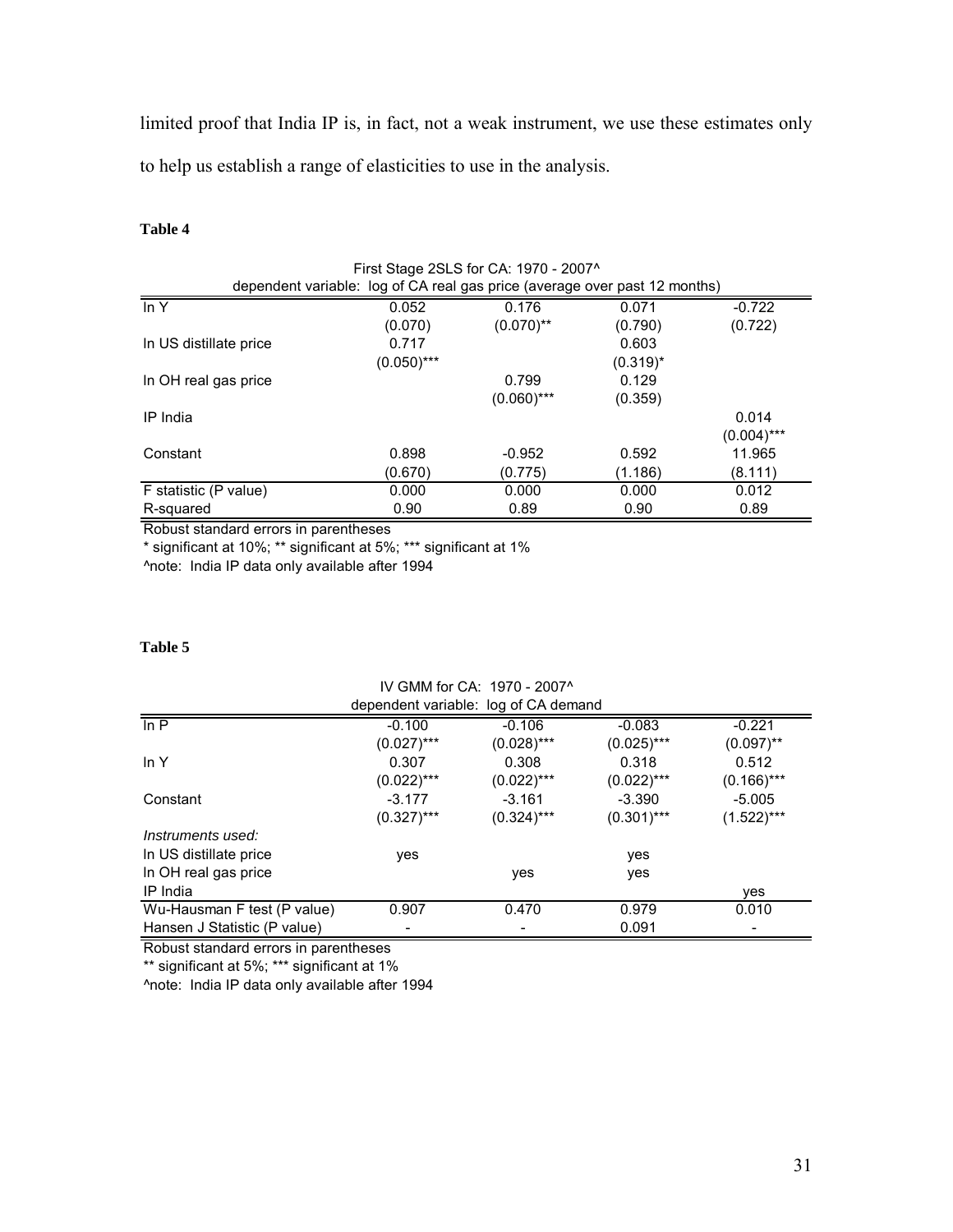Table 6 reports the VMT elasticity for California for OLS and IV models. The use of instruments does not have a large impact on the magnitude of VMT elasticity or income elasticity. Table 7 shows a range of gasoline demand and VMT elasticities using both OLS and IV estimation for annual and monthly time series, and gives intermediate- and short-run estimates. This table is useful in providing a range of VMT elasticity as a portion of demand elasticity, β.

#### **Table 6**

| VMT elasticity for CA: 1970 - 2007^       |               |               |  |  |  |
|-------------------------------------------|---------------|---------------|--|--|--|
| Dependent Variable: log of VMT per capita |               |               |  |  |  |
|                                           | <b>OLS</b>    | IV GMM        |  |  |  |
| ln P                                      | $-0.068$      | $-0.065$      |  |  |  |
|                                           | $(0.026)$ **  | (0.055)       |  |  |  |
| In $Y$                                    | 0.291         | 0.328         |  |  |  |
|                                           | $(0.030)$ *** | $(0.097)$ *** |  |  |  |
| Constant                                  | 0.071         | $-0.38$       |  |  |  |
|                                           | (0.292)       | (0.892)       |  |  |  |
| Instruments used:                         |               |               |  |  |  |
| IP India                                  |               | yes           |  |  |  |
| R-squared                                 | 0.88          |               |  |  |  |
| F test first stage (P value)              |               | 0.012         |  |  |  |
| 0.099<br>Wu-Hausman F test (P value)      |               |               |  |  |  |

Robust standard errors in parentheses

\* significant at 10%; \*\* significant at 5%; \*\*\* significant at 1% ^note: India IPP data only available after 1994

#### **Table 7**

| Elasticities of demand and VMT with respect to price of gasoline estimates |            |               |                   |                         |                          |
|----------------------------------------------------------------------------|------------|---------------|-------------------|-------------------------|--------------------------|
| model                                                                      | method of  | elasticity of | elasticity of VMT | $\beta$ (VMT portion of | time series <sup>^</sup> |
|                                                                            | estimation | demand        |                   | elasticity)             |                          |
| static (intermediate-run)                                                  | <b>OLS</b> | $-0.101***$   | $-0.059**$        | 0.58                    | (a)                      |
|                                                                            |            | $-0.091***$   | $-0.061***$       | 0.67                    | (m)                      |
|                                                                            | IV GMM     | $-0.221***$   | $-0.065$          | 0.29                    | (a)                      |
|                                                                            |            | $-0.226***$   | $-0.074***$       | 0.33                    | (m)                      |
| dynamic (short-run)                                                        | <b>OLS</b> | $-0.041**$    | $-0.012$          | 0.29                    | (a)                      |
|                                                                            |            | $-0.033***$   | $-0.003$          | 0.09                    | (m)                      |
|                                                                            | IV GMM     | $-0.098***$   | $-0.074***$       | 0.76                    | (a)                      |
|                                                                            |            | $-0.166***$   | $-0.111***$       | 0.67                    | (m)                      |

\* significant at 10%; \*\* significant at 5%; \*\*\* significant at 1%

 $\gamma$ (a) annual dataset for years 1970 - 2007, (m) monthly dataset for years 1982 - 2008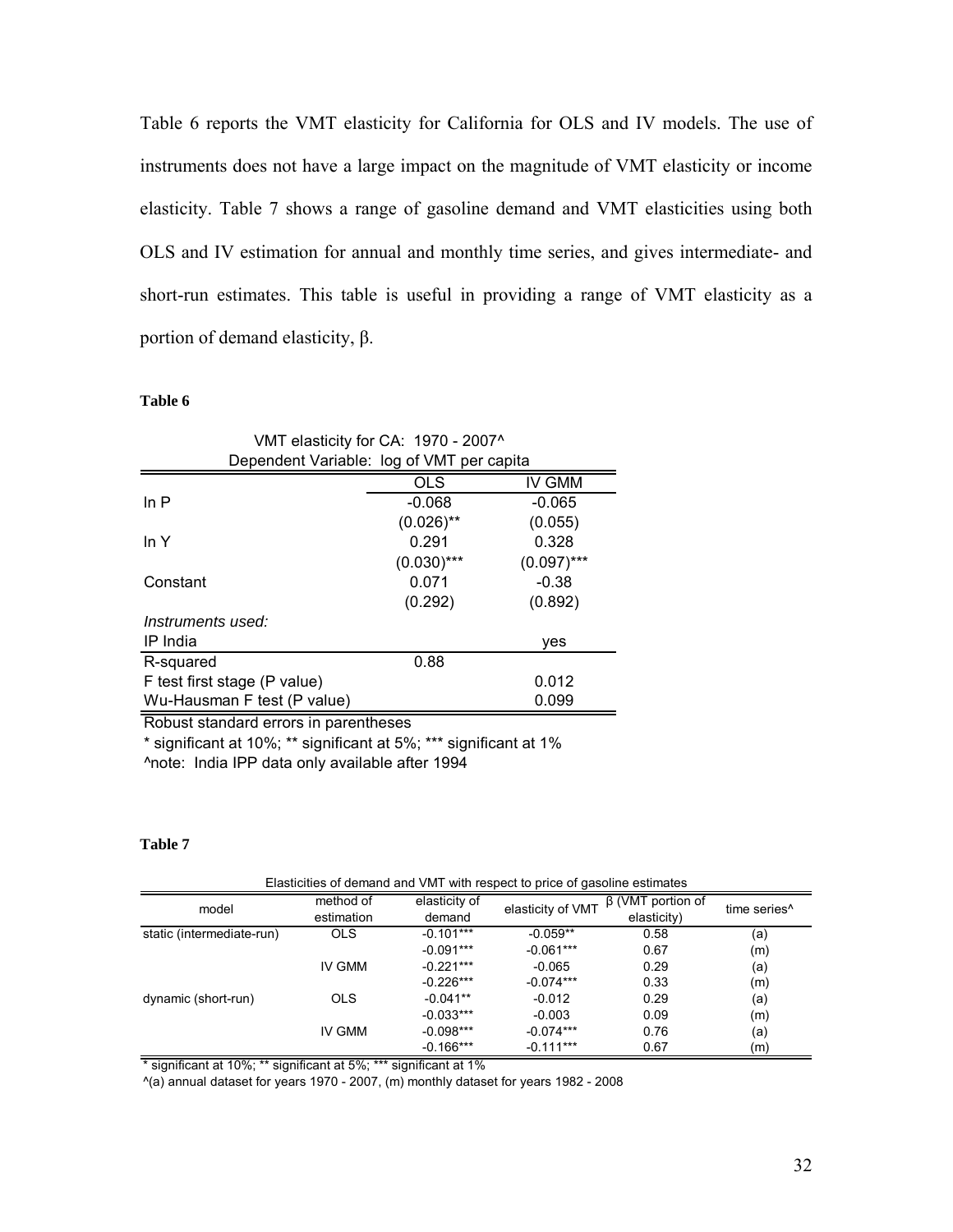#### *4.3 The Optimal Gasoline Tax*

 $\overline{a}$ 

Table 8 summarizes the parameter values used in our optimal gasoline tax formulation and their ranges. Using all low and high parameter values, respectively, we calculated a range for the California optimal gasoline tax to be 21 cents to 10 dollars with an mid-range value of \$1.37. This mid-range value is based on our intermediate-run gasoline price and VMT elasticities. When we calculate the optimal gas tax for the midrange values using short-run gasoline price and VMT elasticities – shown in parenthesis in table 8 – we find that the optimal gasoline tax for California is \$3.23.<sup>32</sup> We see an increase in the adjusted Pigovian tax, due to the increased VMT portion of elasticity<sup>33</sup> as well as an increase in the Ramsey tax, due to the fact that consumers are more inelastic in the short-run. These differences can be seen in Table 9.

The far right columns in table 8 show how each parameter individually affects the formulation. By shifting any one parameter we get a range for the optimal gas tax between \$0.79 and \$2.13. The gasoline price elasticity has the greatest effect on the tax. If we leave the gasoline price elasticity at the mid-range value of -0.221 and shift the other parameters individually, we get a range for the optimal gasoline tax between \$0.79 and \$1.95. In any case, all of these values exceed the current gasoline tax for California.

<sup>&</sup>lt;sup>32</sup> This is calculated using the annual dataset and the IV GMM results from table 7. If we use the OLS values for short-run elasticities in the optimal tax calculation, we estimate that the optimal tax is just shy of \$5.00/gallon.

<sup>&</sup>lt;sup>33</sup> In the short-run, the behavioral change due to a gasoline tax is likely to be realized more with a decrease in vehicle miles traveled rather than through changes in efficiency.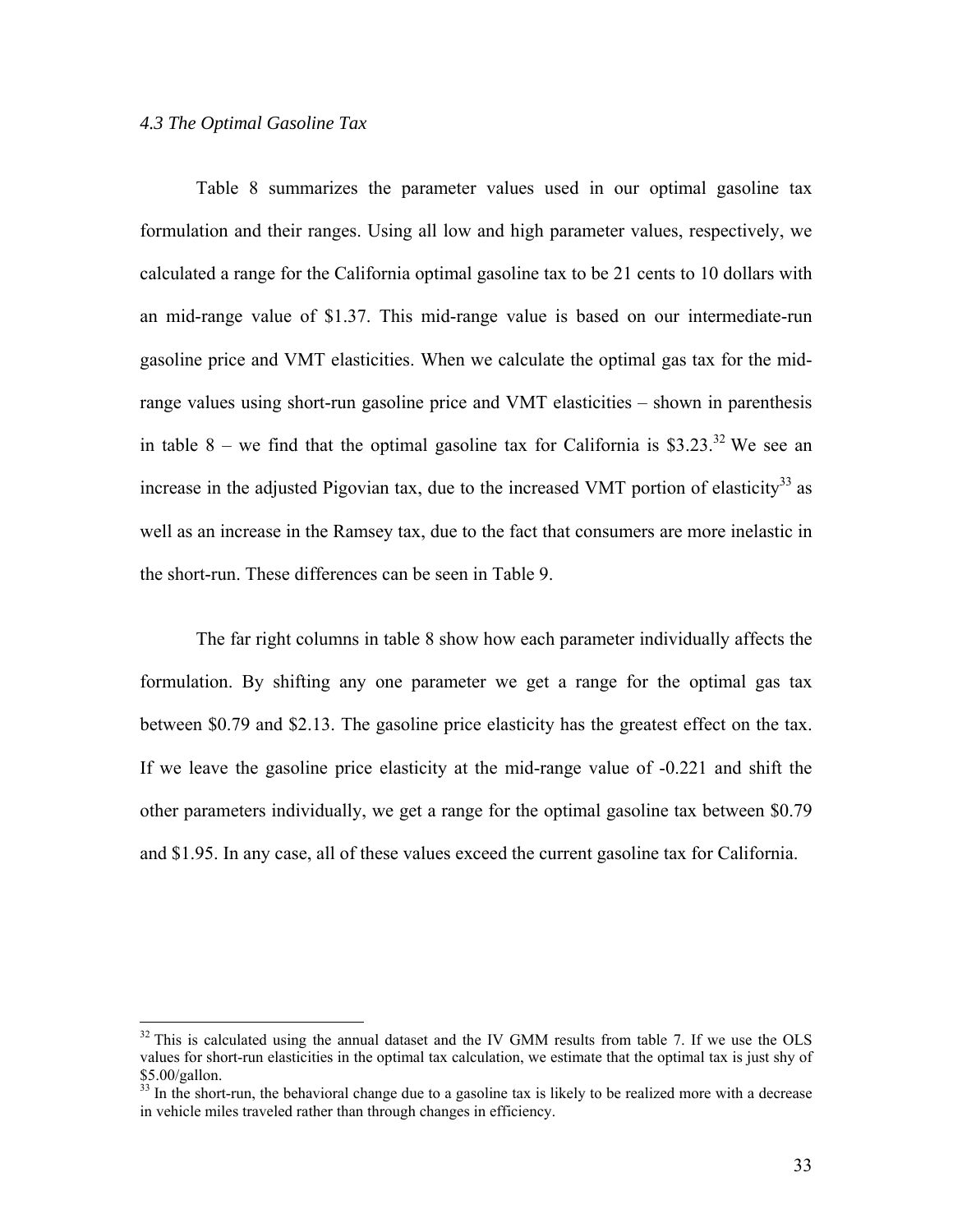Table 9 shows the breakdown of the individual components of the tax using both short- and intermediate-run elasticity estimates and compares our calculation for California to Parry and Small's (P&S) optimal gasoline tax calculation for the U.S.

#### **Table 8**

| Parameter Values and Optimal Gas Tax (2006 prices)                                                                              |                               |        |          |                                                                   |      |  |
|---------------------------------------------------------------------------------------------------------------------------------|-------------------------------|--------|----------|-------------------------------------------------------------------|------|--|
|                                                                                                                                 | Parameter Values <sup>^</sup> |        |          | Gas Tax Using Low<br>and High Range<br>Values, ceteris<br>paribus |      |  |
| Parameter                                                                                                                       | Mid-Range                     | Low    | High     | Low                                                               | High |  |
| Initial fuel efficiency (miles/gallon):                                                                                         | 19.84                         | 18.4   | 20.19    | 1.25                                                              | 1.31 |  |
| Pollution damages, local air pollution (cents/mile):                                                                            | 2.34                          | 0.47   | 11.72    | 1.17                                                              | 1.95 |  |
| Pollution damages, global climate change (cents/gallon):                                                                        | 7.03                          | 0.23   | 28.13    | 1.22                                                              | 1.53 |  |
| External congestion cost (cents/mile):                                                                                          | 4.4                           | 1.5    | 9        | 1.16                                                              | 1.68 |  |
| External accident cost (cents/mile):                                                                                            | 2.83                          | 1.13   | 7.03     | 1.18                                                              | 1.59 |  |
| Cost of oil dependence (cents/gallon):                                                                                          | 20.93                         | 10.34  | 35.83    | 1.17                                                              | 1.46 |  |
| <b>Gasoline Price Elasticity:</b>                                                                                               | $-.22(-.098)$                 | $-1.0$ | $-0.101$ | 1.07                                                              | 2.13 |  |
| Elasticity of VMT w.r.t. consumer fuel price:                                                                                   | $-0.065(-0.074)$              | $-0.2$ | $-0.061$ | 1.30                                                              | 1.31 |  |
| VMT portion of gas price elasticity:                                                                                            | 0.3(0.76)                     | 0.2    | 0.6      | 0.79                                                              | 1.07 |  |
| VMT expenditure elasticity:                                                                                                     | 0.3(0.07)                     |        | 0.2      | 1.25                                                              | 1.39 |  |
| Uncompensated labor supply elasticity:                                                                                          | 0.2                           | 0.3    | 0.1      | 1.30                                                              | 1.32 |  |
| Compensated labor supply elasticity:                                                                                            | 0.35                          | 0.25   | 0.5      | 1.15                                                              | 1.57 |  |
| Producer price of gasoline (cents/gallon):                                                                                      | 222.89                        | 152.46 | 500      | 1.18                                                              | 1.81 |  |
| Government spending (USD):                                                                                                      | 119.6 billion                 |        |          |                                                                   |      |  |
| Taxable gasoline sales (USD):                                                                                                   | 15.8 million                  |        |          |                                                                   |      |  |
| Labor income (USD):                                                                                                             | 958.1 billion                 |        |          |                                                                   |      |  |
| Initial tax rate on gasoline (cents/gallon):                                                                                    | 37.8                          |        |          |                                                                   |      |  |
| <b>Optimal Gas Tax</b>                                                                                                          | 1.37(3.85)                    | 0.20   | 10.00    |                                                                   |      |  |
| ^calculations using short-run elasticities are shown in parentheses. All other values, including the range, assume intermediate |                               |        |          |                                                                   |      |  |
| to long-run elasticities.                                                                                                       |                               |        |          |                                                                   |      |  |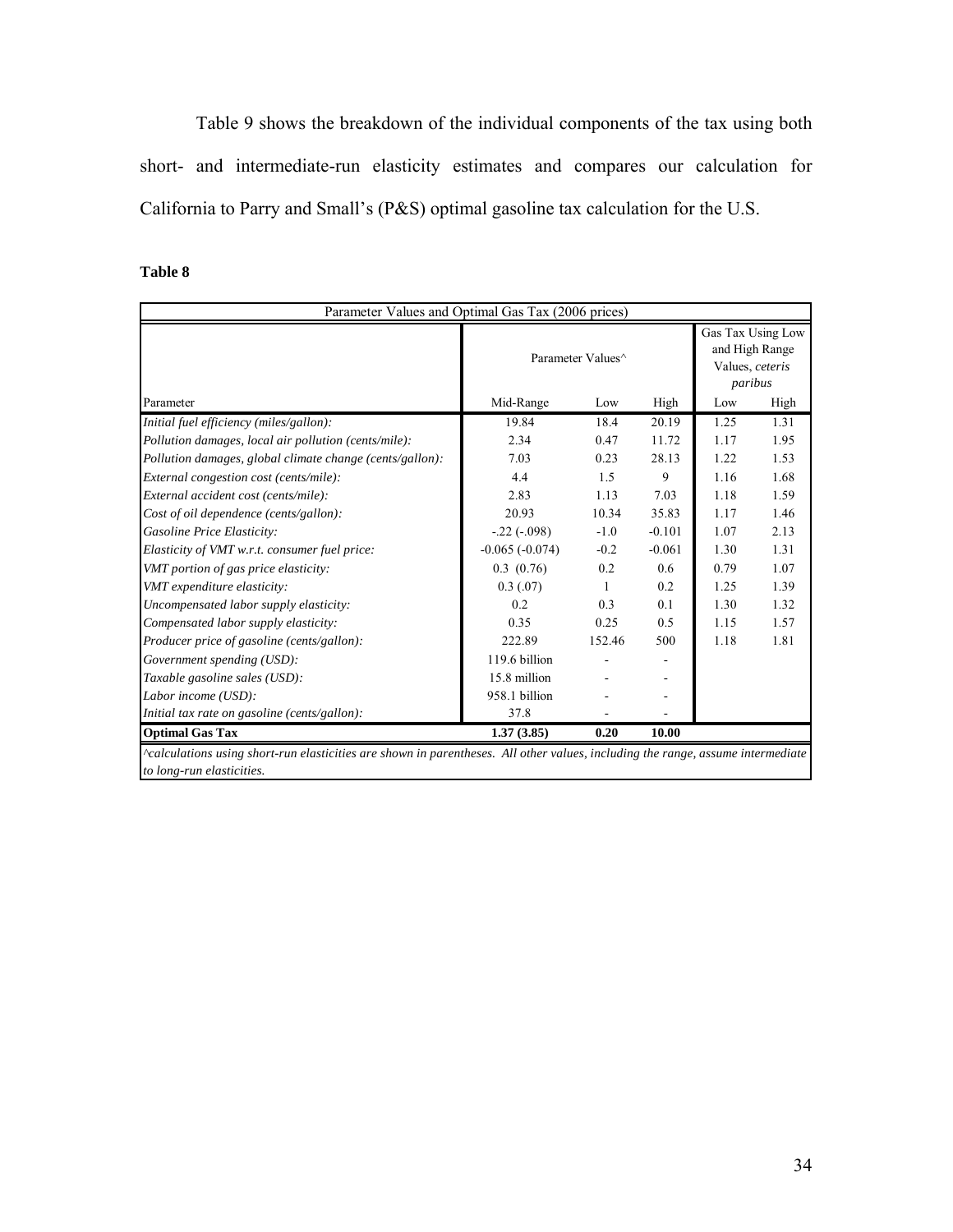| v<br>۰,<br>×<br>٠<br>e v |  |
|--------------------------|--|
|--------------------------|--|

| <b>Optimal Tax Components</b>               |               |          |                     |
|---------------------------------------------|---------------|----------|---------------------|
|                                             | СA            |          | <b>US (P&amp;S)</b> |
|                                             | intermediate- | short-   |                     |
|                                             | run           | run      |                     |
| Elasticity                                  | $-0.22$       | $-0.098$ | $-0.55$             |
| VMT portion of gas price elasticity         | 0.30          | 0.76     | 0.40                |
| <b>Adjusted Pigovian Tax</b>                | 0.85          | 1.70     | 0.74                |
| Pollution -- fuel (global climate change)   | 0.07          | 0.07     | 0.05                |
| Pollution -- distance (local air pollution) | 0.15          | 0.36     | 0.16                |
| Congestion                                  | 0.27          | 0.67     | 0.29                |
| Accident                                    | 0.18          | 0.43     | 0.24                |
| Oil Dependence                              | 0.21          | 0.21     | 0.00                |
| Ramsey Tax                                  | 0.52          | 2.15     | 0.26                |
| <b>Congestion Feedback Tax</b>              | 0.00          | 0.00     | 0.01                |
| <b>Total tax</b>                            | 1.37          | 3.85     | 1.01                |

## **5 Concluding Remarks**

In California, fuel prices and excise taxes have been in the news for some time and a significant increase in the gasoline tax at the state and national levels is not a new idea. California already has one of the highest gasoline taxes in the country and California gasoline prices tend to be higher and more variable than in other states. Because taxes of any type are such a contentious issue and fuel taxes even more so, history has proven thus far that a gasoline tax would be something very difficult to get through the Californian political system. For example there is significant controversy over current gasoline tax revenues,  $34$  new policy action,  $35$  and tax incidence.  $36$ 

 $34$  Revenue from state sales tax on gasoline is supposed to go for transportation projects under Proposition 42, which voters approved in 2002. But, in recent years, special provisions have been invoked by legislators and the governor, which have allowed close to \$2.5 billion to pay for other expenses. (SF Gate, 2006)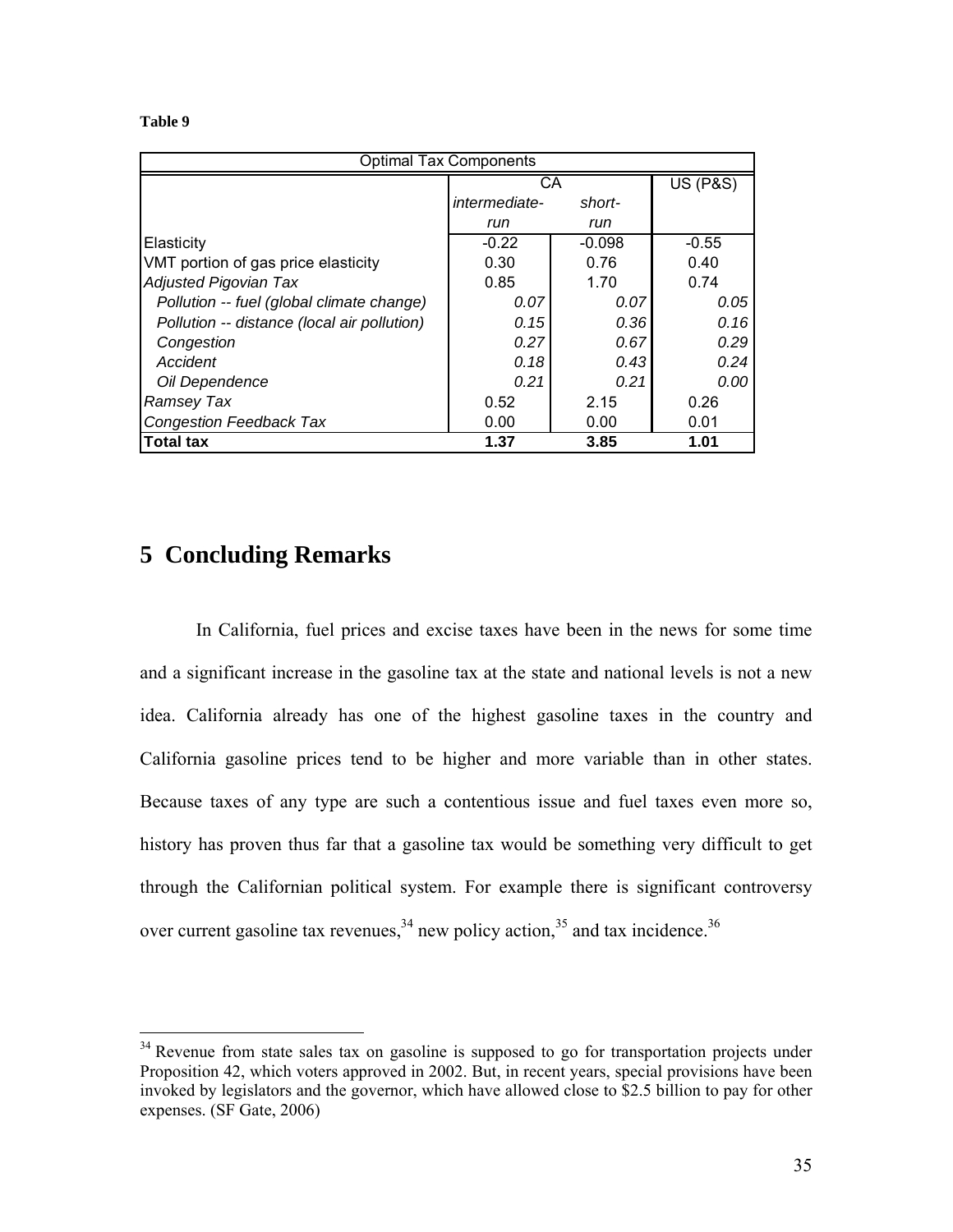Perhaps the most important consideration should be that of the inelastic demand for gasoline in California. Our presentation of gasoline demand elasticity with respect to price estimates for California should at the very least call attention to the fact that policy should be updated to reflect the current state in California. With highly inelastic gasoline demand, any incentive policy would have to induce a large shock to prices to induce a behavioral change. We focus on what we estimate to be an intermediate-run elasticity (adjusting from the short-run in approximately 2 years); however, we calculate the optimal gas tax over a broad range of elasticities so that policy makers with time varying objectives can better understand how a gas tax might change consumer behavior. For example, if the objective is to curb gasoline consumption in the very short run, a gasoline tax should be quite high – in fact, we estimate the optimal gasoline tax based on short-run consumer price elasticity of demand for gasoline to be \$3.23. On the other hand, if the objective is to incentify changes over a longer period of time, a lower tax would be appropriate. Based on our analysis, it is likely that – even in the long run – any tax on gasoline meant to address the objectives discussed above for the state of California should be higher than that which is currently in place.

We've calculated the optimal gasoline tax for California, based on intermediaterun gas price elasticity of demand to be \$1.37, with a full \$0.52 comprised of the Ramsey

<sup>&</sup>lt;sup>35</sup> California has considered a tax-by-the mile scheme, where GPS devices would be installed in cars to keep track of their mileage and the tax would be paid at the pump. A computer inside the gas pump would communicate with the car to calculate the tax. This idea is meant to counterbalance the loss of tax revenues – which fund road repairs and highway projects -- with more fuel efficient cars on the road. The system could also be used to internalize congestion externalities by charging higher fees for rush-hour driving (CBS, 2005)

<sup>36</sup> Assemblywoman Audra Strickland, R-Moorpark, authored AB 2621 – a bill seeking to eliminate the sales tax on gas. She estimated that eliminating the sales tax would translate to ~\$300 to \$400 extra in savings per year per household. (SF Gate, 2006)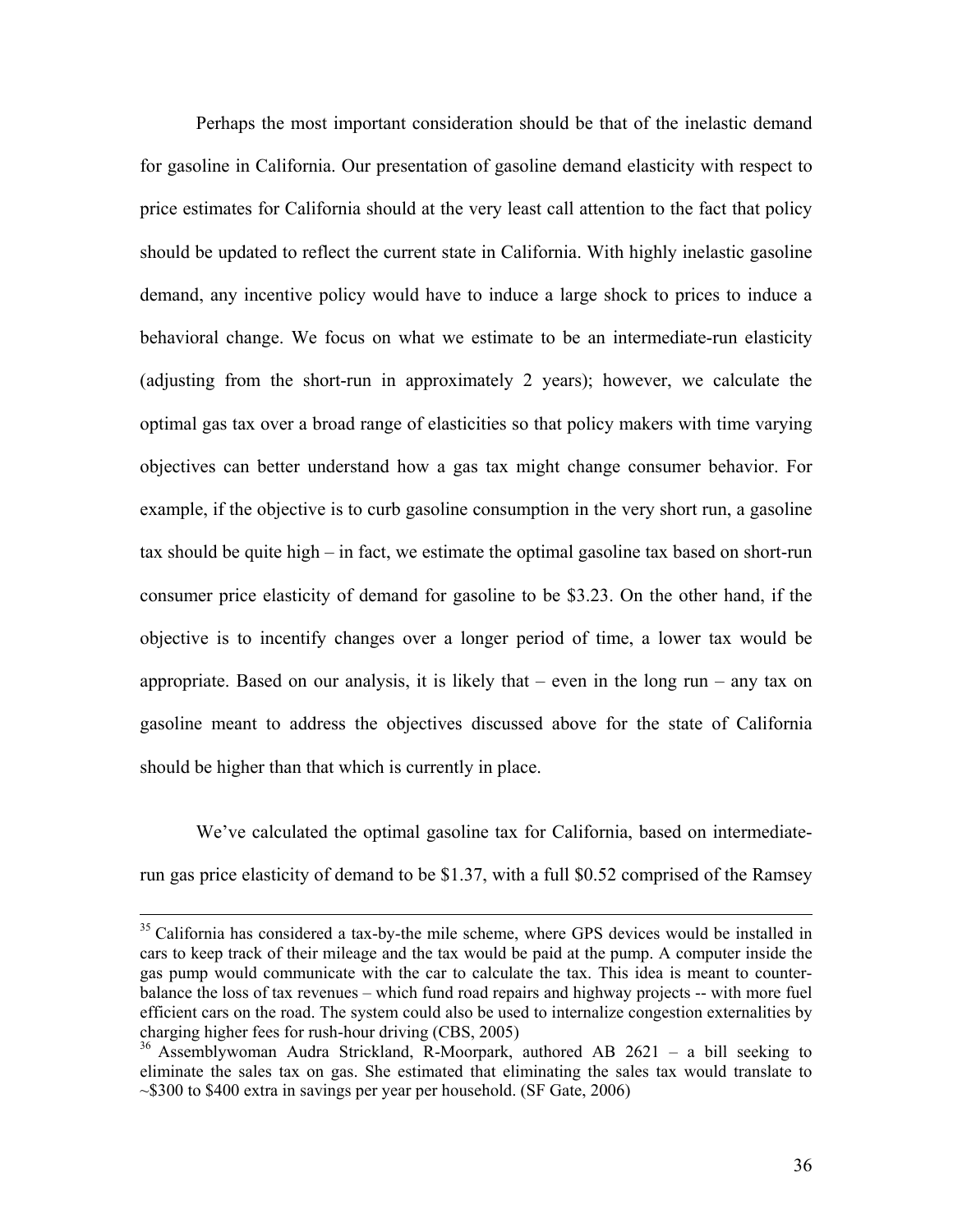component, which takes into consideration the government's ability to raise revenue on a good with highly inelastic demand. Revenue raised on a gasoline tax could be used to offset income taxes to address regressivity or to fund research into new and alternative energy sources. If we were only interested in the adjusted Pigovian component of this tax, meant to simply "internalize" the externalities caused by gasoline consumption in California the optimal tax would be \$0.85/gallon, which is more than 3 times the current tax excise tax and more than twice the total tax. When we break this down by specific externalities, we include 27 cents for congestion, 18 cents for accident, 15 cents for local air pollution, 21 cents for oil dependence and 7 cents for global climate change.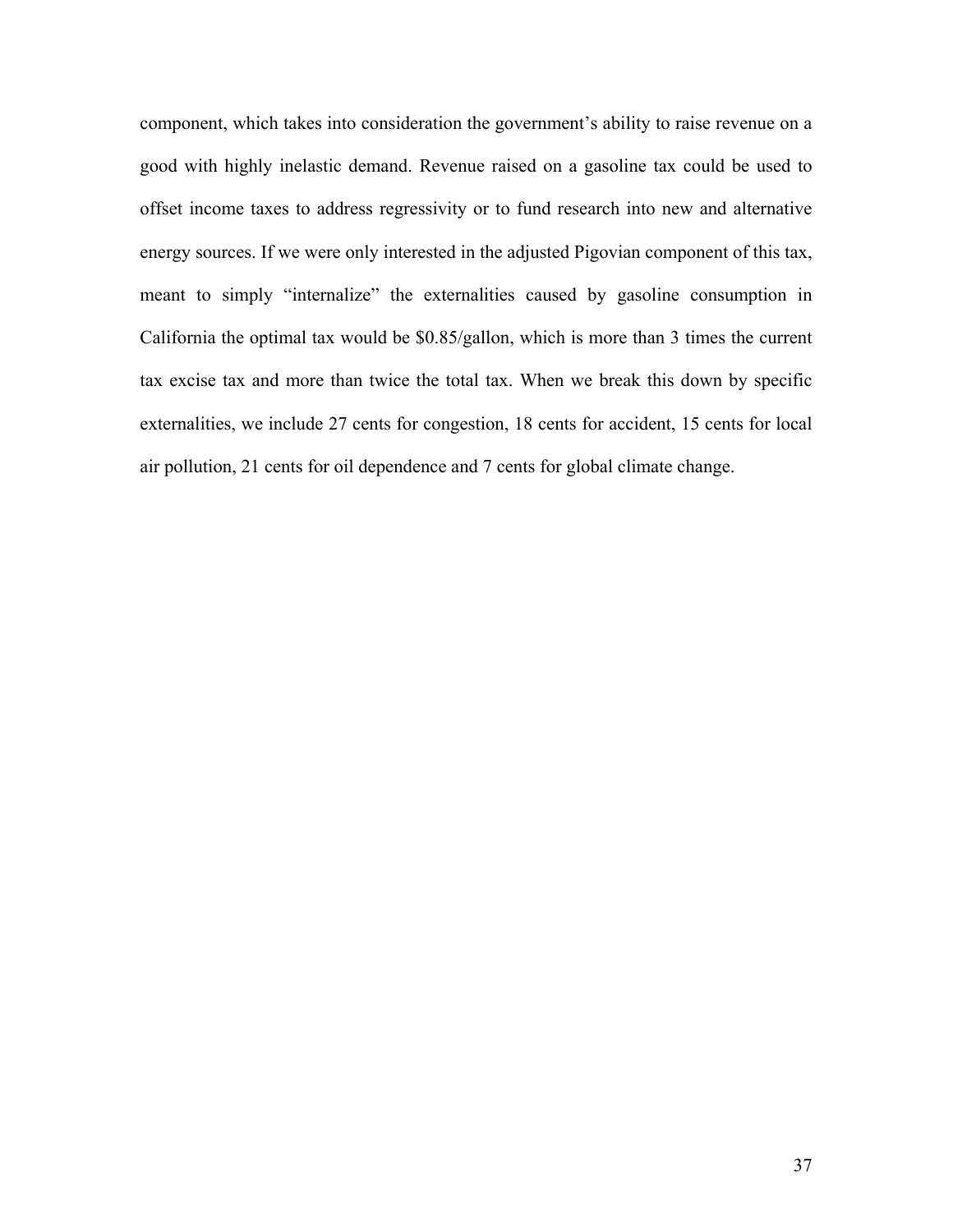#### **References**

- American Petroleum Institute, 2007. Gasoline Taxes. http://www.api.org/statistics/ fueltaxes/upload/March\_2007\_gasoline\_and\_diesel\_summary\_pages-2.pdf.
- American Petroleum Institute, 2007*.* Notes to State Motor Fuel Excise and Other Tax Rates*.* http://www.api.org/policy/tax/stateexcise/upload/March\_2007\_Notes.pdf.
- California Department of Transportation, Division of Transportation System, 2007. California Motor Vehicle Stock, Travel and Fuel Forecast*.*  http://www.dot.ca.gov/hq/tsip/otfa/mtab/MVSTAFF/MVSTAFF06. pdf (appendix E, table 6 and table 8).

CBS News, February 14, 2005. States Mull Taxing Drivers By Mile*.* CBSNews.com.

- California State Board of Equilization, Special Taxes Department Fuel Taxes Division. CA Net Taxable Gasoline Gallons (Including Aviation Gasoline). http://www.boe.ca.gov /sptaxprog/spftrpts.htm.
- Chouindard, H., Perloff, J., 2003. Incidence of Federal and State Gasoline Taxes. Economics Letters, 83, 55-60.
- Dahl, C., Sterner, T., 1991. Analyzing Gasoline Demand Elasticities: A Survey. Energy Economics, 3(13), 203-210.
- Dahl, C. A., 1979. Consumer Adjustment to a Gasoline Tax. The Review of Economics and Statistics, 6(3), 427-432.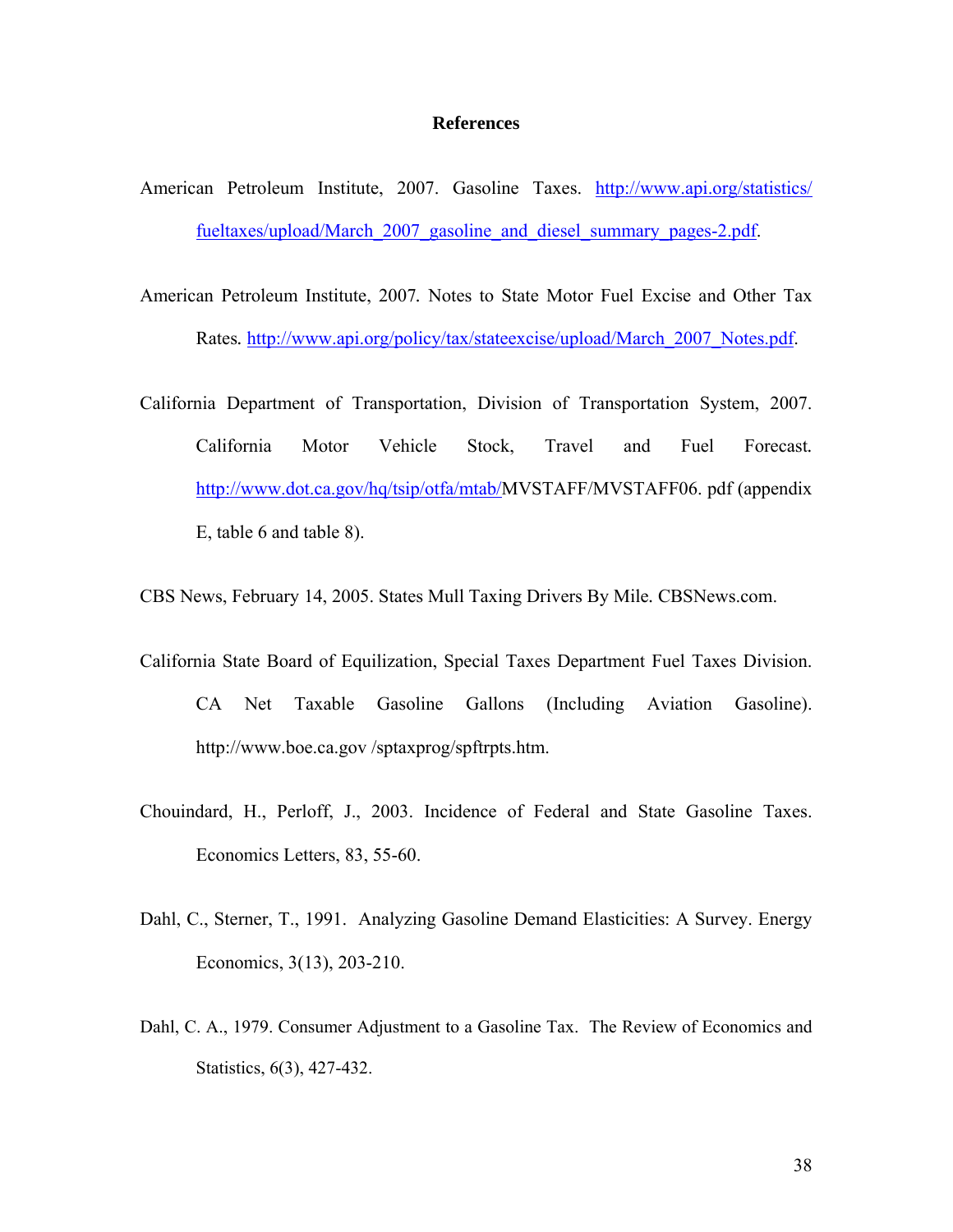- Davis, L.W., Kilian, L., 2009. Estimating the Effect of a Gasoline Tax on Carbon Emissions. National Bureau of Economic Research Working Paper #14685.
- Deaton, A., 1981. Optimal Taxes and the Structure of Preferences. Econometrica, 49, 1245-1260.
- Edlin, A. S., Mandic, P. K., 2006. The Accident Externality from Driving. Journal of Political Economy, 114.5, 931-955.
- Energy Information Administration, 2008. California Weekly Retail Prices. http://www.eia.doe.gov/oil\_gas/petroleum/data\_publications/wrgp/mogas\_history. html.
- Engle, R.F., Granger C.W.J., 1987. Cointegration and Error Correction: Representation, Estimation, and Testing. Econometrica, 55, 251-276.
- Environmental Protection Agency [EPA], 2009. Climate Change. Cited 31 March 2009. URL: http://www.epa.gov/climatechange/basicinfo.html
- Fullerton, D., West, S., 2003. Public Finance Solutions to Vehicle Emissions Problems in Californa. The Berkeley Electronic Press. http://www.bepress.com/fullertonwestGoodwin, P., 1992. A review of new demand elasticities with special reference to short and long-run effects of price changes. Journal of Transport Economics and Policy, 26, 155-163.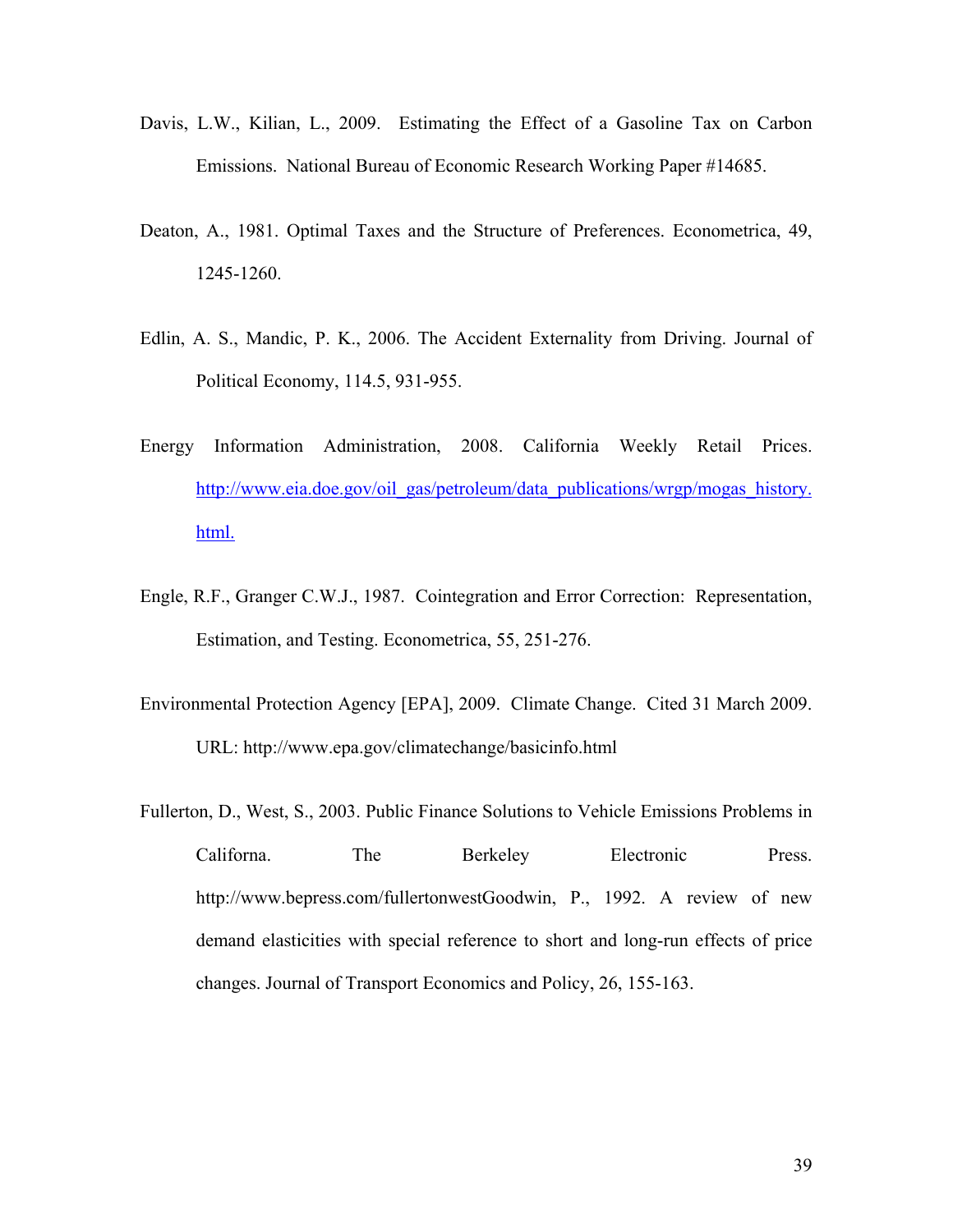- Goodwin, P., Dargay, J., & Hanly, M., 2004. Elasticities of road traffic and fuel consumption with respect to price and income: a review. Transport Reviews ,24 (3), 275-292.
- Graham, D., Glaister, S., 2002. The demand for automobile fuel: a survey of elasticities. Journal of Transport Economics and Policy, 36, 1-26.
- Graham, D., Glaister, S., 2004. Road traffic demand: a review. Transport Review, 24, 261-274.
- Hall, J.V., Winer, A.M., Kleinman, M.T., Lurmann, F.W., Brajer, V., & Colome, S.D., 1992. Valuing the health benefits of clean air. Science, 255, 812-817.
- Hanly, M., Dargay, J., Goodwin, P., 2002. Review of Income and Price Elasticities in the Demand for Road Traffic. Department for Transport, London.
- Haughton, J., Sarkar, S., 1996. Gasoline tax as a corrective tax: Estimates for the United States, 1970 – 1991. The Energy Journal, 172, 103-126.
- Harmon Press Release March 9, 2007. Committee Chair Rejects Gas Tax Reduction for California Consumers. California State Senator Tom Harman website: http://republican.sen.ca.gov/news/35/PressRelease4630\_print.asp.
- Hughes, J., Knittel, C., Sperling, D., 2008. Evidence of a Shift in the Short-Run Price Elasticity of Gasoline Demand. The Energy Journal, 291, 93-114.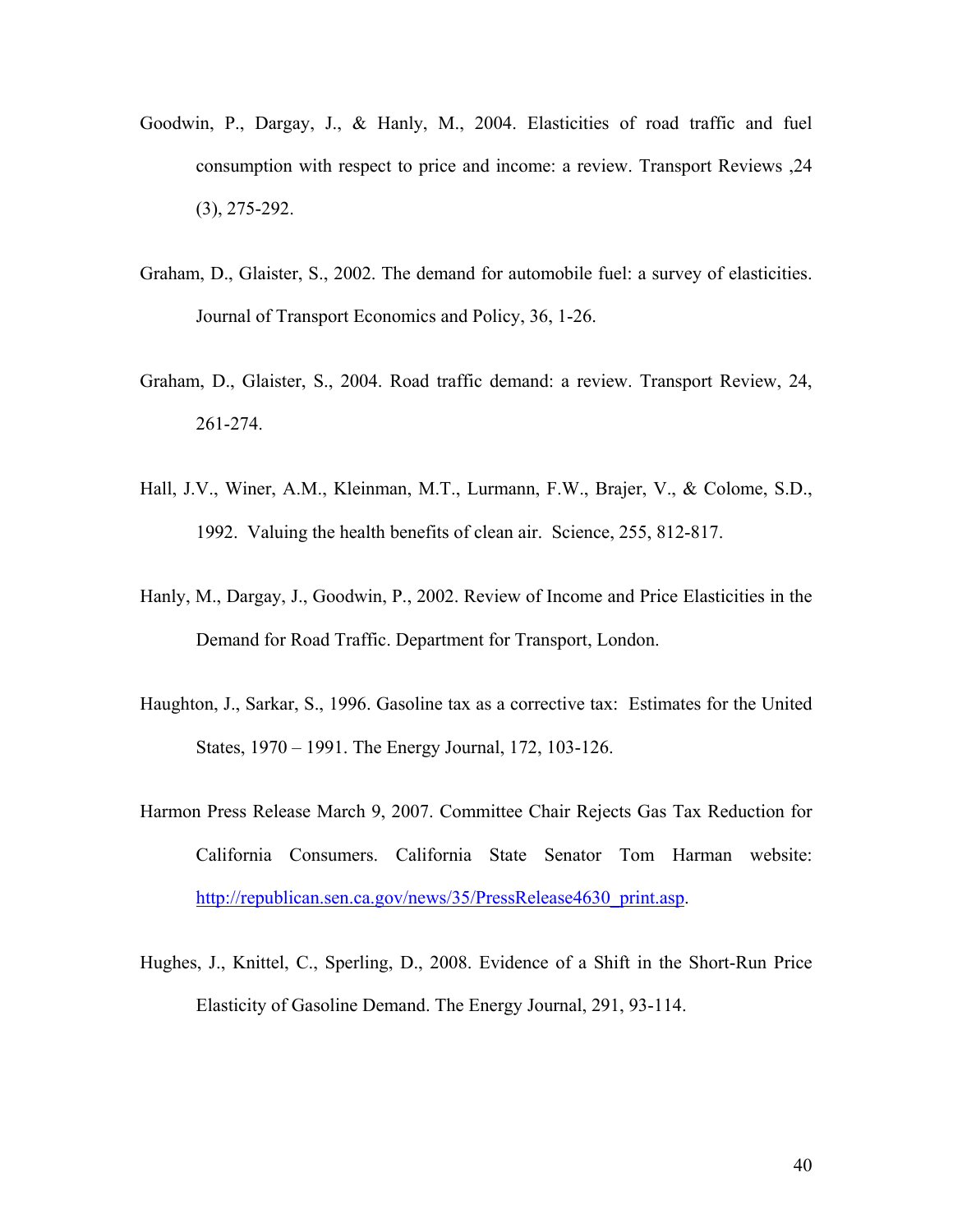- Kumar, S., 2006. The Macroeconomic Effects of Oil Price Shocks: Empirical Evidence for India. Working paper as downloaded from http://papers.ssrn.com/sol3/papers.cfm?abstract\_id=900285.
- Leiby, P., 2007. Estimating the Energy Security Benefits of Reduced U.S. Oil Imports. Oak Ridge National Laboratory. ORNL/TM-2007/028.Lindberg, G. 2001. Traffic Insurance and Accident Externality Charges. Journal of Transport Economics and Policy, 35, 399-416.
- Mankiw, G., 2006. The Pigou Club Manifesto. HTTP://Gregmankiw.blogspot.com/2006/10/pigou-club-manifesto.htm.Mayeres, I., Ochelen, S., Proost, S.. 1996. The Marginal External Costs of Urban Transport. Transportation Research D, 1, 111-130.
- Miller, T.R., Levy, D.T., Spicer, R.S., Letina, D.C. 1998. Allocating the Costs of Motor Vehicle Crashes Between Vehicle Types. Transportation Research Record, 1635, 81-87.
- The New York Times, Rutenberg, J., August 10, 2007. Bush Rejects Gas Tax as Way to Shore Up Bridges. Nytimes.com.
- The New York Times, Varian, H., July 1, 2004. Parsing California Gas Prices. Nytimes.com.
- Nuñez, F., Pavley, F., September 2007. AB 32: Global warming solutions act. http://www.law.stanford.edu/program/centers/enrlp/pdf/AB-32-fact-sheet.pdf.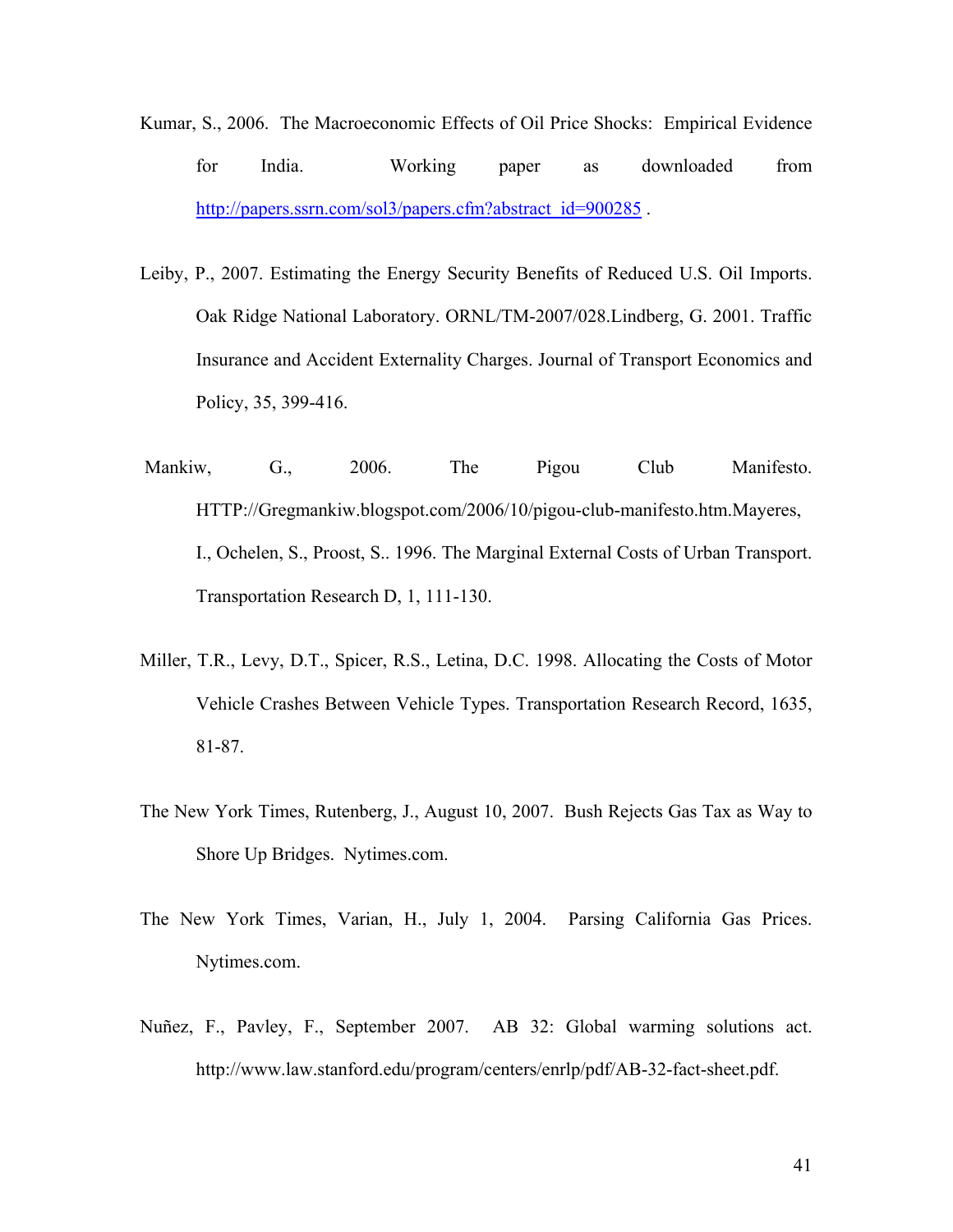- Parry, I., 2002. Is Gasoline Undertaxed in the United States? Resources, 148, 28 33.Parry, I. 2004. Comparing Alternative Policies to Reduce Traffic Accidents. Journal of Urban Economics, 56, 346-368.
- Parry, I., Small, K., 2004. Does Britain or the United States Have the Right Gasoline Tax? Resources for the Future Discussion Paper, 02-12 rev.
- Parry, I., Small, K., 2005. Does Britain or the United States have the right gasoline tax? American Economic Review, 95, 1276-1289.
- Parry, I. 2005., Should Fuel Taxes Be Scrapped In Favor of Per-Mile Charges? Resources for the Future, RFF DP 06-36.
- Ramsey, Frank P., 1927. A Contribution to the Theory of Taxation. Economic Journal, 37, 47-61.
- Ramsey, J., Rasche, R. and Allen, B., 1975. An Analysis of the Private and Commercial Demand for Gasoline. The Review of Economics and Statistics, 57(4),502-507.
- RAND California (downloaded on 08/30/2007). Annual Congestion Cost Total Dollars. http://ca.rand.org/stats/statlist.html.
- RAND California (downloaded on 01/28/2008). Total System Daily Vehicle Miles of Travel. http://ca.rand.org/stats/statlist.html.
- Sandmo, A., 1976. Optimal taxation An Introduction to the Literature. Journal of Public Economics, 6, 37-54.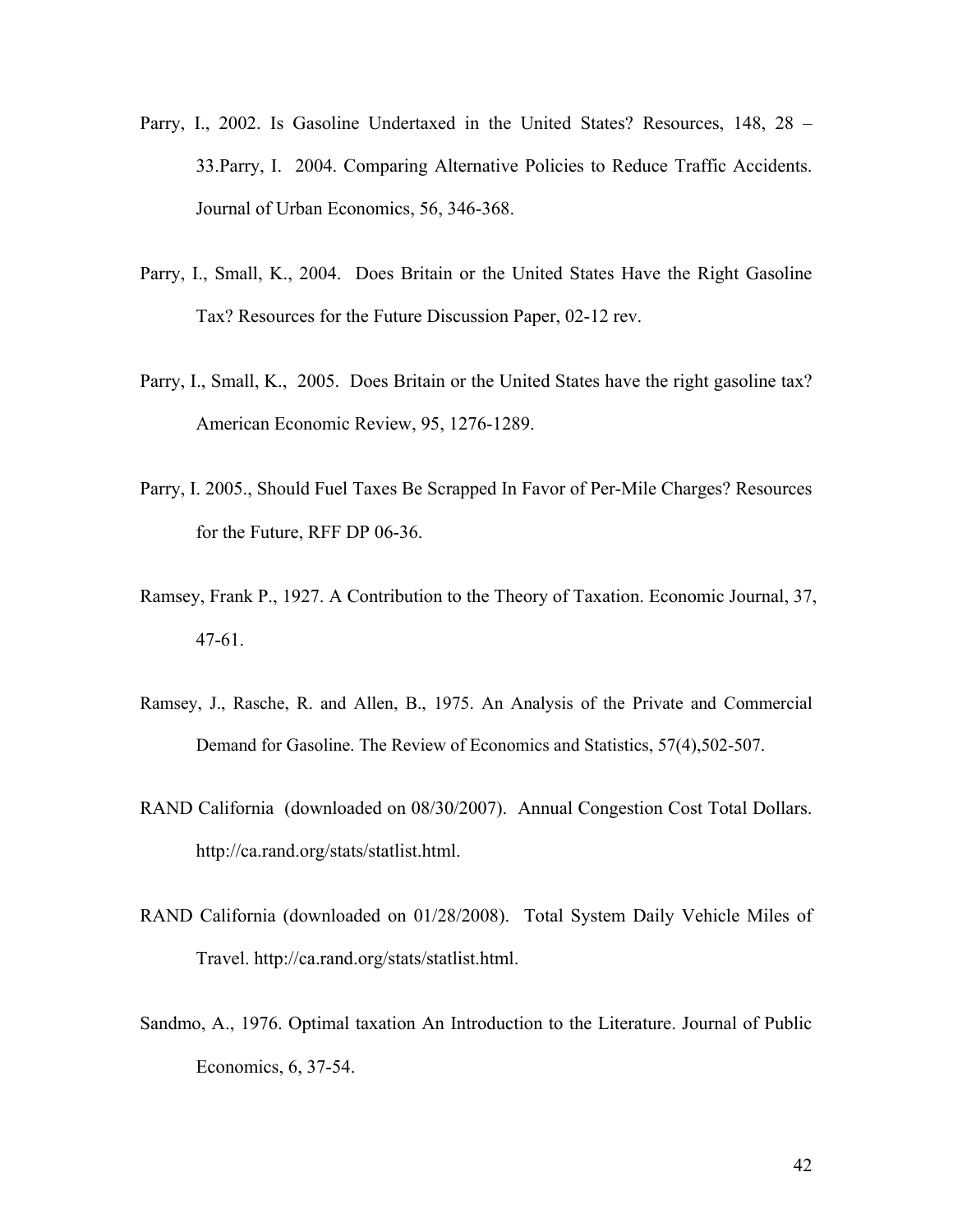- The San Francisco Chronicle, Lazarus, D., April 25, 2007a. Is it Time to Raise Gas Taxes? Lexis Nexis Academic.
- The San Francisco Chronicle, Lazarus, D. April 27, 2007b. Why Some Experts Want Higher Gas Tax. Lexis Nexis Academic.
- The San Francisco Chronicle, Lazarus, D. April 29, 2007c. Gas Taxes Could Fuel Reforms. Lexis Nexis Academic.

SFGate.com, Yi, M. May 11, 2006. Sales Tax on Gasoline a Bonanza for State.

- Sipes, K., Mendelsohn, R., 2000. The Effectiveness of Gasoline Taxation to Manage Air Pollution. Ecological Economics, 36, 299-309.
- Sterner, T., 2007. Fuel Taxes: An Important Instrument for Climate Policy. Energy Policy, 35, 3194-3202.
- U.S. Department of Energy/EAI, 2006. A Primer on Gasoline Prices. http://www.eia.doe.gov/bookshelf/brochures/gasolinepricesprimer/eia1)2005prim erM.html.
- US Census Bureau, 2008. http://quickfacts.census.gov/qfd/states/06000.htmlUS Federal Highway Administration, Department of Transportation. 1997. 1997 Federal Highway Cost Allocation Study. Washington, DC. www.fhwa.dot.gov/policy/hcas/final/index.htm.